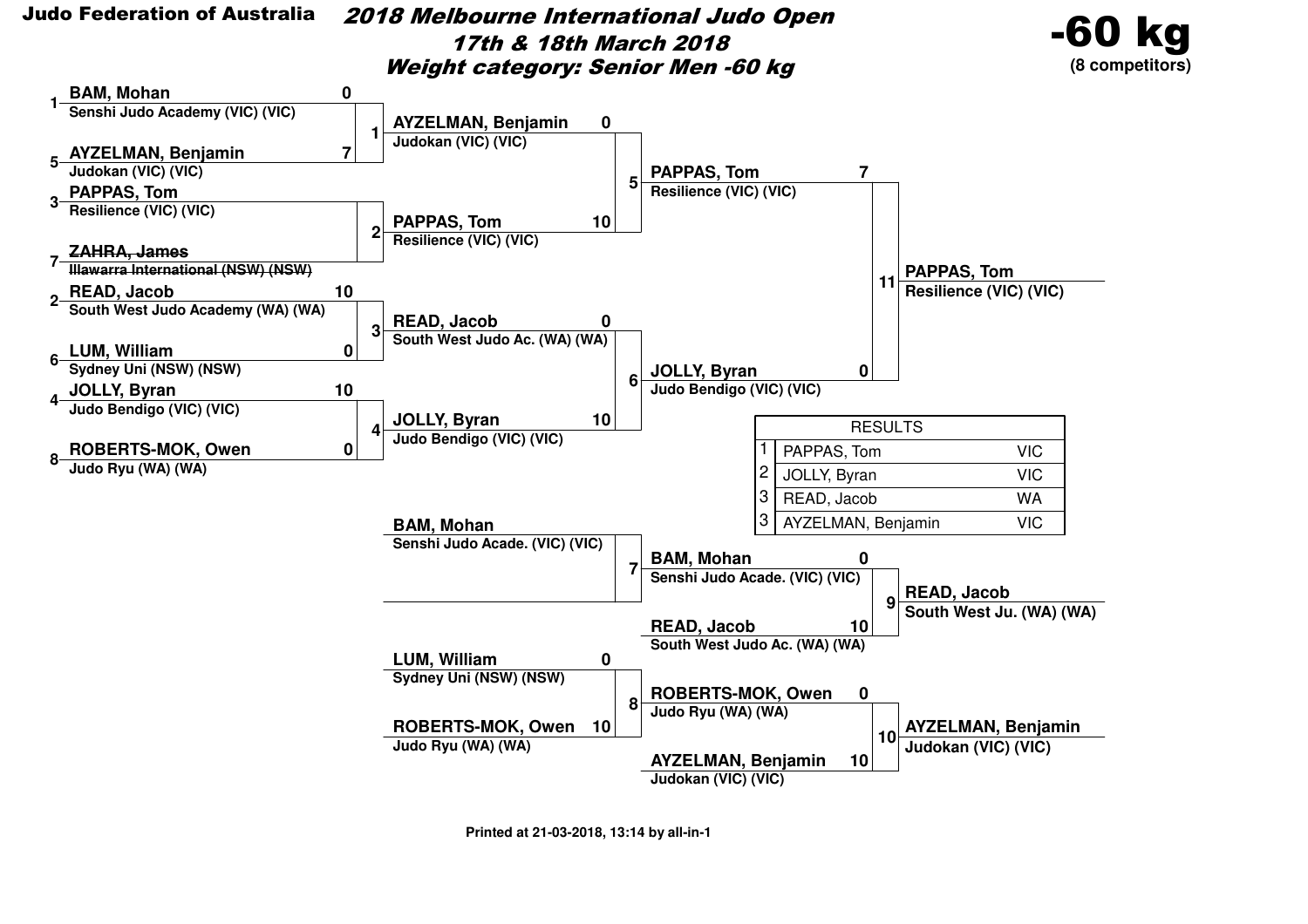#### 2018 Melbourne International Judo Open17th & 18th March 2018Weight category: Senior Men -66 kg



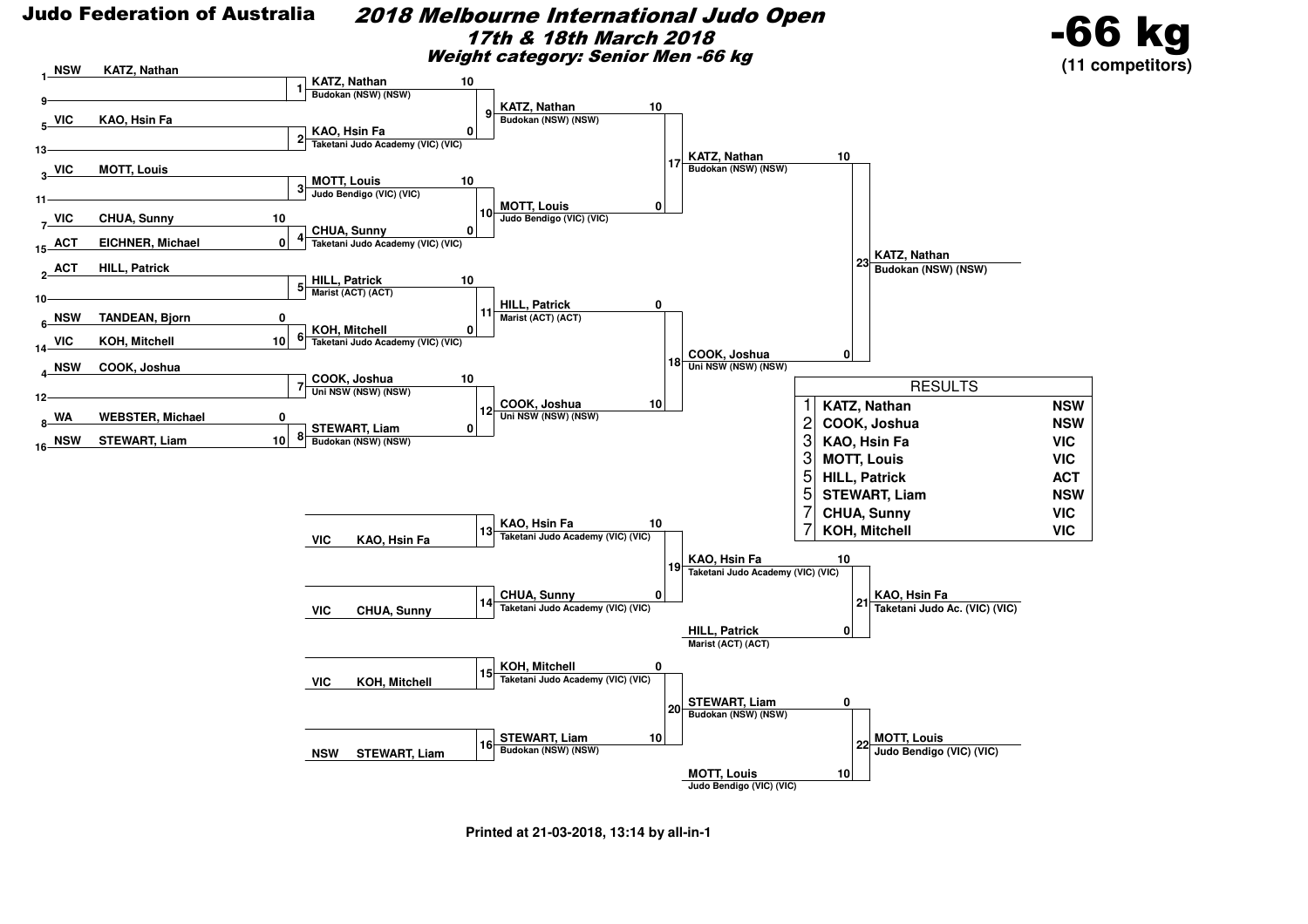#### 2018 Melbourne International Judo Open17th & 18th March 2018Weight category: Senior Men -73 kg



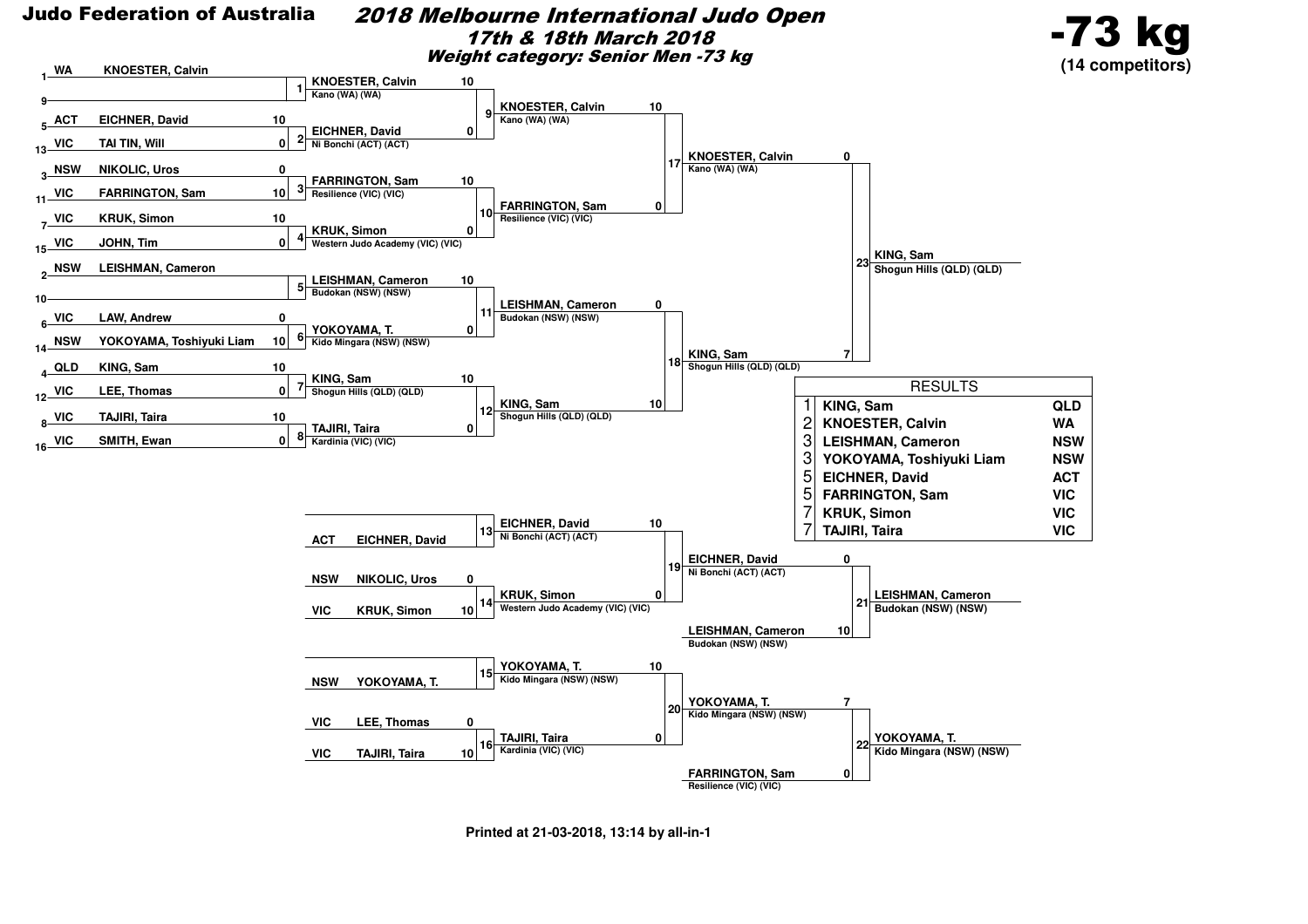

#### 2018 Melbourne International Judo Open17th & 18th March 2018Weight category: Senior Men -81 kg



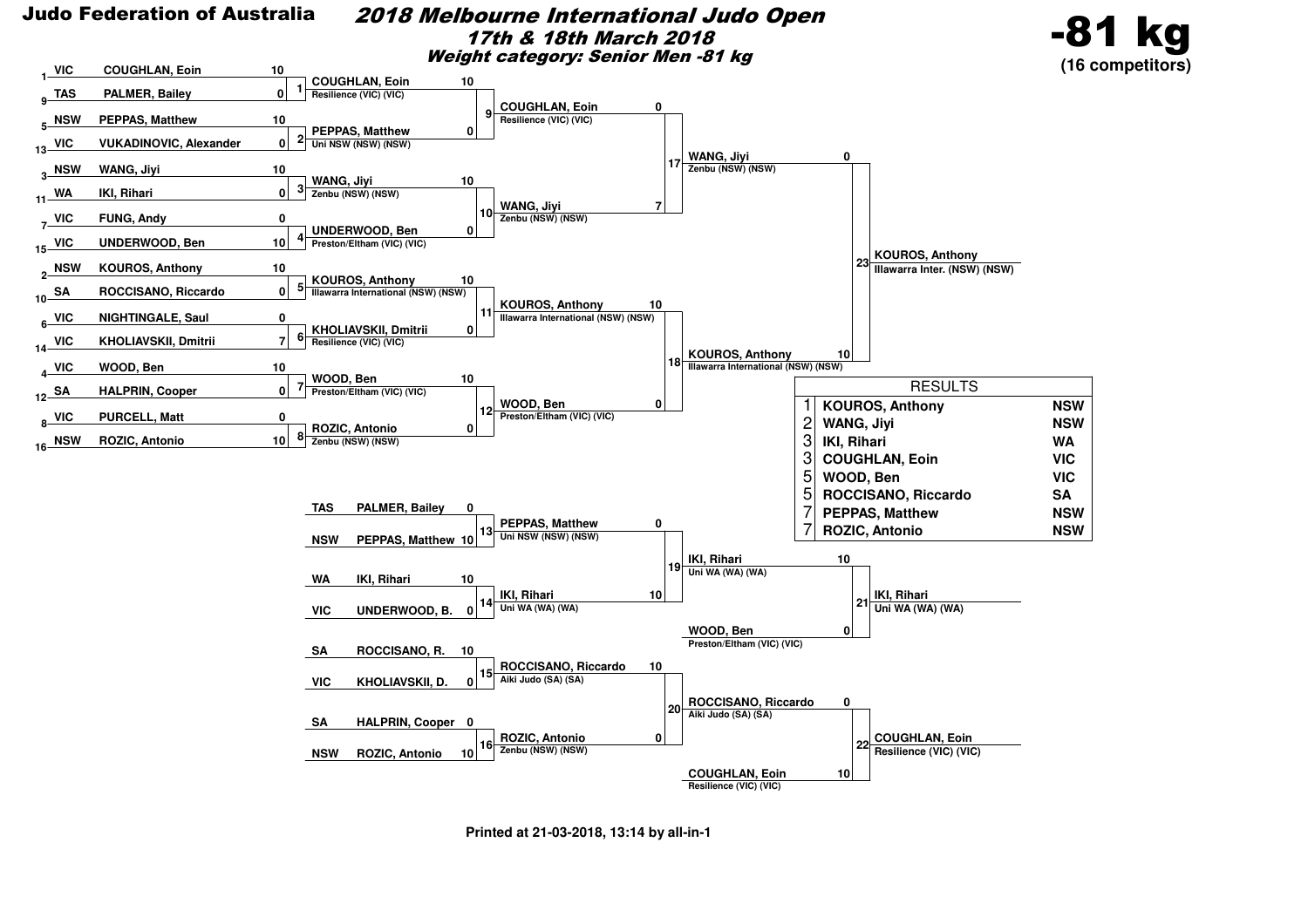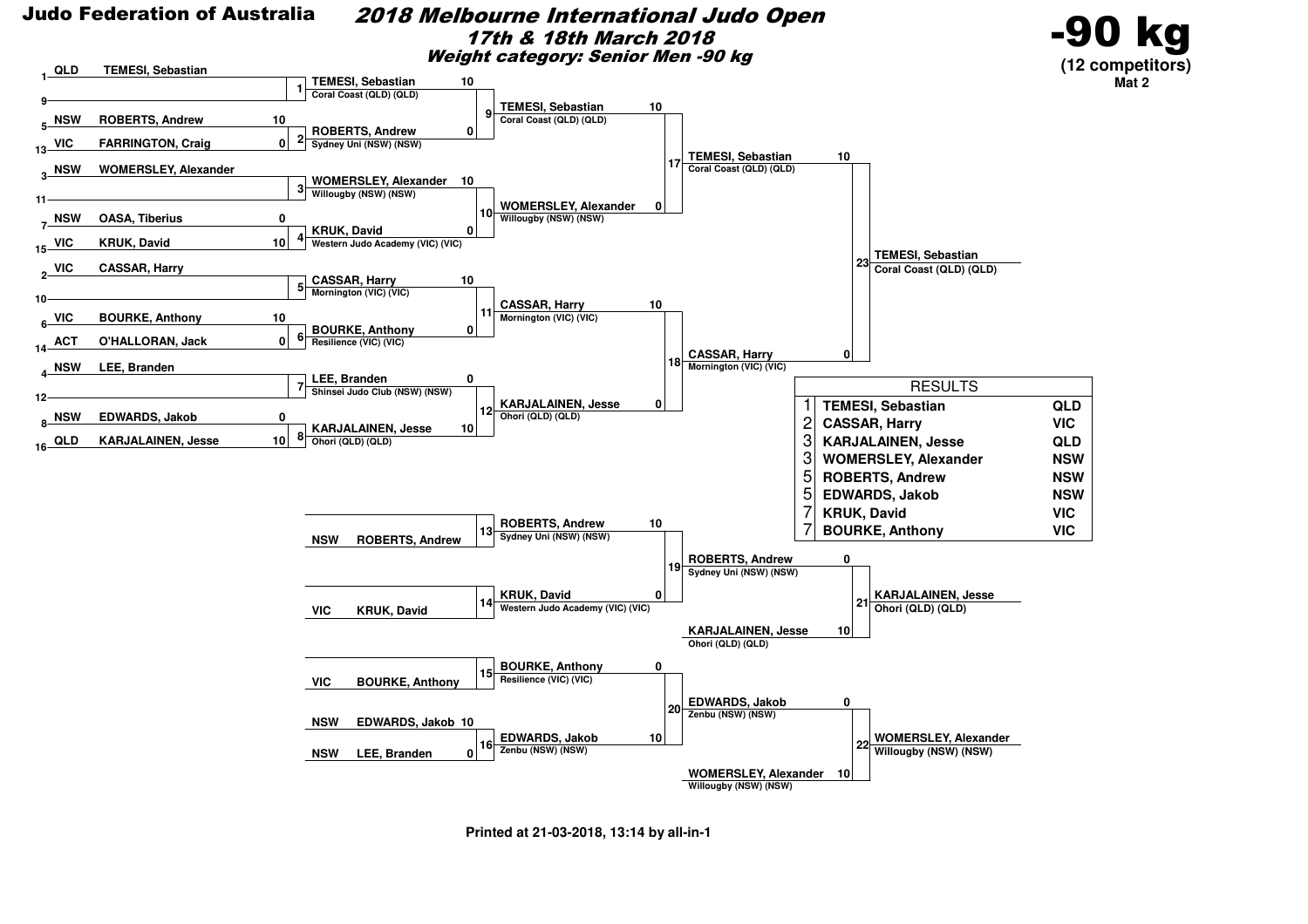**2018 Melbourne International Judo Open**

Weight category: Senior Men +100 kg



|                             |             |                  | 3           | <b>Fights won</b>   |              |  |
|-----------------------------|-------------|------------------|-------------|---------------------|--------------|--|
|                             |             |                  |             | <b>Total points</b> | <b>Place</b> |  |
| PARK, Liam                  |             | 1                |             | $\boldsymbol{2}$    |              |  |
| [VIC]                       | 10000       | 10000            |             | 20                  |              |  |
| <b>HOLLINGBERY, Timothy</b> | $\mathbf 0$ |                  | $\mathbf 0$ |                     | 3            |  |
| [NSW]                       | 00000       |                  | 00000       |                     |              |  |
| <b>HOLMES, Mathew</b>       |             | $\boldsymbol{0}$ |             |                     |              |  |
| [NSW]                       |             | 00000            | 10000       | 10                  | $\mathbf 2$  |  |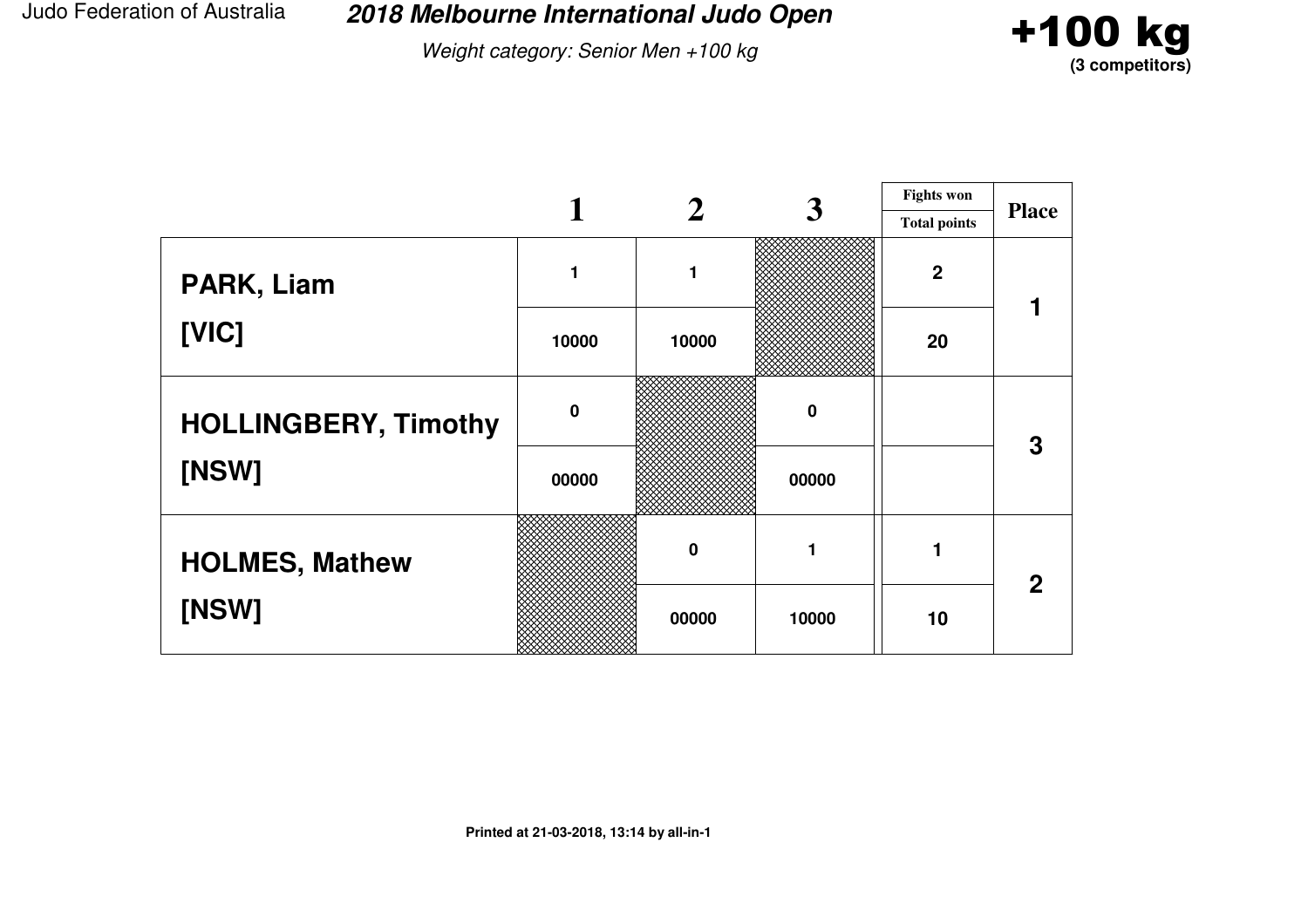2018 Melbourne International Judo Open17th & 18th March 2018Weight category: Senior Women -48 kg



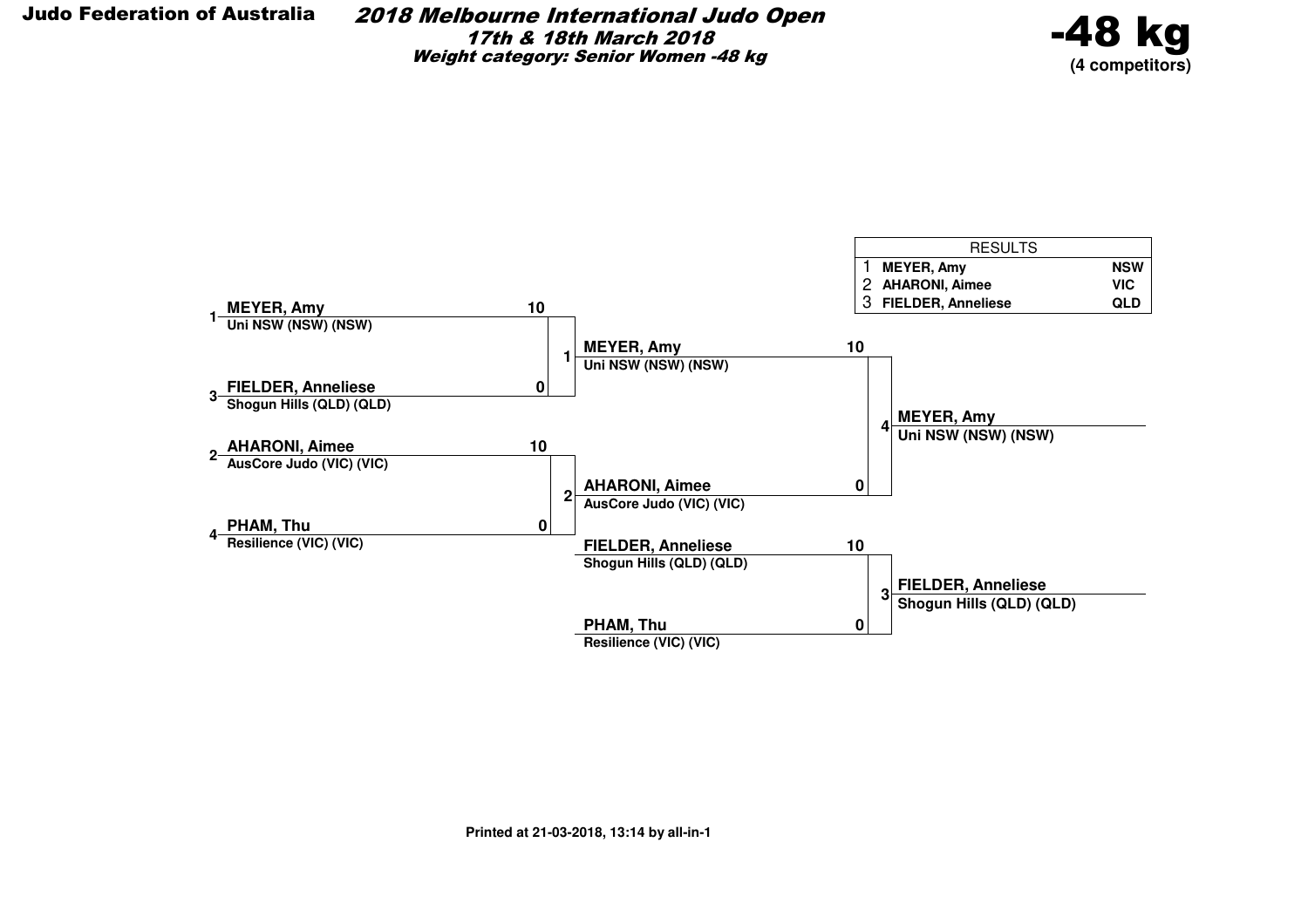**2018 Melbourne International Judo Open**

Weight category: Senior Women -52 kg



|                            |             |                  | 3     | <b>Fights won</b> |                |
|----------------------------|-------------|------------------|-------|-------------------|----------------|
|                            |             |                  |       |                   | <b>Place</b>   |
| <b>CHALMERS, Kimberley</b> |             | $\boldsymbol{0}$ |       |                   | $\overline{2}$ |
| [VIC]                      | 02001       | 00000            |       |                   |                |
| YOKOYAMA, Angelina         | $\mathbf 0$ |                  | 0     |                   | 3              |
| [NSW]                      | 00002       |                  | 00000 |                   |                |
| <b>MURAMATSU, Kasumi</b>   |             | 1                | 1     | $\mathbf 2$       |                |
| [VIC]                      |             | 10000            | 02000 | 20                |                |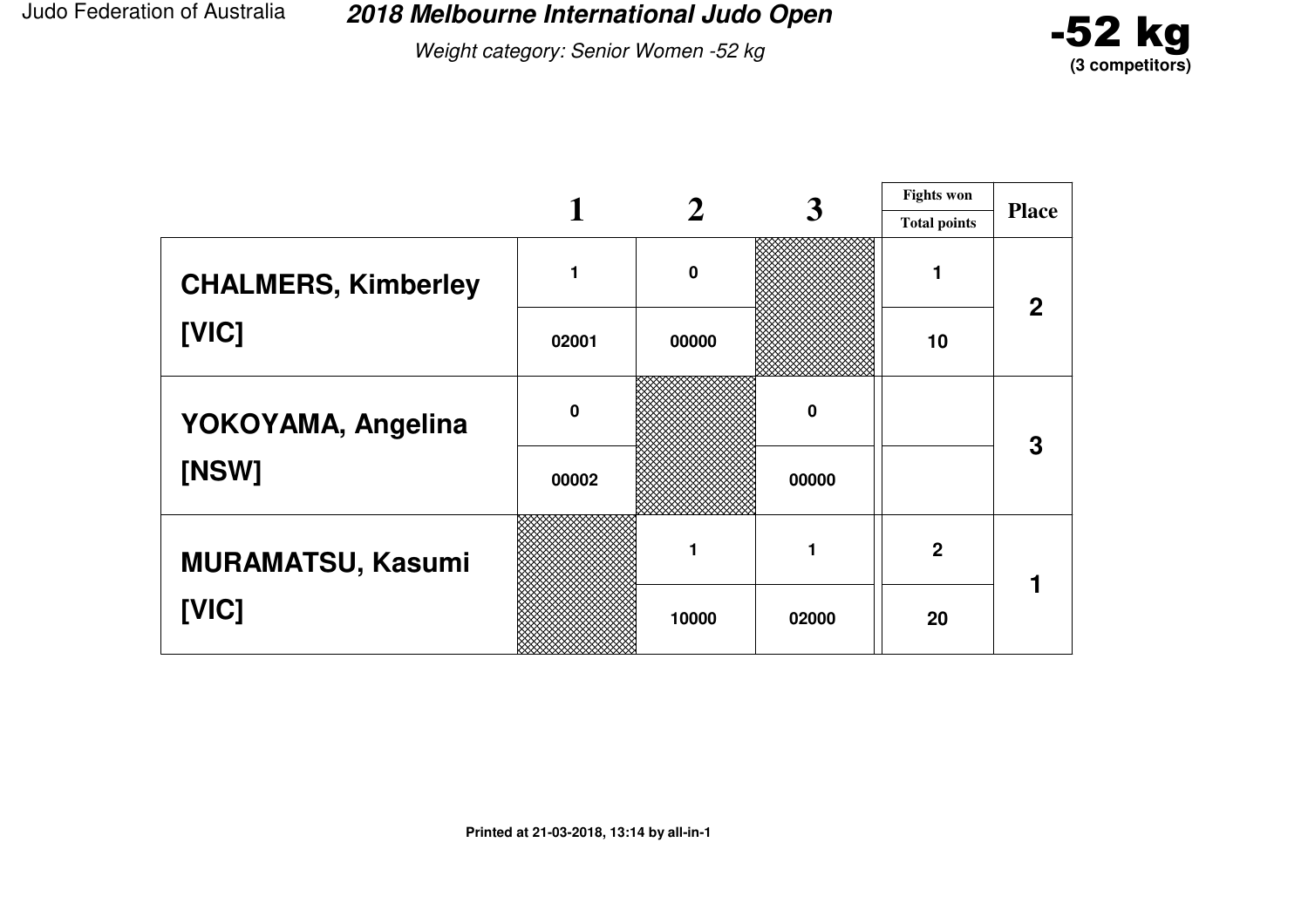2018 Melbourne International Judo Open17th & 18th March 2018Weight category: Senior Women -57 kg



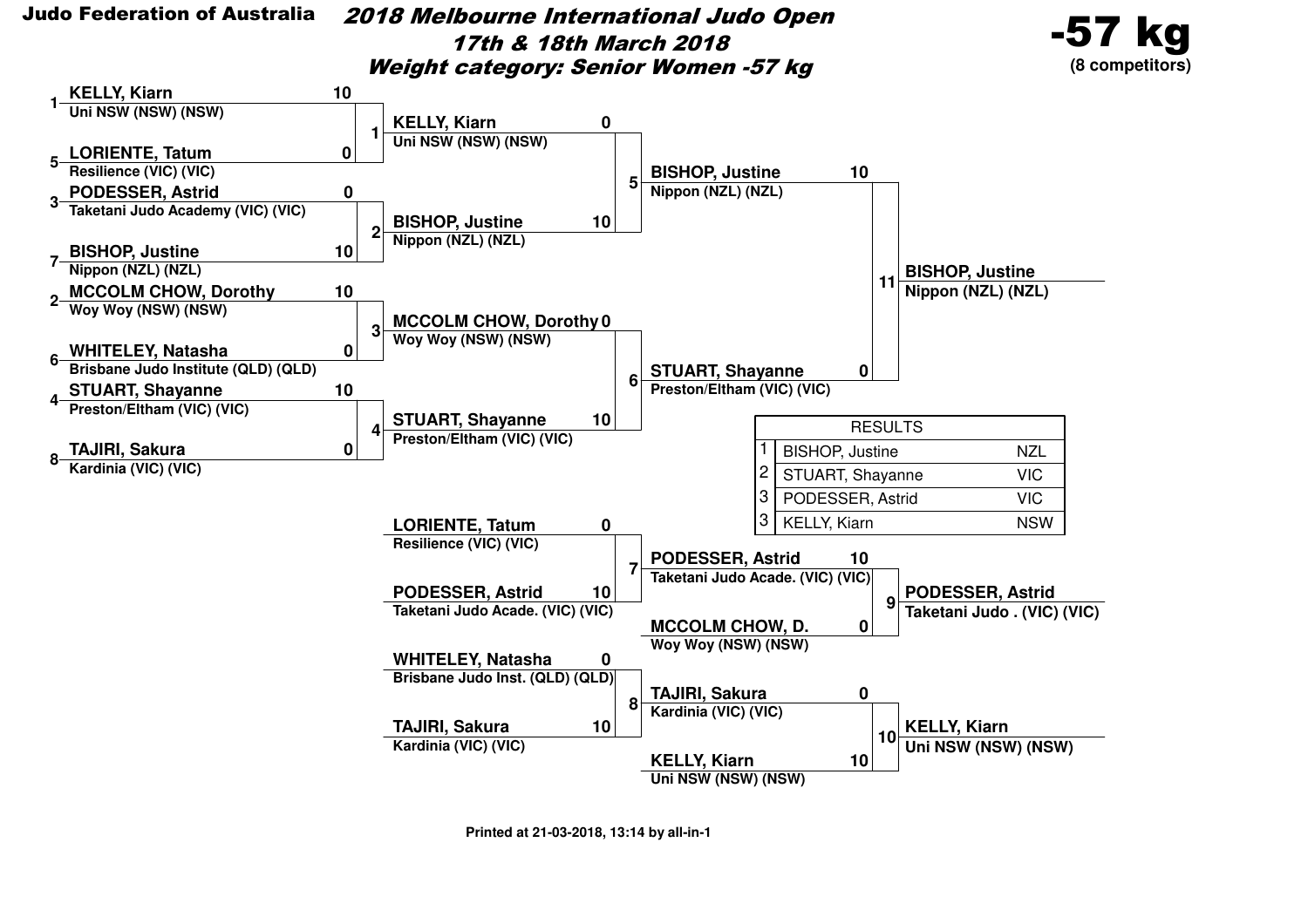

 2018 Melbourne International Judo Open17th & 18th March 2018Weight category: Senior Women -70 kg



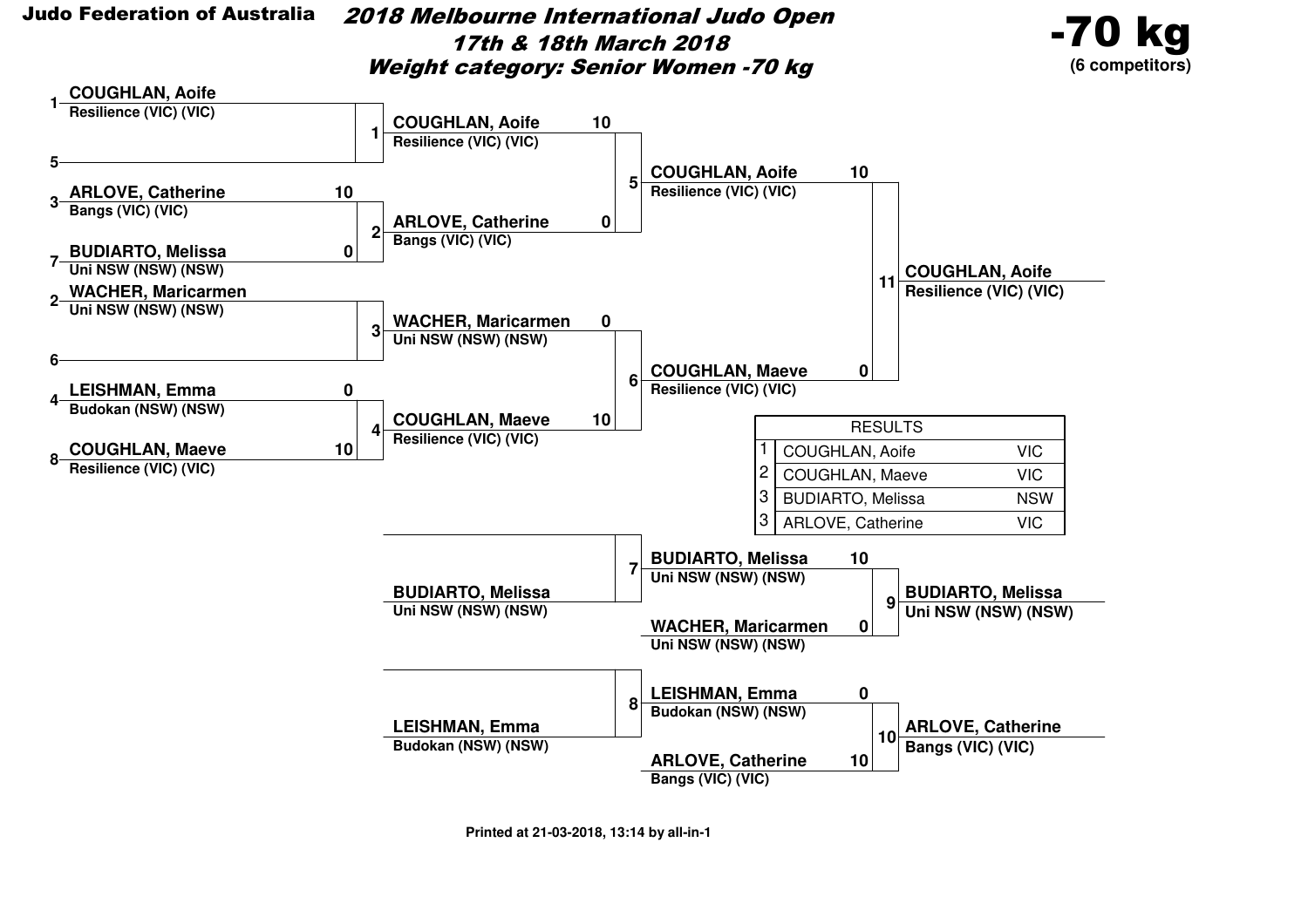**2018 Melbourne International Judo Open**

Weight category: Senior Women -78 kg



|                        |             |           | 3        | <b>Fights won</b>   |              |
|------------------------|-------------|-----------|----------|---------------------|--------------|
|                        |             |           |          | <b>Total points</b> | <b>Place</b> |
| <b>HALL, Louisa</b>    | $\mathbf 0$ | $\pmb{0}$ |          |                     | 3            |
| [VIC]                  | 00000       | 00000     |          |                     |              |
| <b>USENKO, Olena</b>   |             |           | $\bf{0}$ |                     | $\mathbf{2}$ |
| [QLD]                  | 10000       |           | $\bf{0}$ | 10                  |              |
| <b>WALLIS, Melanie</b> |             | 1         | 1        | $\overline{2}$      |              |
| [VIC]                  |             | 10000     | 10       | 20                  |              |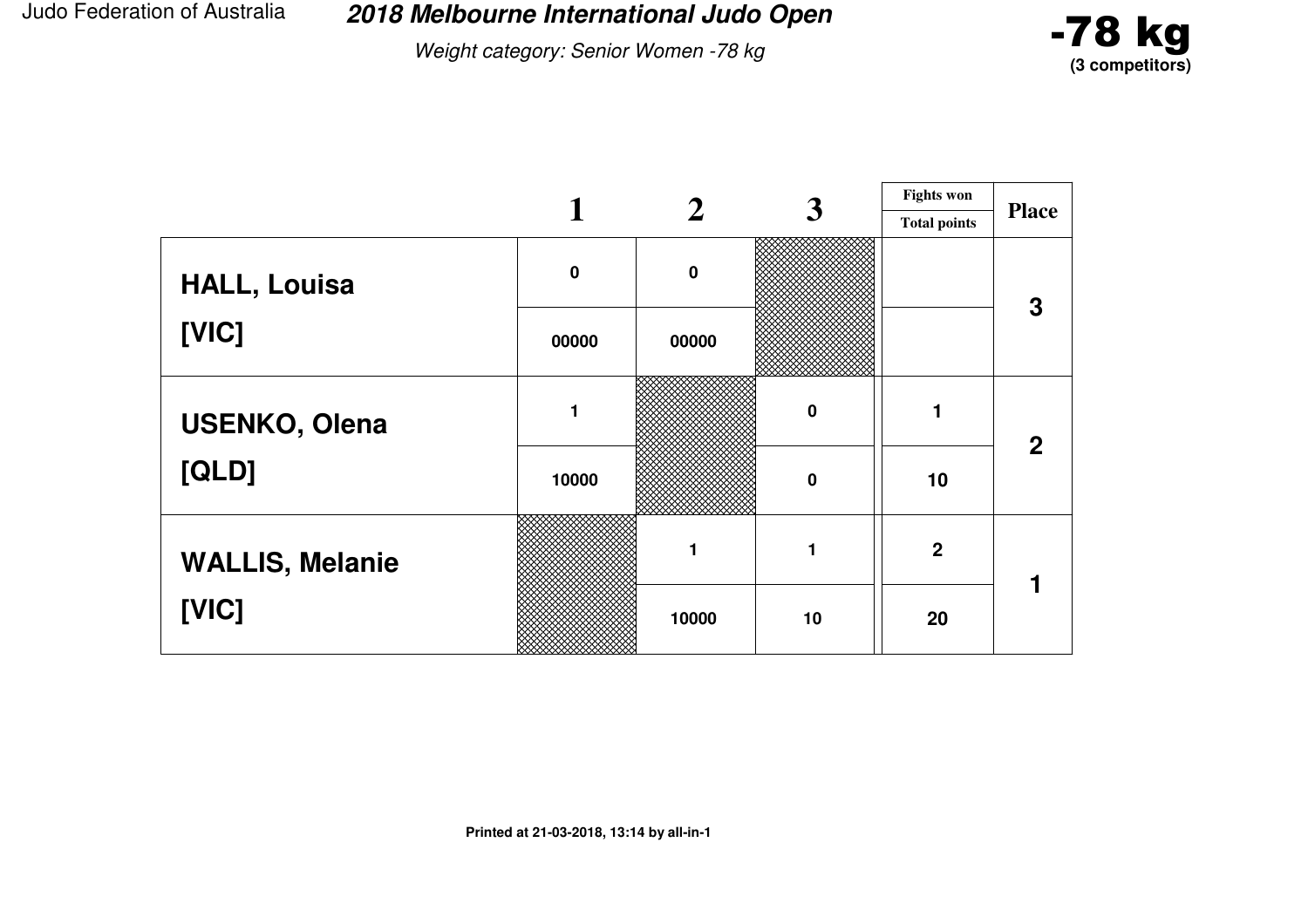# Judo Federation of Australia 2018 Melbourne International Judo Open 17th & 18th March 2018 Weight category: Junior Men -55 kg

| <b>Contest</b> | Name                                | <b>Score</b> | Score                | Name                       | Time |
|----------------|-------------------------------------|--------------|----------------------|----------------------------|------|
|                |                                     |              |                      |                            |      |
| $-2$           | ZAHRA, James                        | 10<br>0      | <b>STUART, Caine</b> | 1:10                       |      |
|                | Illawarra International (NSW) (NSW) |              |                      | Preston/Eltham (VIC) (VIC) |      |
|                |                                     |              |                      |                            |      |

|           | ZAHRA, James                        |  | <b>STUART, Caine</b>       |  |
|-----------|-------------------------------------|--|----------------------------|--|
| <u>. </u> | Illawarra International (NSW) (NSW) |  | Preston/Eltham (VIC) (VIC) |  |

|   | <b>TIES</b>                                  |  |                         |  |
|---|----------------------------------------------|--|-------------------------|--|
| - | Linternational (NSW) (NSW)<br><b>Illawar</b> |  | Preston/Eltham<br>'VIC. |  |

Score points: Ippon 100 / Wazaari 10 / Yuko 1 / Yusei gachi 0,5

| <b>RESULTS</b> |                   |            |  |  |  |  |
|----------------|-------------------|------------|--|--|--|--|
|                | 1 ZAHRA, James    | <b>NSW</b> |  |  |  |  |
|                | 2   STUART, Caine | VIC.       |  |  |  |  |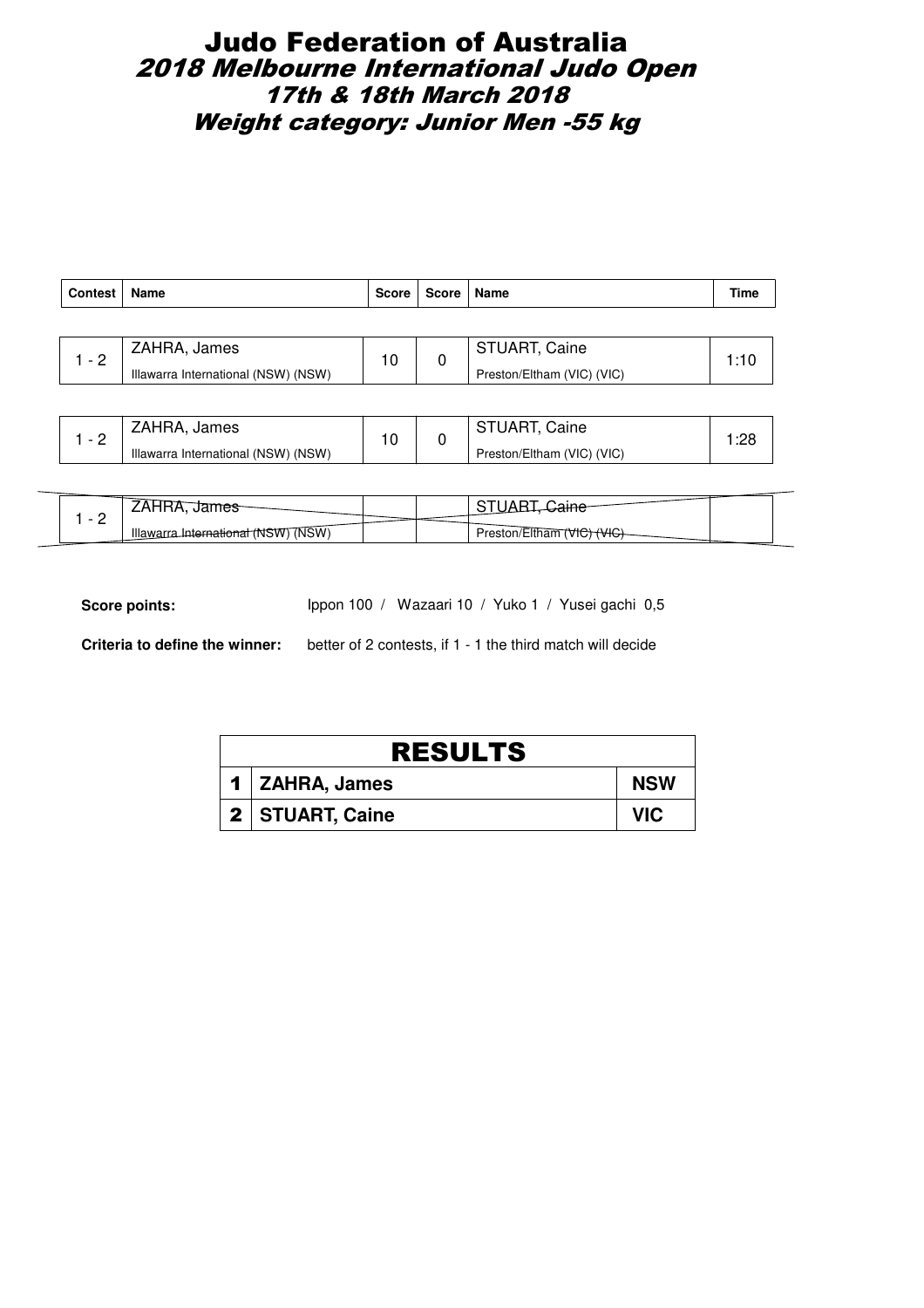

 2018 Melbourne International Judo Open17th & 18th March 2018Weight category: Junior Men -60 kg



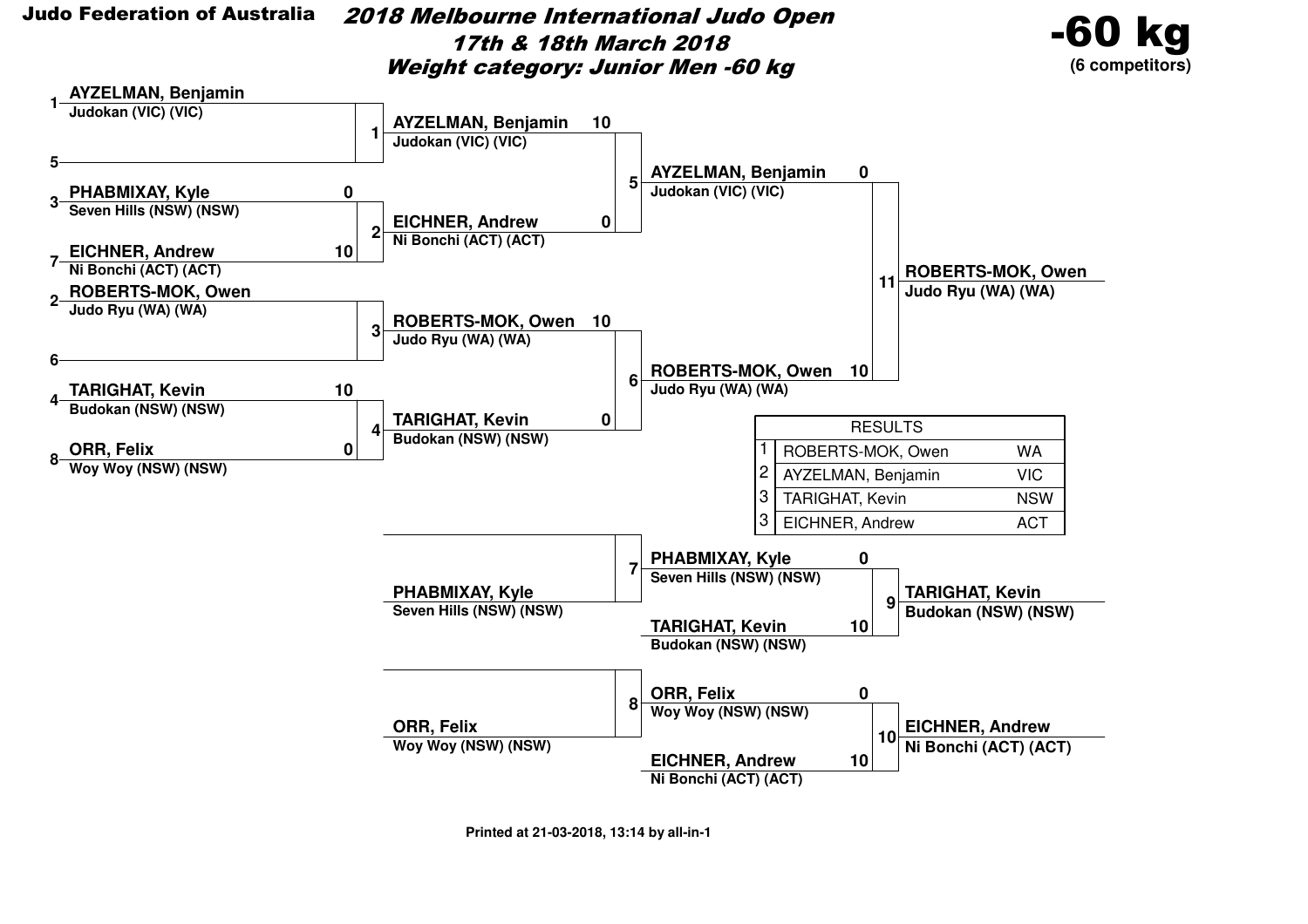

 2018 Melbourne International Judo Open17th & 18th March 2018Weight category: Junior Men -66 kg





**Printed at 21-03-2018, 13:14 by all-in-1**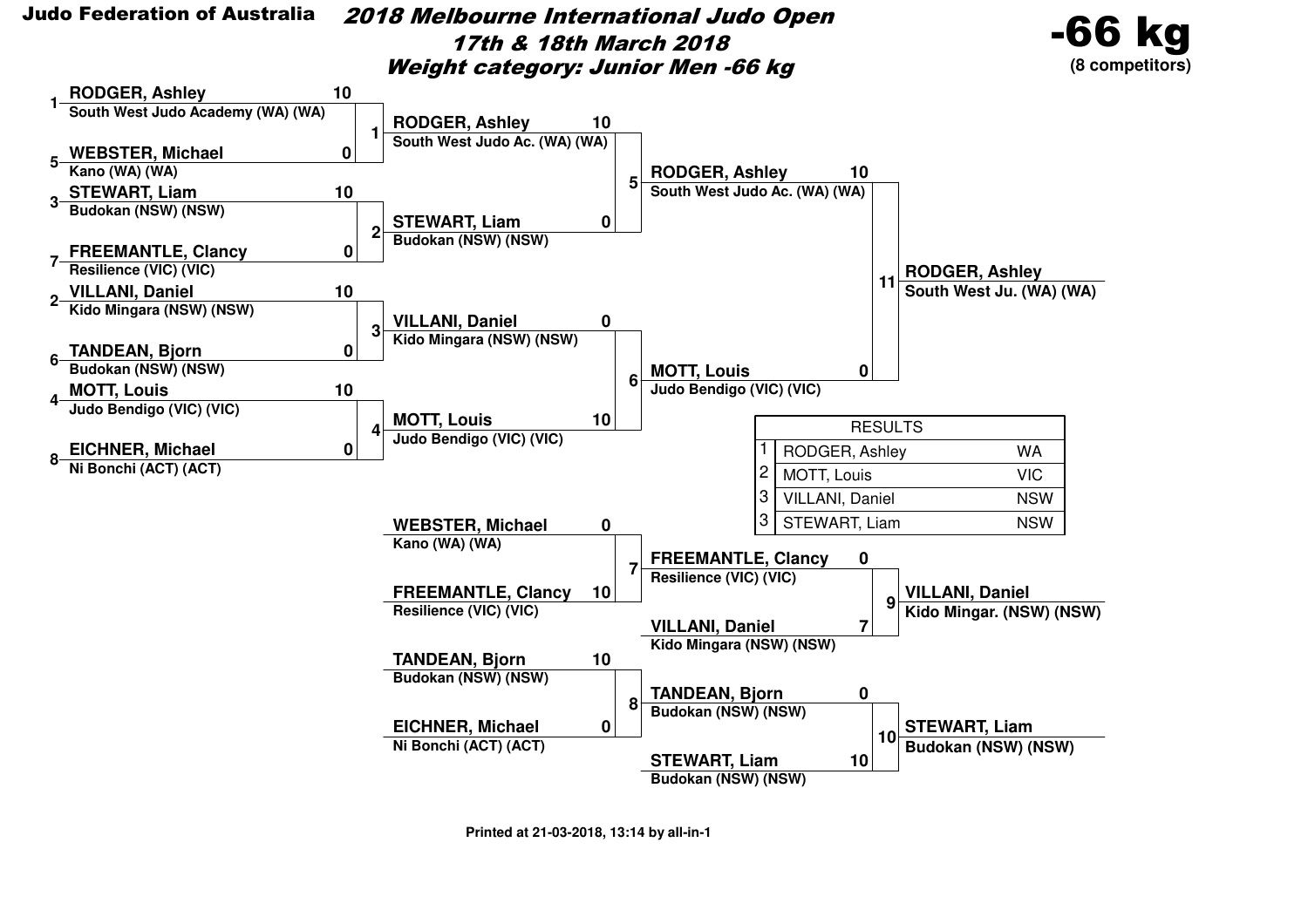2018 Melbourne International Judo Open17th & 18th March 2018Weight category: Junior Men -73 kg



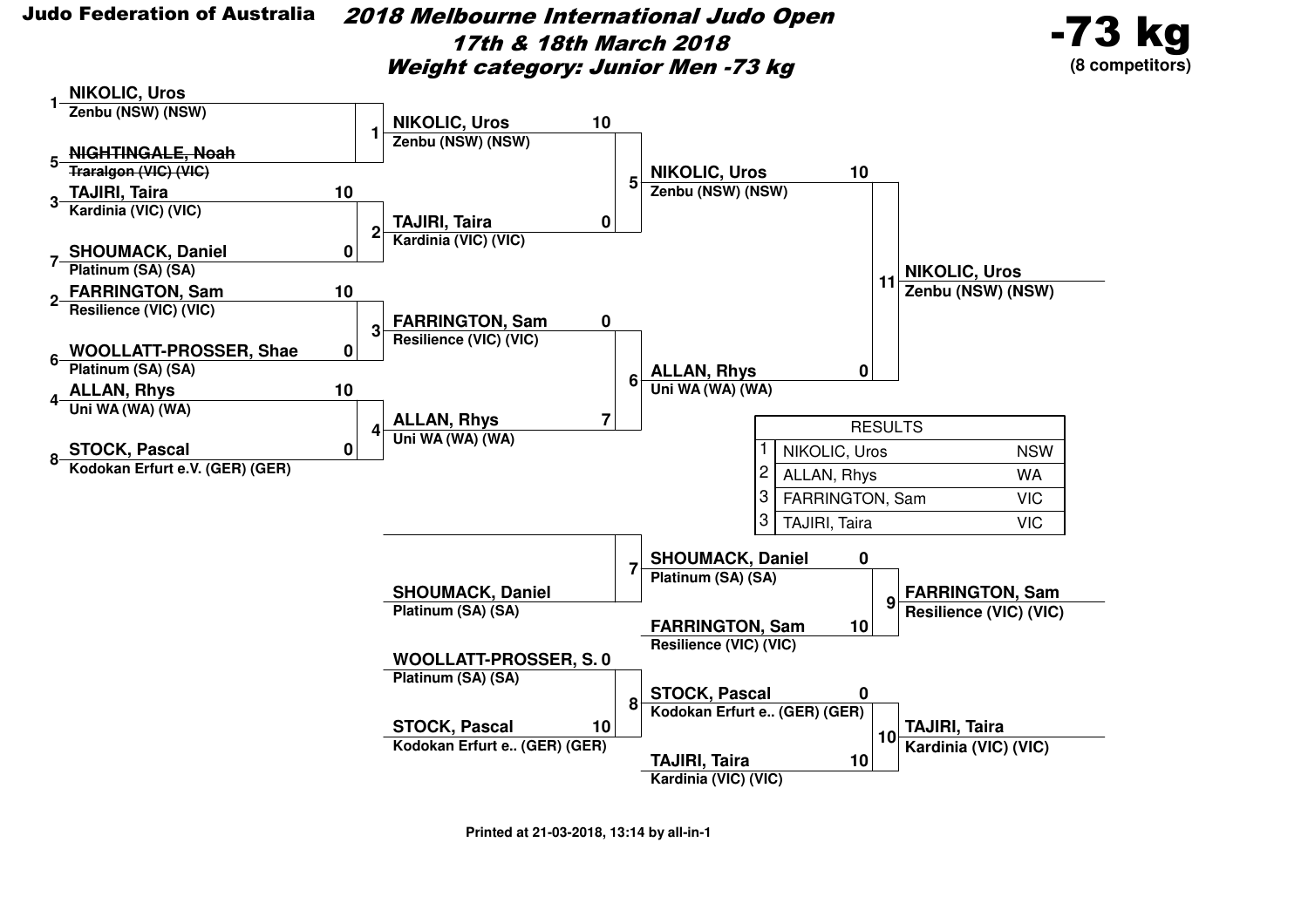2018 Melbourne International Judo Open17th & 18th March 2018Weight category: Junior Men -81 kg



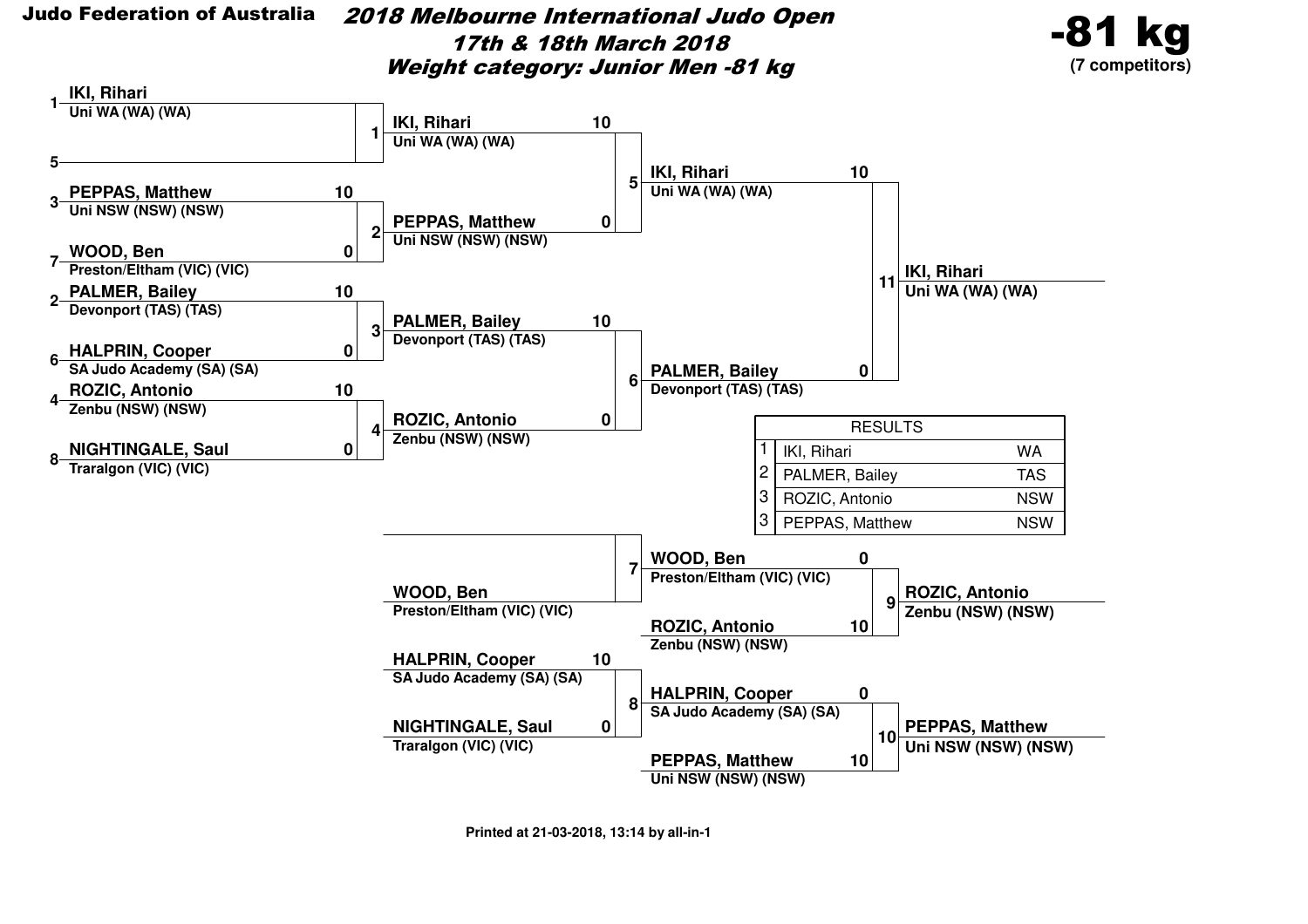2018 Melbourne International Judo Open17th & 18th March 2018Weight category: Junior Men -90 kg



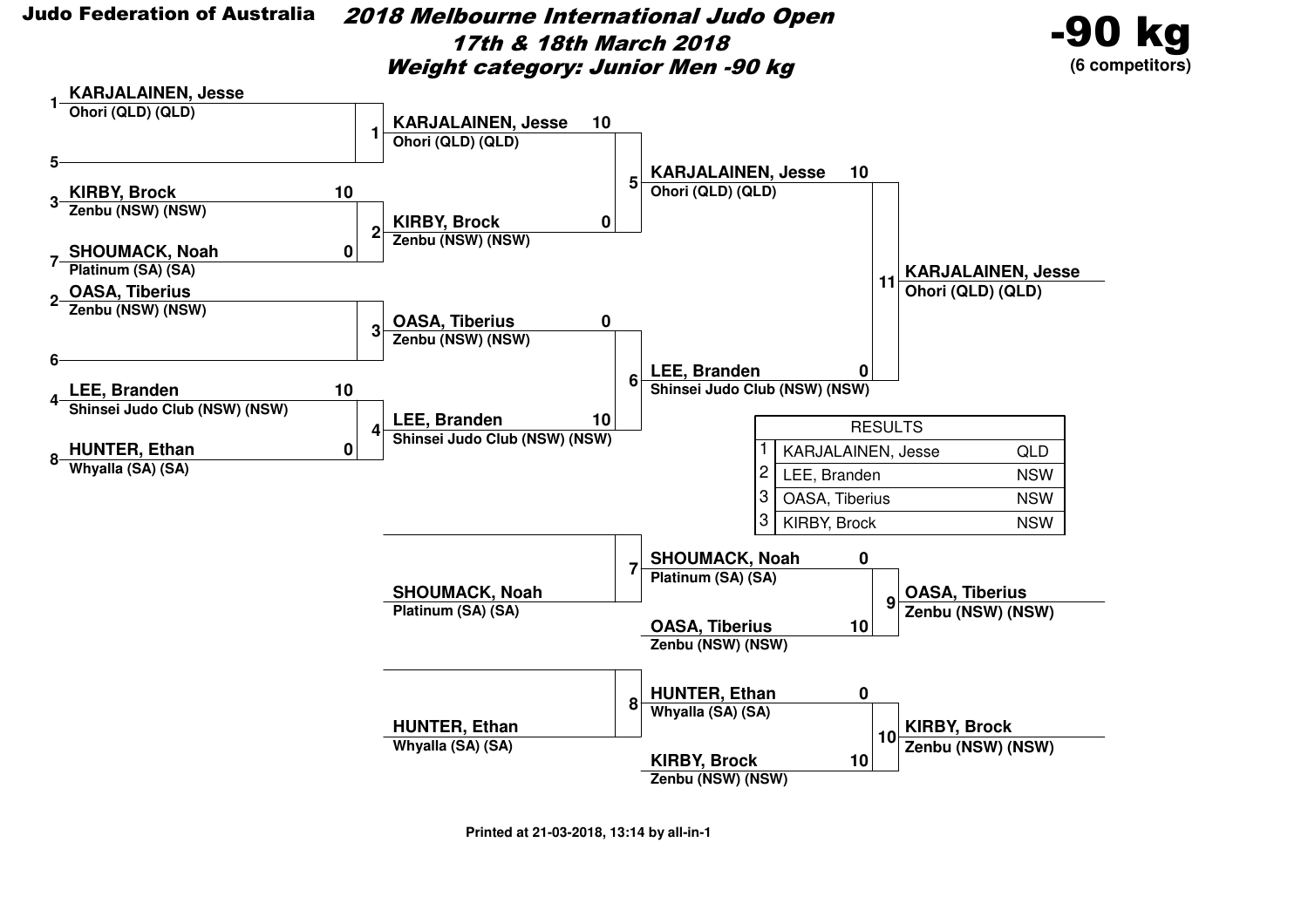### Judo Federation of Australia 2018 Melbourne International Judo Open 17th & 18th March 2018 Weight category: Junior Men +100 kg

| <b>Contest</b> | <b>Name</b>       | <b>Score</b> | Score                       | Name                        | Time |
|----------------|-------------------|--------------|-----------------------------|-----------------------------|------|
|                |                   |              |                             |                             |      |
| $1 - 2$        | LEE, Sung Min     | 10<br>0      | <b>HOLLINGBERY, Timothy</b> | 3:54                        |      |
|                | Zenbu (NSW) (NSW) |              | Zenbu (NSW) (NSW)           |                             |      |
|                |                   |              |                             |                             |      |
| $1 - 2$        | LEE, Sung Min     | 0            |                             | <b>HOLLINGBERY, Timothy</b> | 3:51 |
|                | Zenbu (NSW) (NSW) |              | 10                          | Zenbu (NSW) (NSW)           |      |

| - | LEE, Sung Min     | c | <b>HOLLINGBERY, Timothy</b> | 3.4U |
|---|-------------------|---|-----------------------------|------|
| - | Zenbu (NSW) (NSW) |   | Zenbu (NSW) (NSW)           |      |

Score points: Ippon 100 / Wazaari 10 / Yuko 1 / Yusei gachi 0,5

| <b>RESULTS</b> |                          |            |  |  |  |
|----------------|--------------------------|------------|--|--|--|
|                | 1   LEE, Sung Min        | <b>NSW</b> |  |  |  |
|                | 2   HOLLINGBERY, Timothy | <b>NSW</b> |  |  |  |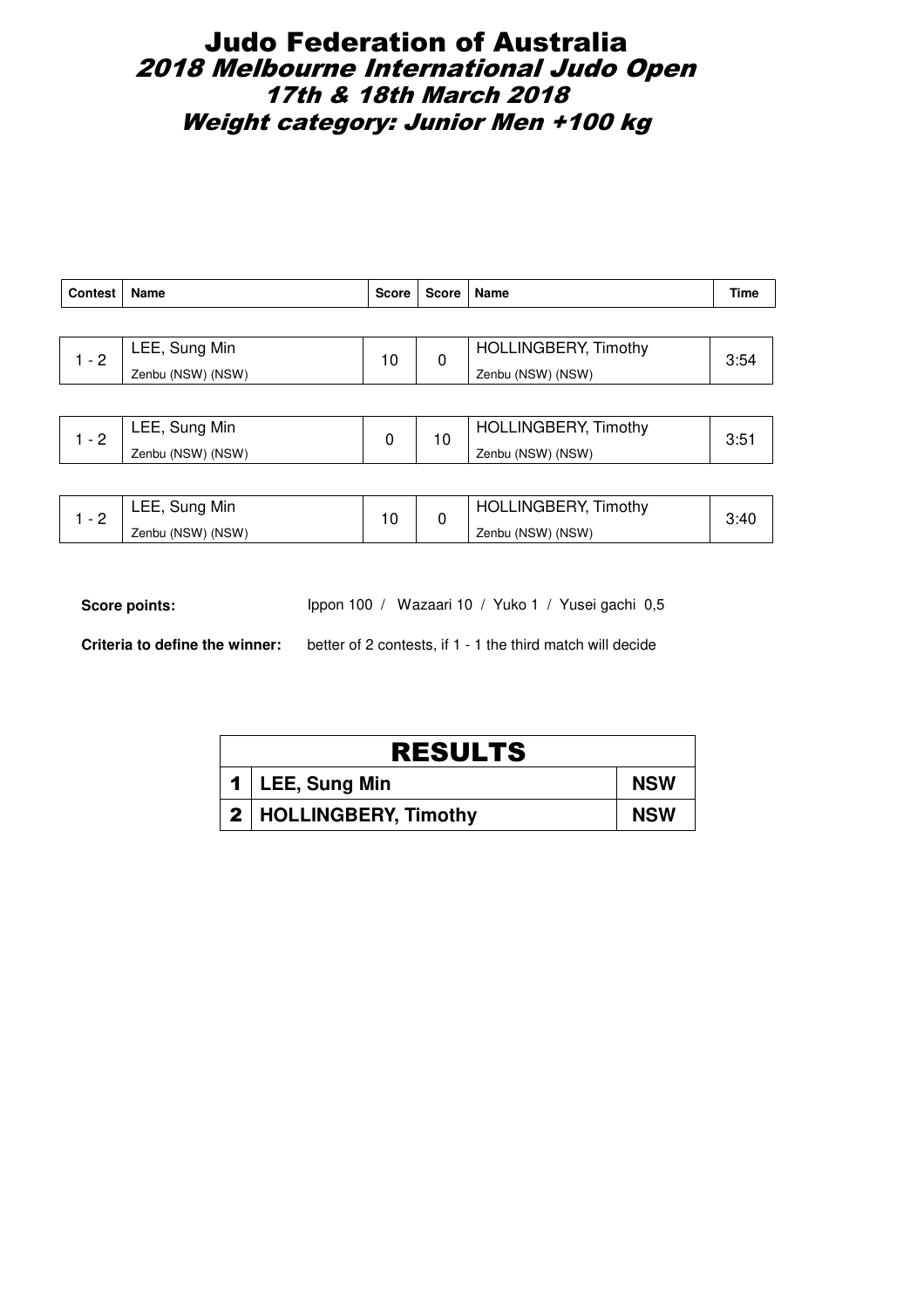**2018 Melbourne International Judo Open**

Weight category: Junior Women -48 kg



|                           |             |                  | 3                | <b>Fights won</b>   |              |
|---------------------------|-------------|------------------|------------------|---------------------|--------------|
|                           |             |                  |                  | <b>Total points</b> | <b>Place</b> |
| <b>FIELDER, Anneliese</b> | $\mathbf 0$ | 1                |                  |                     | $\mathbf{2}$ |
| [QLD]                     | 00003       | 02000            |                  | 10                  |              |
| <b>AHARONI, Aimee</b>     |             |                  |                  | $\boldsymbol{2}$    |              |
| [VIC]                     | 10000       |                  | 02000            | 20                  |              |
| <b>CRAMP, Bethany</b>     |             | $\boldsymbol{0}$ | $\boldsymbol{0}$ |                     | 3            |
| [ACT]                     |             | 00000            | 00002            |                     |              |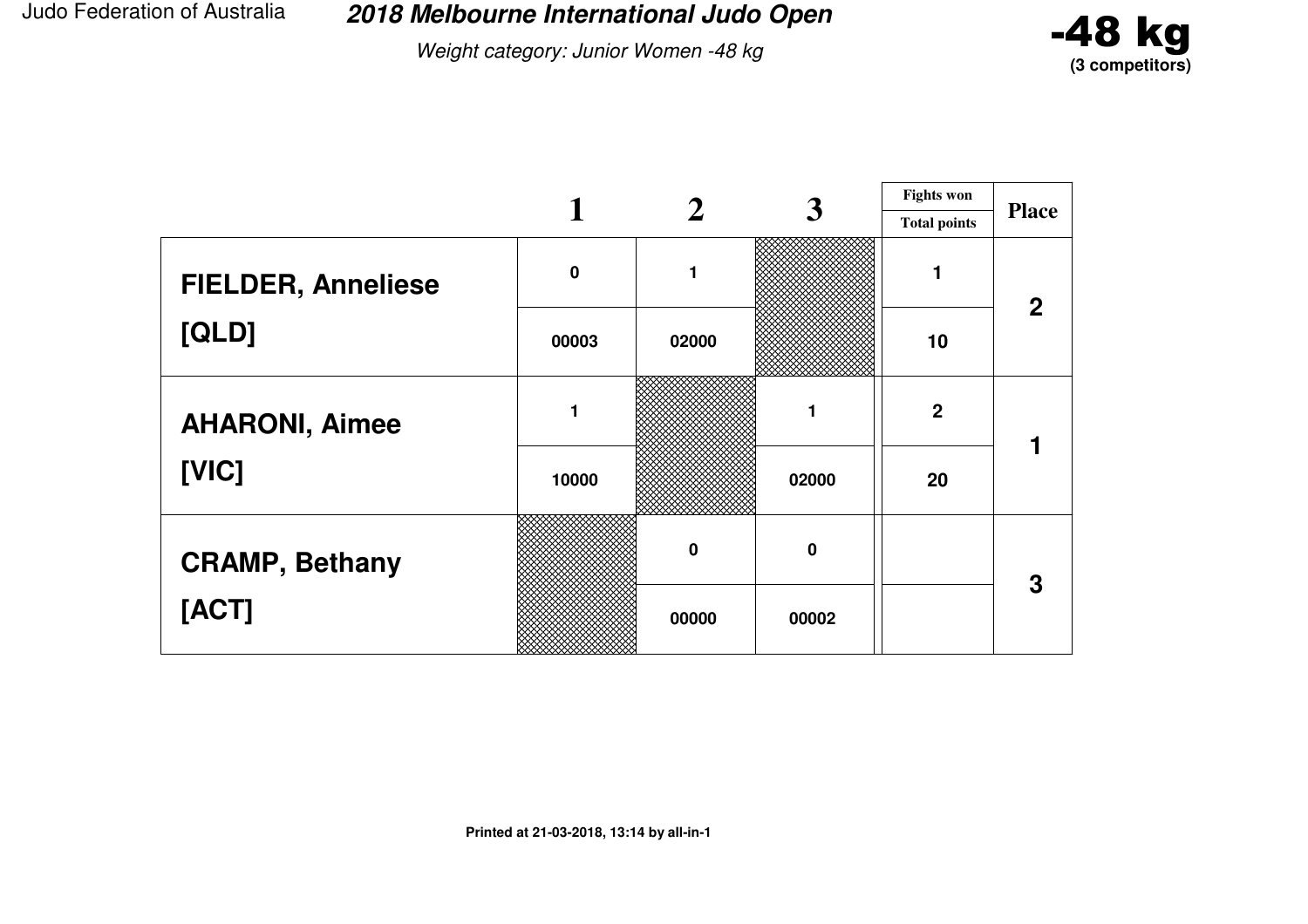# Judo Federation of Australia 2018 Melbourne International Judo Open 17th & 18th March 2018 Weight category: Junior Women -52 kg

| <b>Contest</b> | <b>Name</b>                     | <b>Score</b> | Score   Name  |                               | Time |
|----------------|---------------------------------|--------------|---------------|-------------------------------|------|
|                |                                 |              |               |                               |      |
| $-2$           | MADDOCKS, Nina                  | 10<br>0      | BOYD, Katelyn | 1:31                          |      |
|                | Senshi Judo Academy (VIC) (VIC) |              |               | Shinsei Judo Club (NSW) (NSW) |      |

| MADDOCKS, Nina                  | 10 | BOYD, Katelyn                 |  |
|---------------------------------|----|-------------------------------|--|
| Senshi Judo Academy (VIC) (VIC) |    | Shinsei Judo Club (NSW) (NSW) |  |

|   | <b>MADDOCKS</b>                 |  |                               |  |
|---|---------------------------------|--|-------------------------------|--|
| - | Senshi Judo Academy (VIC) (VIC) |  | Shinsei Judo Club (NSW) (NSW) |  |

Score points: Ippon 100 / Wazaari 10 / Yuko 1 / Yusei gachi 0,5

| <b>RESULTS</b>        |            |
|-----------------------|------------|
| <b>MADDOCKS, Nina</b> | VIC.       |
| 2   BOYD, Katelyn     | <b>NSW</b> |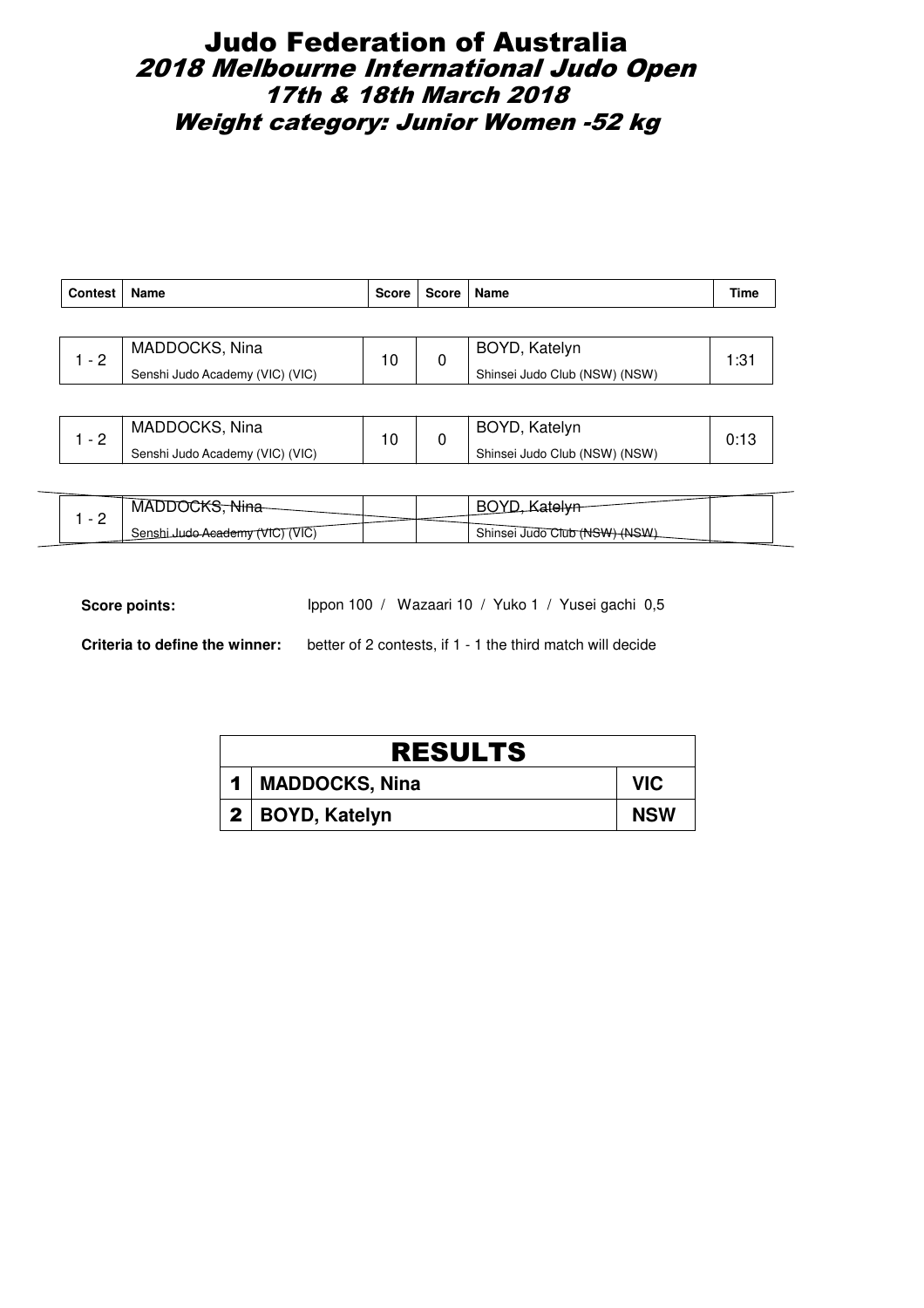2018 Melbourne International Judo Open17th & 18th March 2018Weight category: Junior Women -57 kg



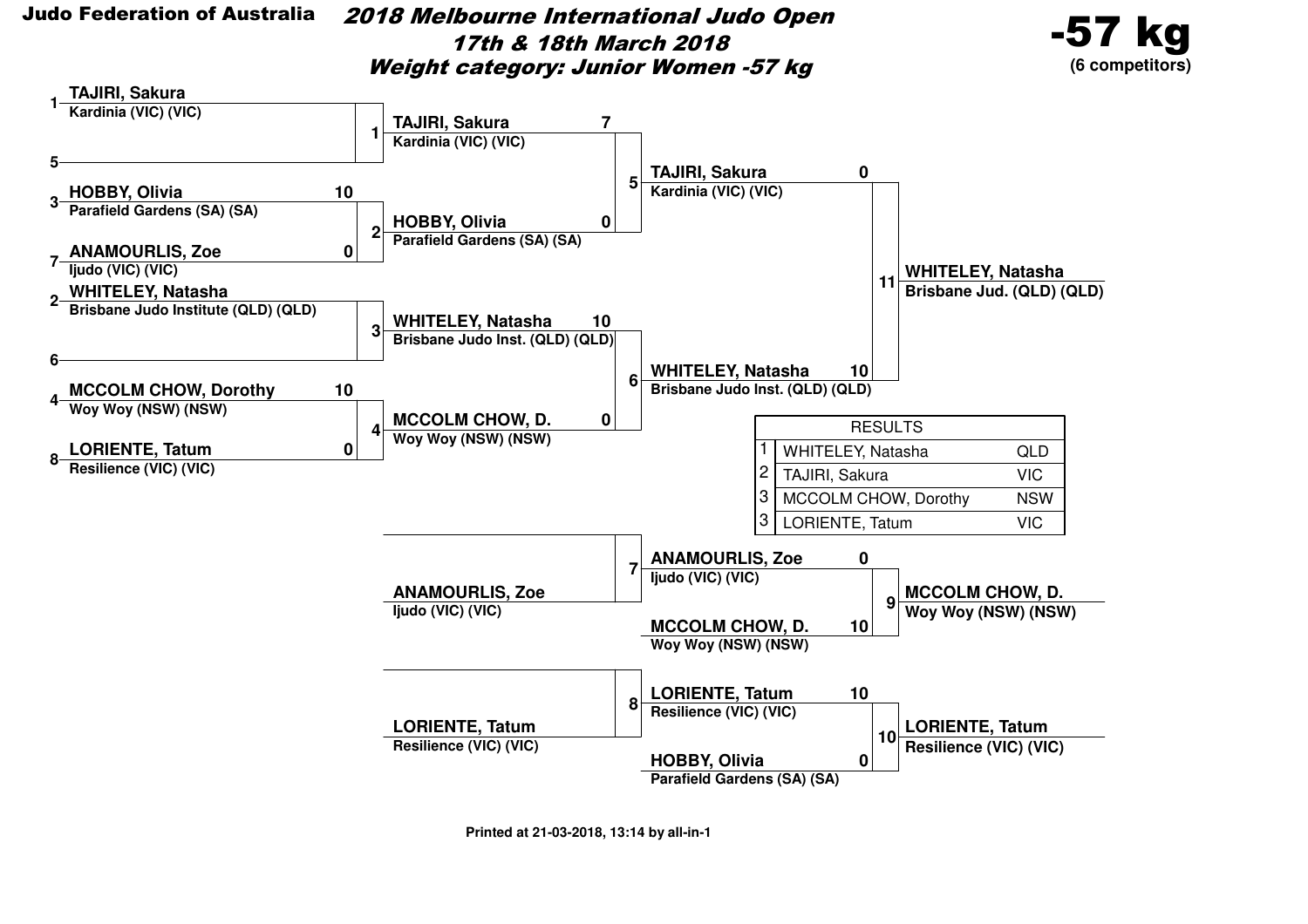**2018 Melbourne International Judo Open**

Weight category: Junior Women -70 kg



|                        |             |          | 3     | <b>Fights won</b>   |              |
|------------------------|-------------|----------|-------|---------------------|--------------|
|                        |             |          |       | <b>Total points</b> | <b>Place</b> |
| <b>TAYLOR, Tamii</b>   | $\mathbf 0$ | $\bf{0}$ |       |                     | 3            |
| [NSW]                  | 00000       | 00000    |       |                     |              |
| <b>COUGHLAN, Maeve</b> | 1           |          |       | $\boldsymbol{2}$    |              |
| [VIC]                  | 10000       |          | 10000 | 20                  |              |
| <b>LEISHMAN, Emma</b>  |             |          | 0     |                     | $\mathbf{2}$ |
| [NSW]                  |             | 02000    | 00001 | 10                  |              |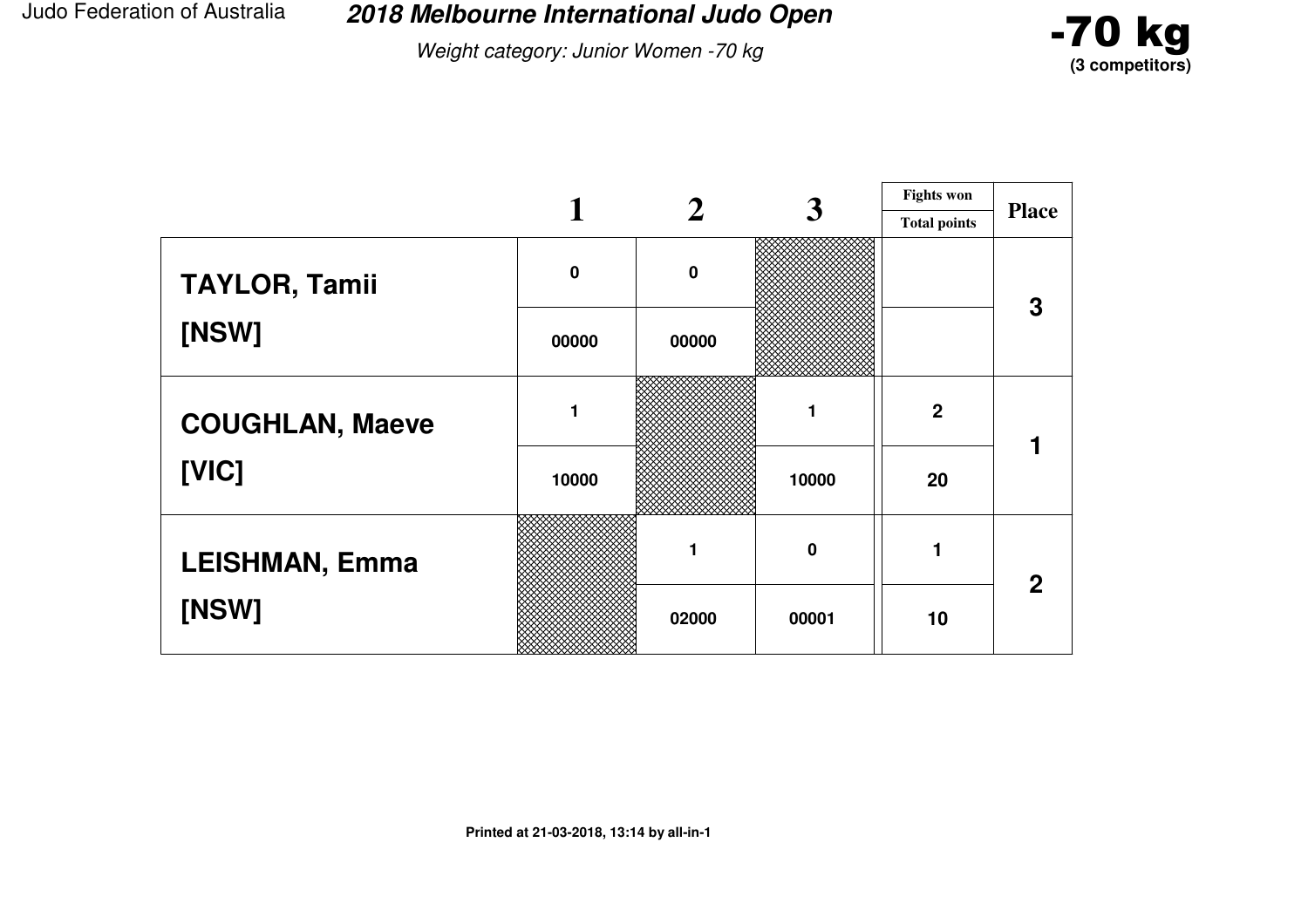Weight category: Cadet Men -50 kg



|                      |             |          | 3        | <b>Fights won</b>   |              |
|----------------------|-------------|----------|----------|---------------------|--------------|
|                      |             |          |          | <b>Total points</b> | <b>Place</b> |
| <b>KARNEY, Jack</b>  | $\mathbf 0$ | $\bf{0}$ |          |                     | 3            |
| [VIC]                | 00000       | 00000    |          |                     |              |
| <b>STUART, Caine</b> | 1           |          |          | $\overline{2}$      |              |
| [VIC]                | 10000       |          | 01000    | 20                  |              |
| <b>JAVNI, Stefan</b> |             | 1        | $\bf{0}$ |                     | $\mathbf 2$  |
| [VIC]                |             | 10000    | 00000    | 10                  |              |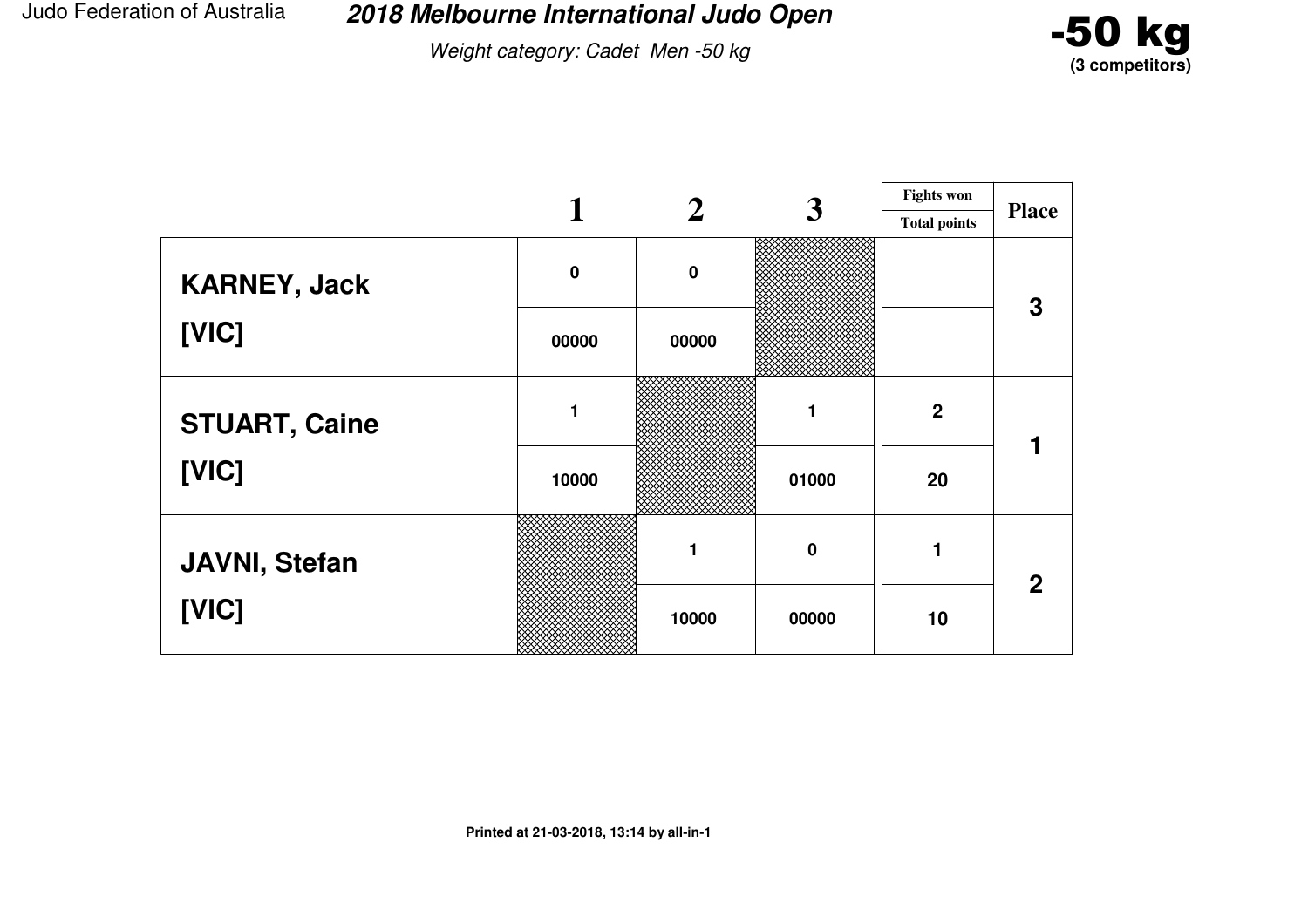# Judo Federation of Australia 2018 Melbourne International Judo Open 17th & 18th March 2018 Weight category: Cadet Men -55 kg

| <b>Contest</b> | Name                             | <b>Score</b> | Score   Name |                     | Time |                  |      |
|----------------|----------------------------------|--------------|--------------|---------------------|------|------------------|------|
|                |                                  |              |              |                     |      |                  |      |
| - 2            | ROBARDS, Ethan                   |              |              | 0                   |      | AYZELMAN, Nathan | 4:00 |
|                | Hills Sports Academy (ACT) (ACT) |              |              | Judokan (VIC) (VIC) |      |                  |      |

| ROBARDS, Ethan                   |  | AYZELMAN, Nathan    | 0:48 |
|----------------------------------|--|---------------------|------|
| Hills Sports Academy (ACT) (ACT) |  | Judokan (VIC) (VIC) |      |

| HU.<br>JRARI                       |  |                          |  |
|------------------------------------|--|--------------------------|--|
| Hills Sports Academy (ACT)<br>7ACT |  | WIC,<br>Judokan<br>'VIC) |  |

Score points: Ippon 100 / Wazaari 10 / Yuko 1 / Yusei gachi 0,5

| <b>RESULTS</b>       |            |
|----------------------|------------|
| 1   AYZELMAN, Nathan | VIC.       |
| 2   ROBARDS, Ethan   | <b>ACT</b> |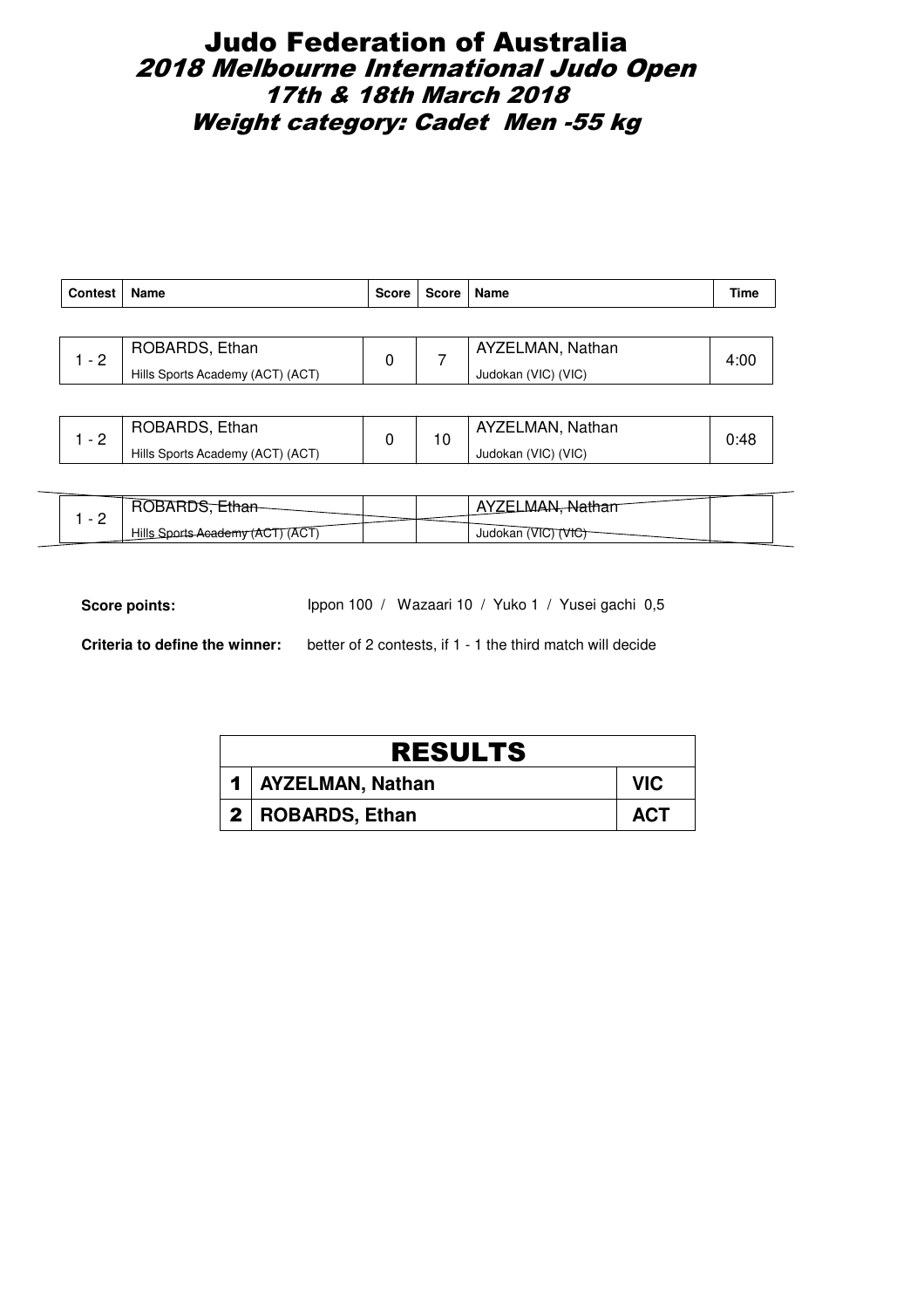#### 2018 Melbourne International Judo Open17th & 18th March 2018Weight category: Cadet Men -60 kg



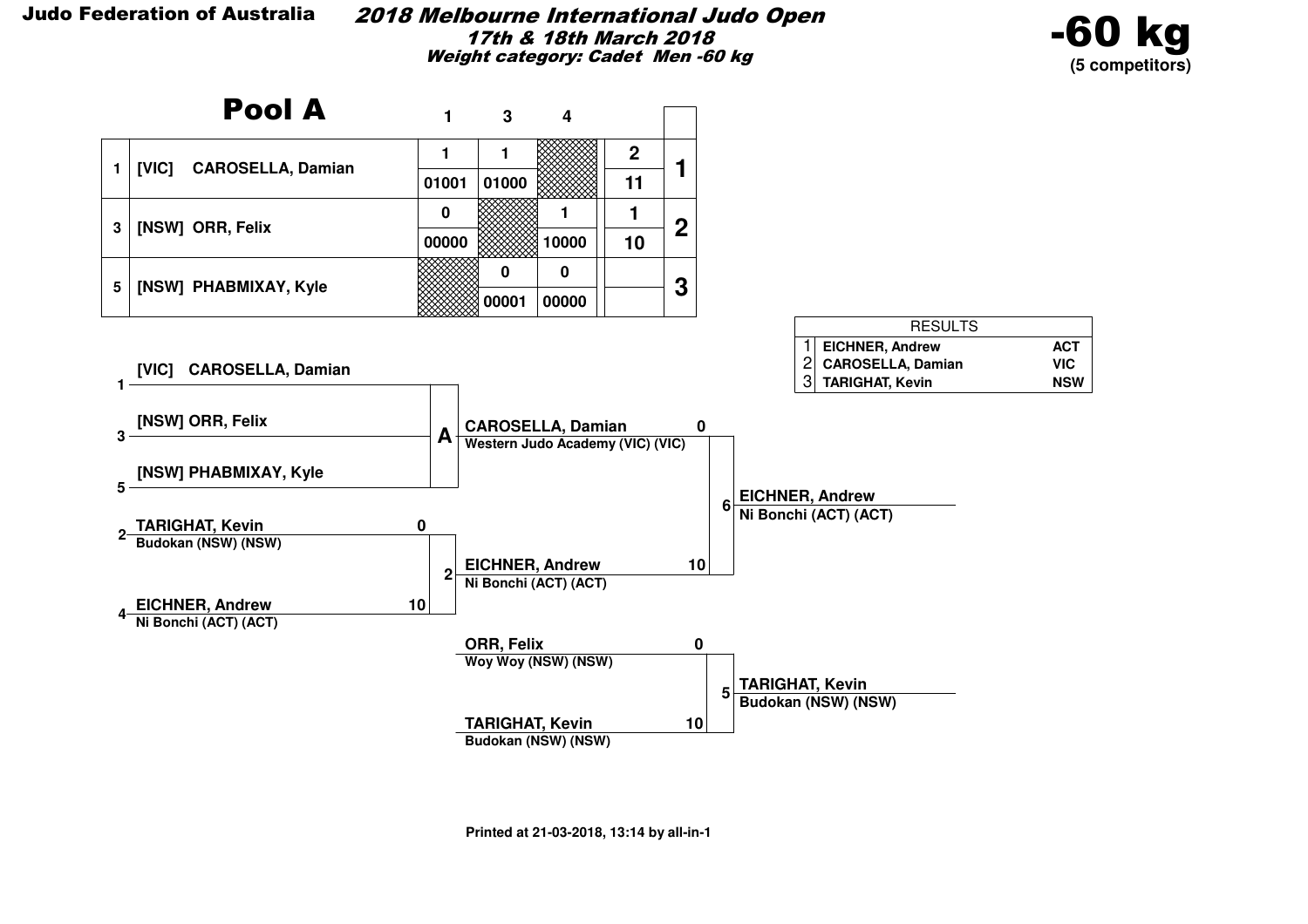2018 Melbourne International Judo Open17th & 18th March 2018Weight category: Cadet Men -66 kg



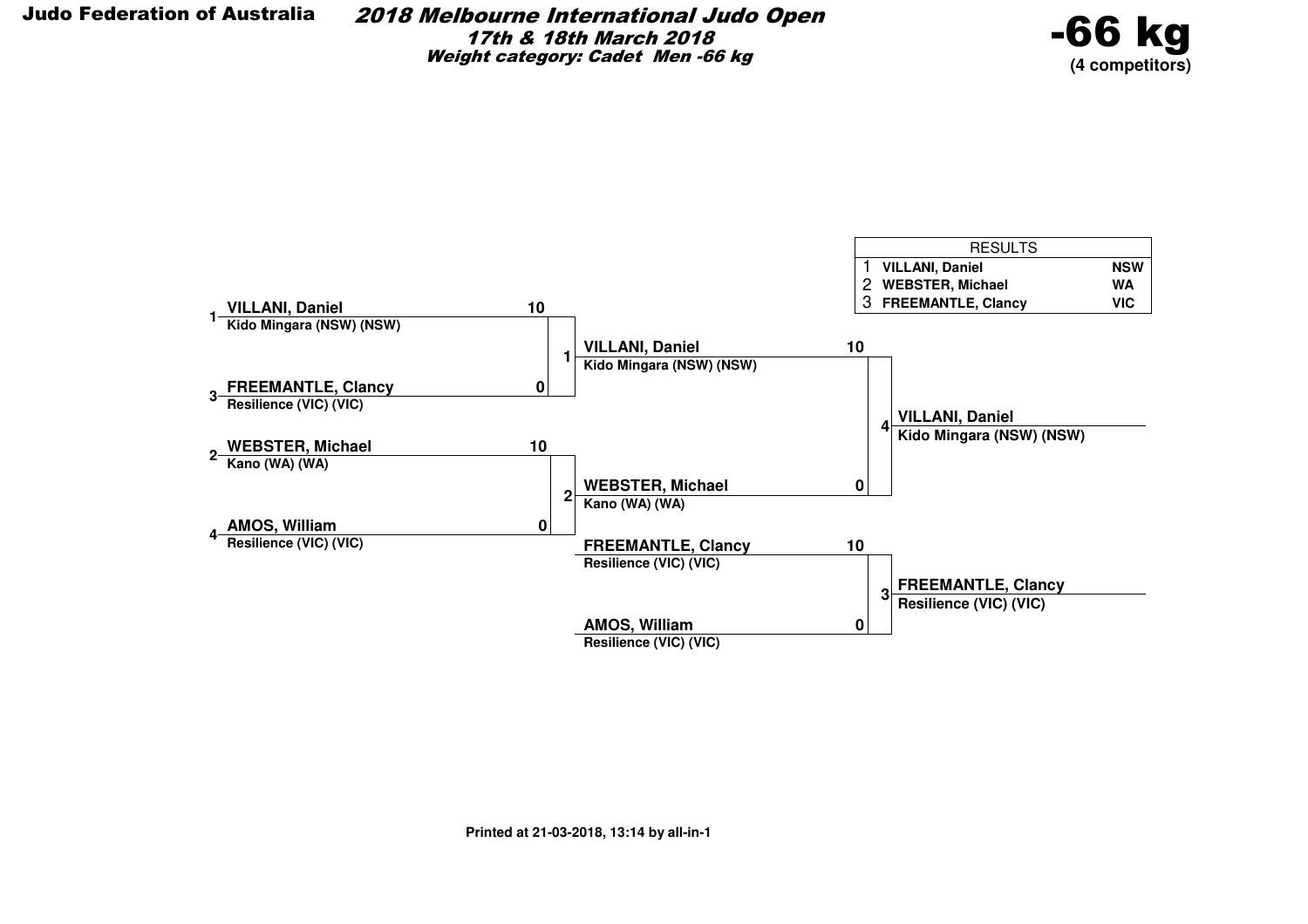**2018 Melbourne International Judo Open**

Weight category: Cadet Men -73 kg



|                          |             |             | 3        | <b>Fights won</b>   |              |
|--------------------------|-------------|-------------|----------|---------------------|--------------|
|                          |             |             |          | <b>Total points</b> | <b>Place</b> |
| <b>MORLEY, Brandon</b>   | $\mathbf 0$ | $\mathbf 0$ |          |                     | 3            |
| [SA]                     | 00001       | 00000       |          |                     |              |
| <b>ALLAN, Rhys</b>       |             |             |          | $\overline{2}$      |              |
| [WA]                     | 10000       |             | 10000    | 20                  |              |
| <b>NIGHTINGALE, Noah</b> |             |             | $\bf{0}$ |                     | $\mathbf 2$  |
| [VIC]                    |             | 10000       | 00000    | 10                  |              |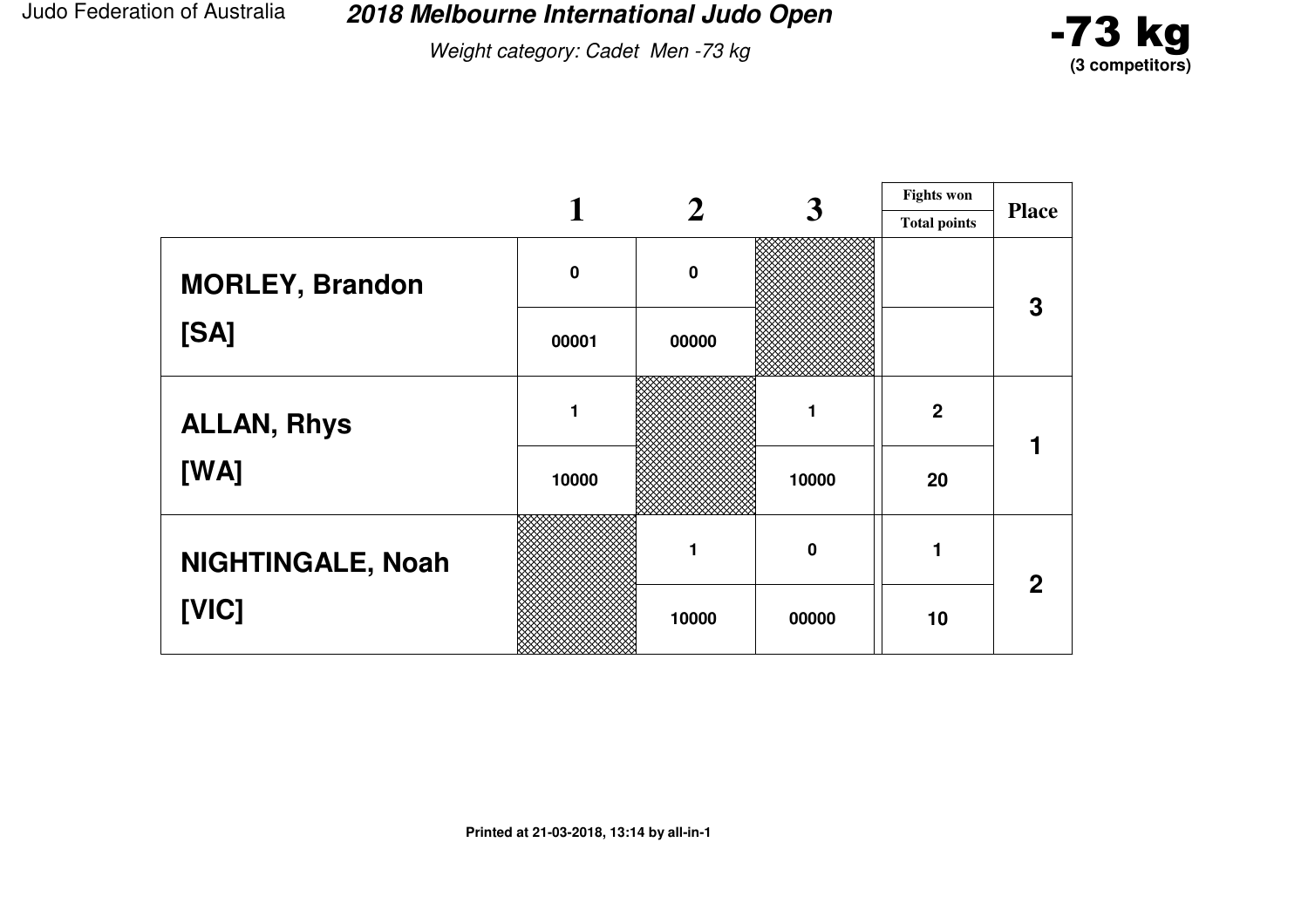#### 2018 Melbourne International Judo Open17th & 18th March 2018Weight category: Cadet Men -90 kg



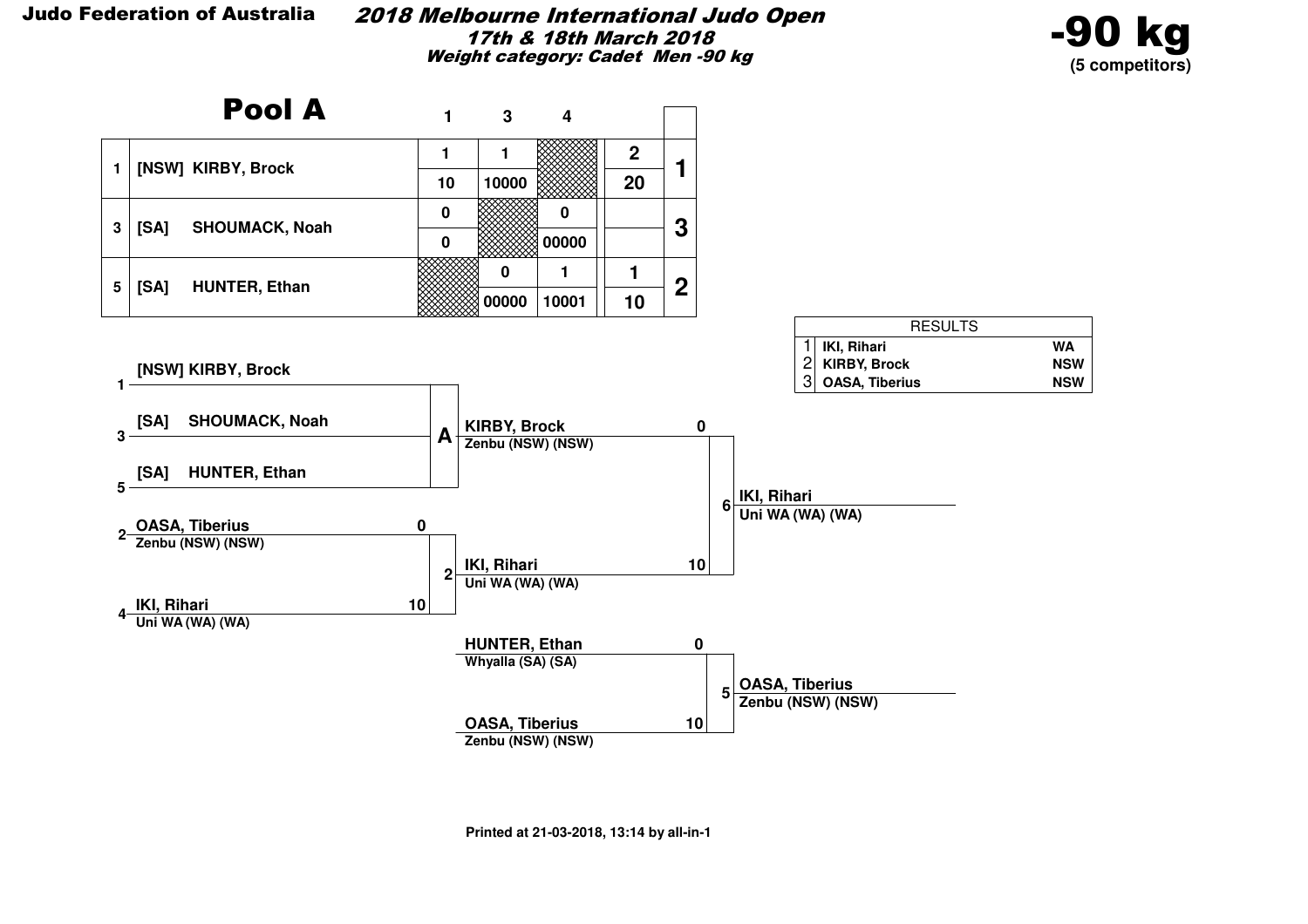Weight category: Cadet Men +90 kg



|                             |             |             | 3                | <b>Fights won</b>   |              |
|-----------------------------|-------------|-------------|------------------|---------------------|--------------|
|                             |             |             |                  | <b>Total points</b> | <b>Place</b> |
| <b>KHAFAGI, Yahia</b>       | $\mathbf 0$ | $\mathbf 0$ |                  |                     | 3            |
| [VIC]                       | 00000       | 00000       |                  |                     |              |
| <b>LEE, Sung Min</b>        |             |             |                  | $\boldsymbol{2}$    |              |
| [NSW]                       | 10001       |             | 10               | 20                  |              |
| <b>HOLLINGBERY, Timothy</b> |             | 1           | $\boldsymbol{0}$ |                     | $\mathbf{2}$ |
| [NSW]                       |             | 10002       | $\mathbf 0$      | 10                  |              |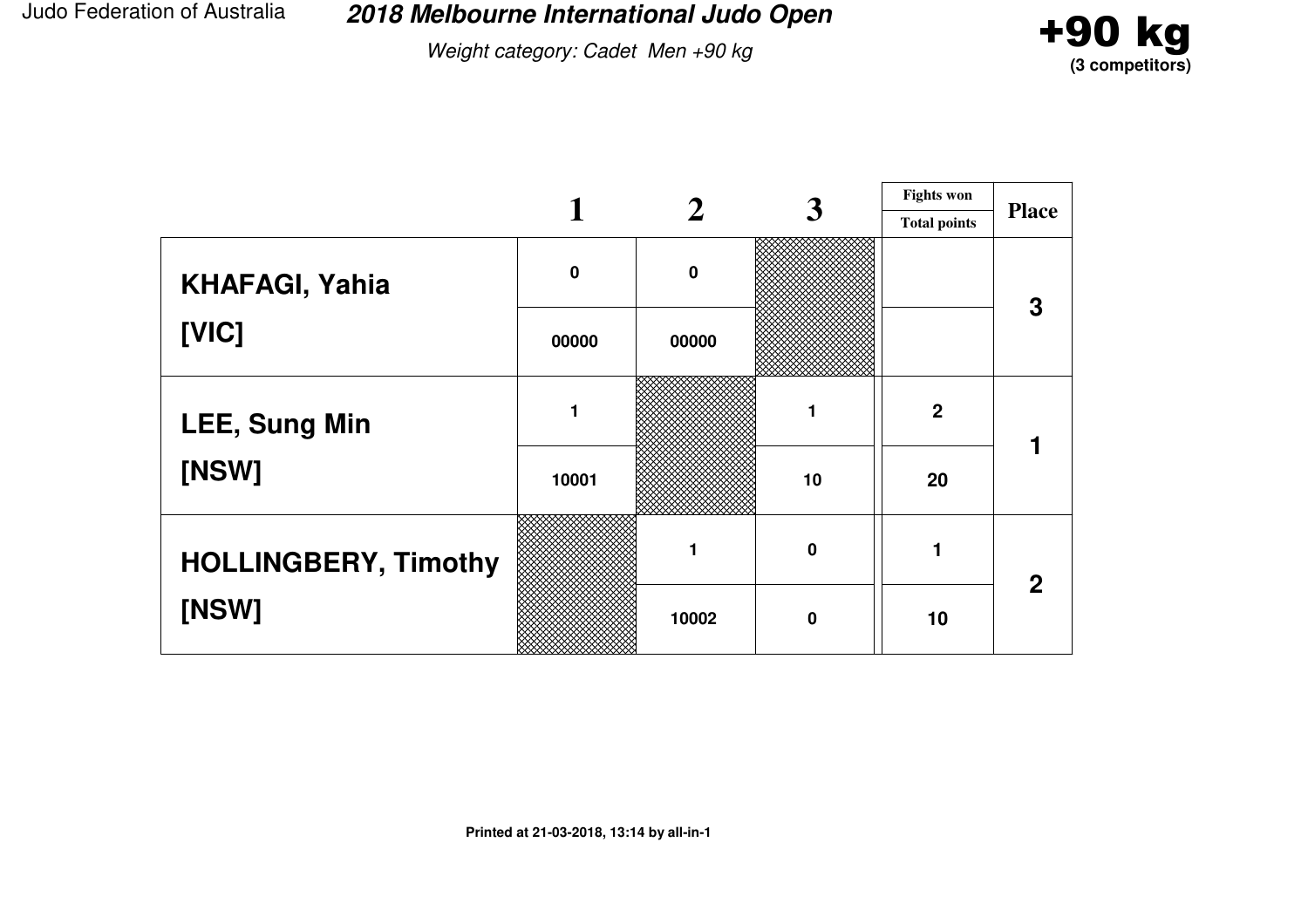**2018 Melbourne International Judo Open**

Weight category: Cadet Women -48 kg



|                           |             |             | 3                | <b>Fights won</b>   |              |
|---------------------------|-------------|-------------|------------------|---------------------|--------------|
|                           |             |             |                  | <b>Total points</b> | <b>Place</b> |
| <b>CRAMP, Bethany</b>     | $\mathbf 0$ | 1           |                  | 1                   | $\mathbf{2}$ |
| [ACT]                     | 00000       | 10000       |                  | 10                  |              |
| <b>FIELDER, Anneliese</b> |             |             |                  | $\mathbf{2}$        |              |
| [QLD]                     | 10000       |             | 01000            | 20                  |              |
| <b>SHEINKIN, Avital</b>   |             | $\mathbf 0$ | $\boldsymbol{0}$ |                     | 3            |
| [VIC]                     |             | 01000       | 00000            |                     |              |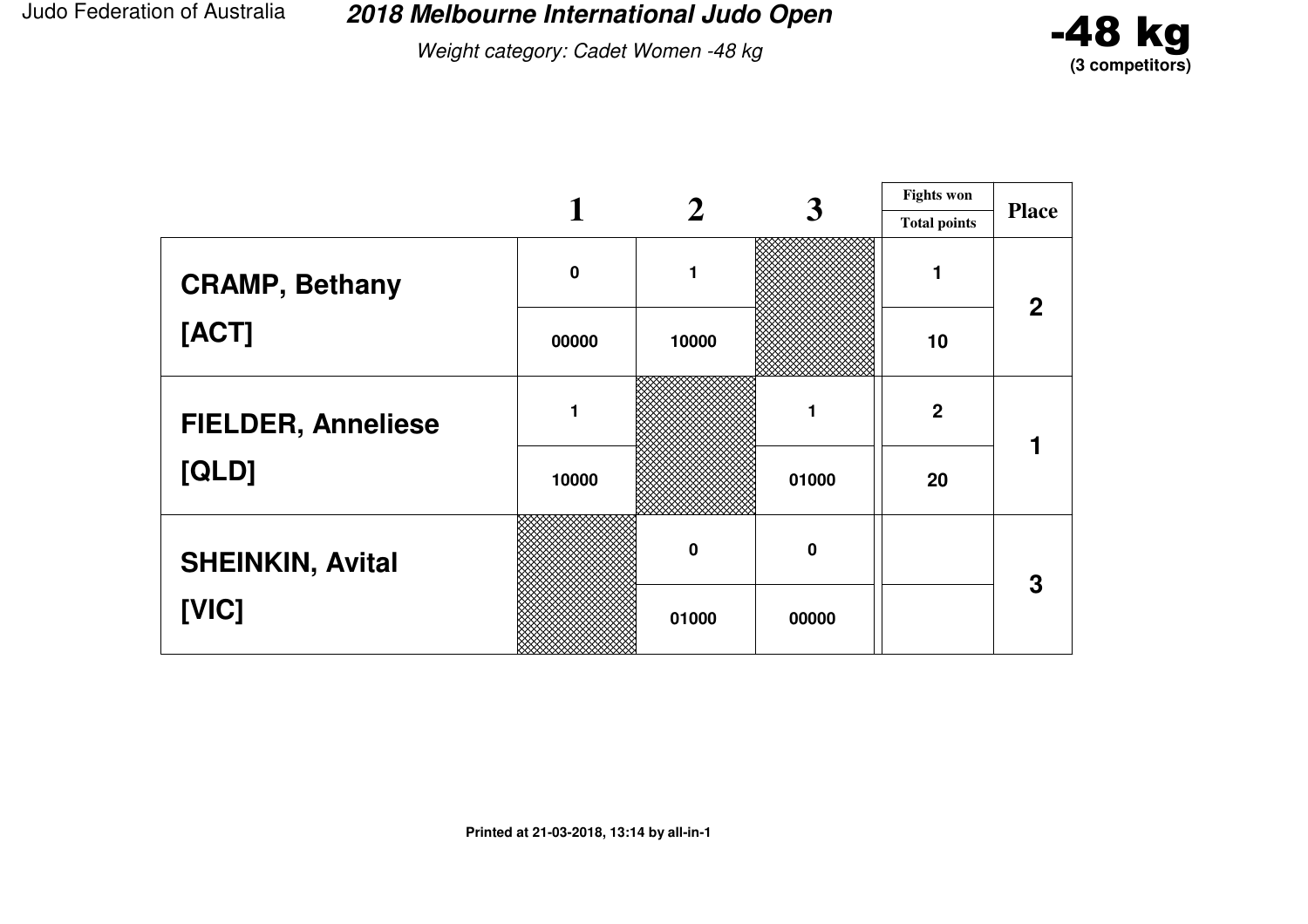

 2018 Melbourne International Judo Open17th & 18th March 2018Weight category: Cadet Women -57 kg



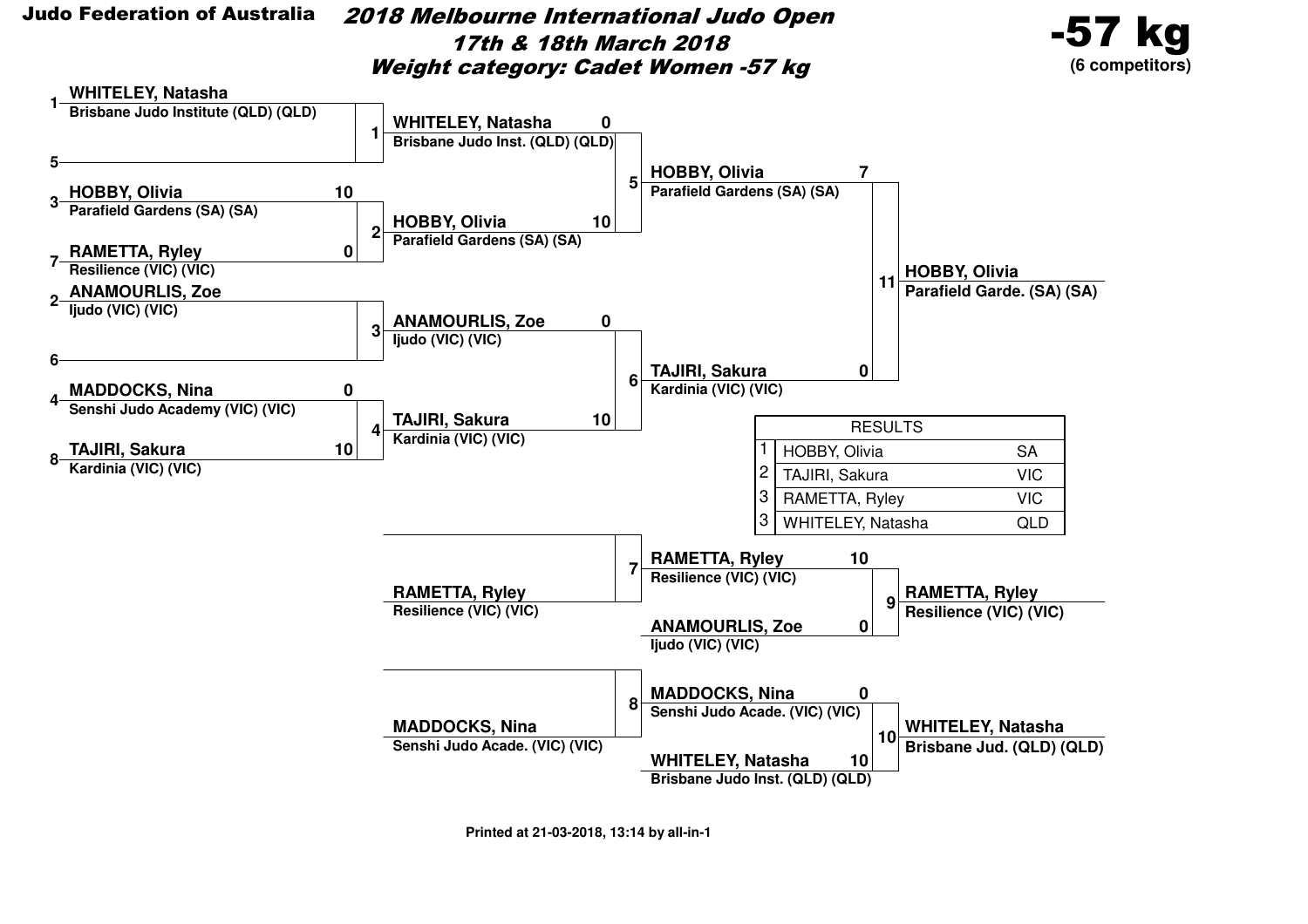### Judo Federation of Australia 2018 Melbourne International Judo Open 17th & 18th March 2018 Weight category: Cadet Women -70 kg

| <b>Contest</b> | Name                | <b>Score</b> | Score   Name |                               | Time |  |
|----------------|---------------------|--------------|--------------|-------------------------------|------|--|
|                |                     |              |              |                               |      |  |
| $-2$           | LEISHMAN, Emma      | 10           | 0            | TAYLOR, Tamii                 | 1:04 |  |
|                | Budokan (NSW) (NSW) |              |              | Shinsei Judo Club (NSW) (NSW) |      |  |
|                |                     |              |              |                               |      |  |

|  | LEISHMAN, Emma      |  | Tamii<br>TAYLOR.              |  |
|--|---------------------|--|-------------------------------|--|
|  | Budokan (NSW) (NSW) |  | Shinsei Judo Club (NSW) (NSW) |  |

| $\overline{\phantom{0}}$ | IVI)<br>----     |  | $\cdot$<br>.                           |  |
|--------------------------|------------------|--|----------------------------------------|--|
| -                        | <b>Budol</b><br> |  | Shinsei Judo Club (NSW)<br><b>ANSW</b> |  |

Score points: Ippon 100 / Wazaari 10 / Yuko 1 / Yusei gachi 0,5

| <b>RESULTS</b>     |            |
|--------------------|------------|
| 1   LEISHMAN, Emma | <b>NSW</b> |
| 2   TAYLOR, Tamii  | <b>NSW</b> |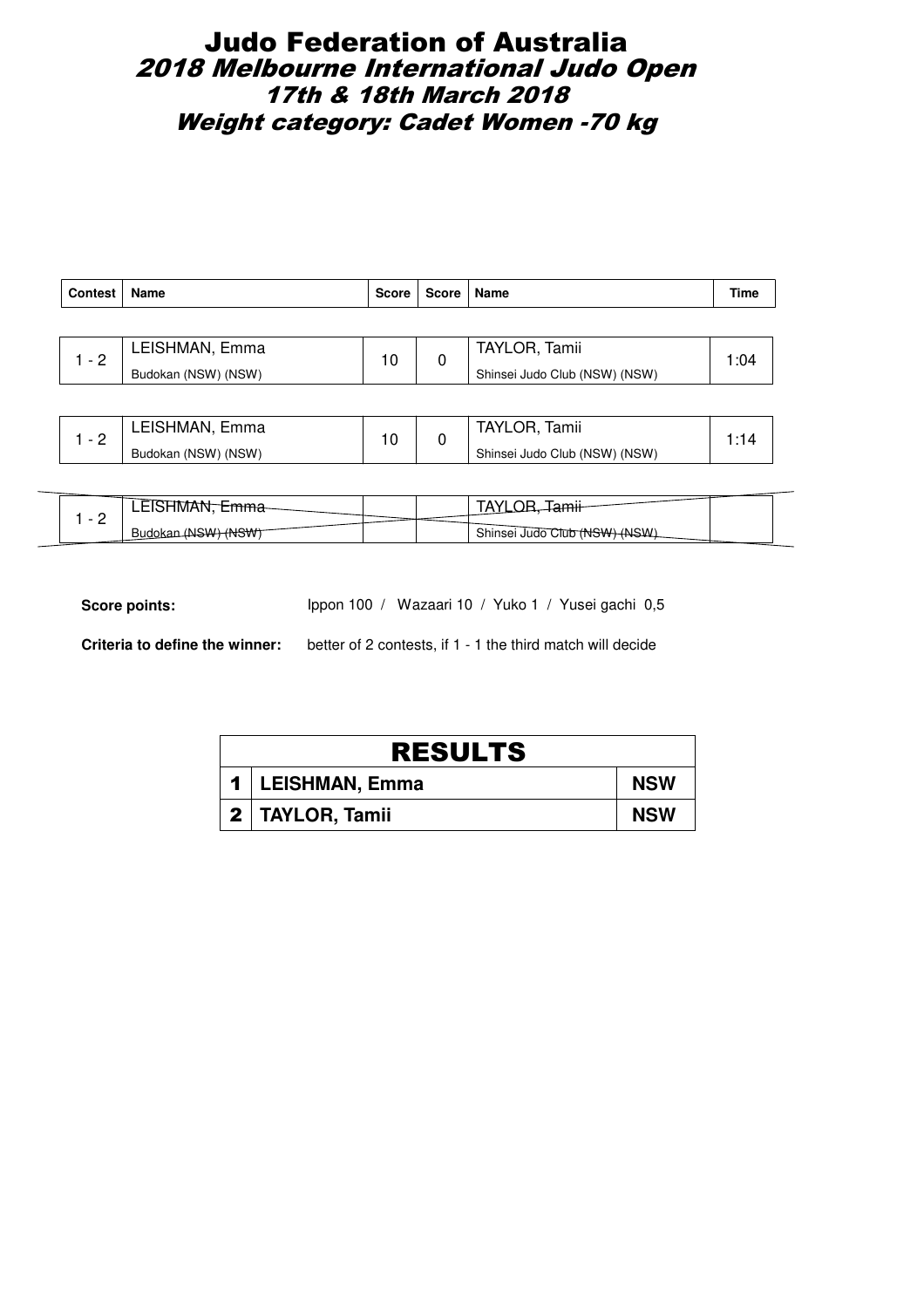**2018 Melbourne International Judo Open**

**Weight category: Senior Boys -36 kg**

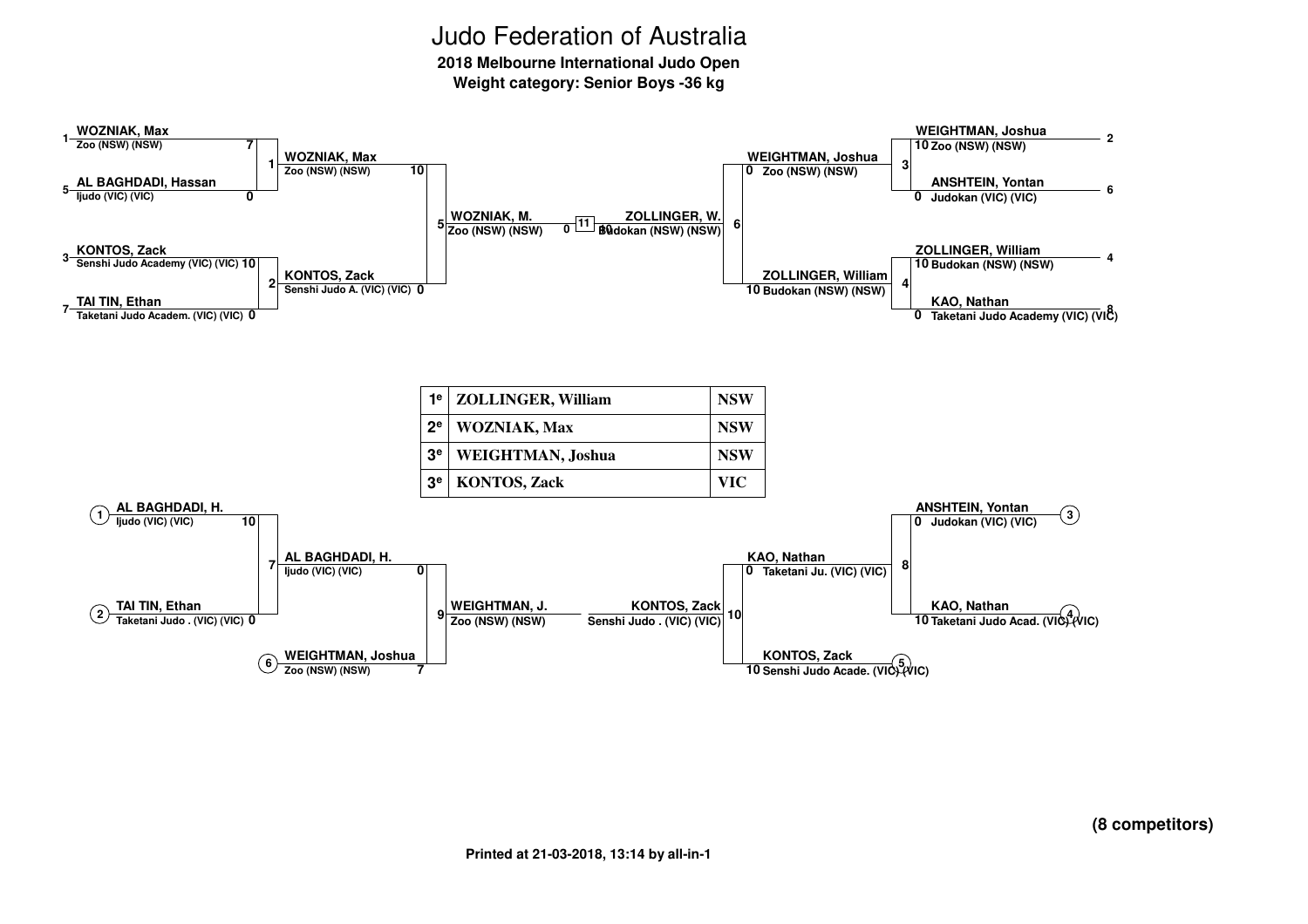**2018 Melbourne International Judo Open**

**Weight category: Senior Boys -40 kg**



**(9 competitors)**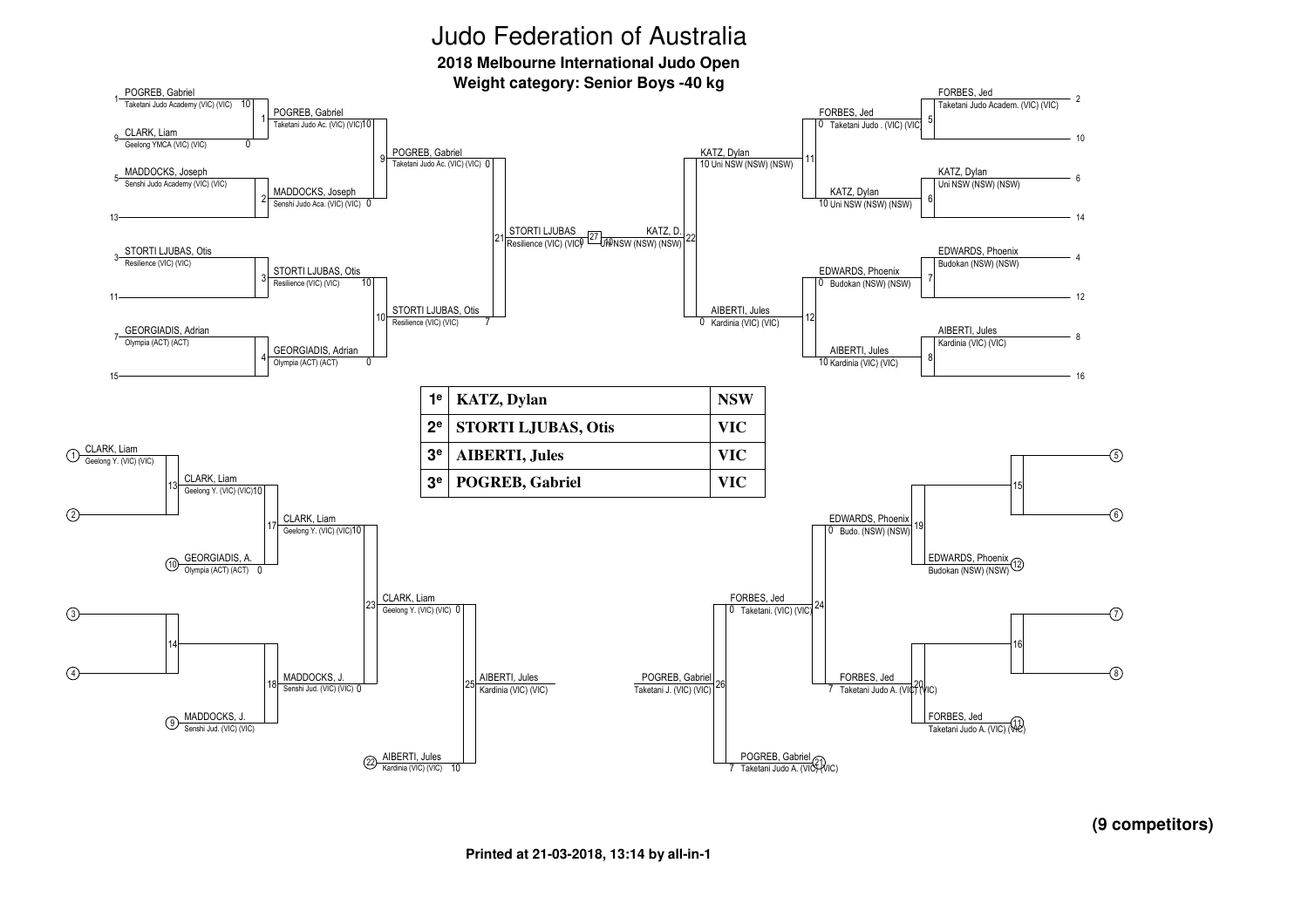#### 2018 Melbourne International Judo Open17th & 18th March 2018Weight category: Senior Boys -45 kg



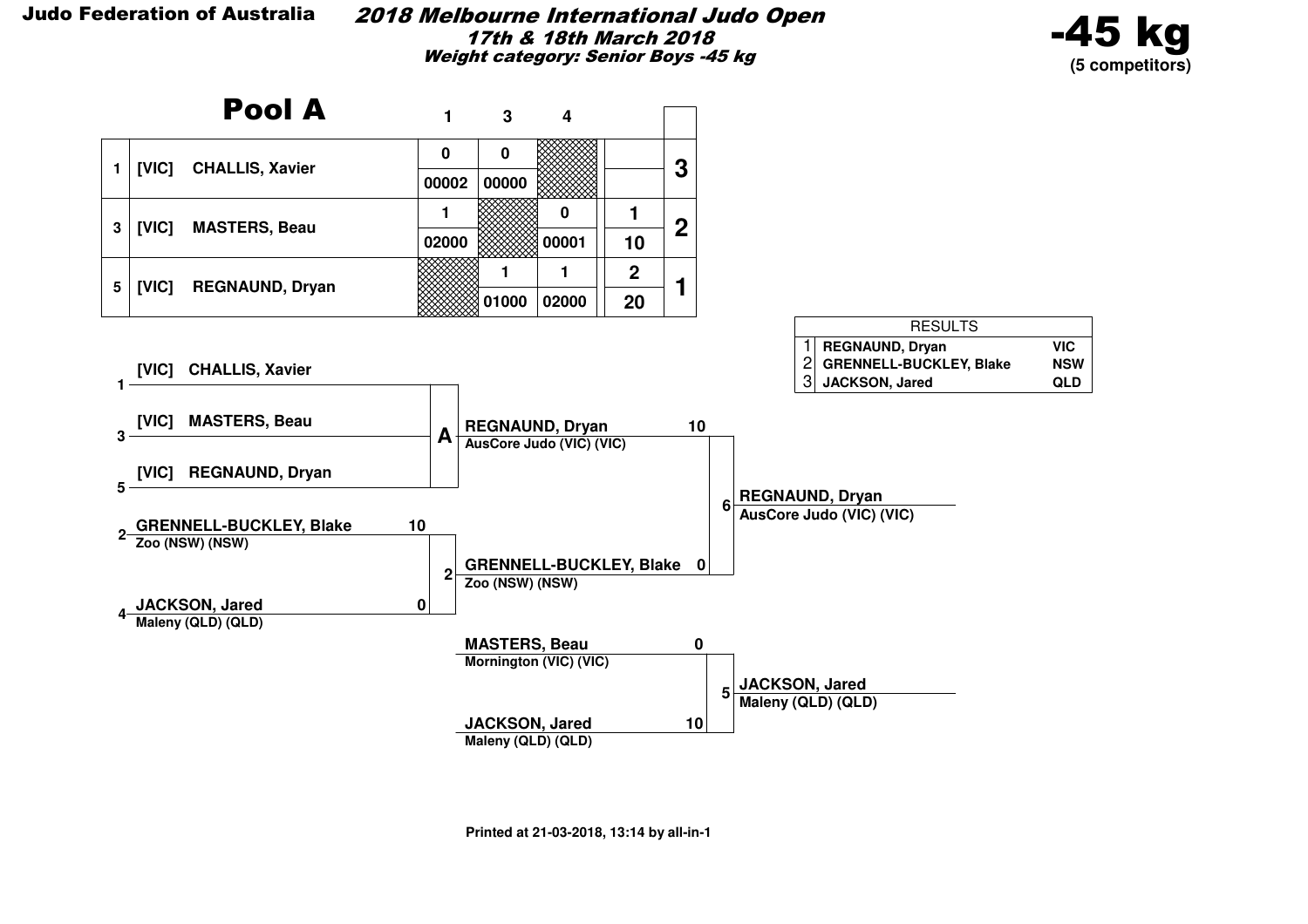**2018 Melbourne International Judo Open**

**Weight category: Senior Boys -50 kg**

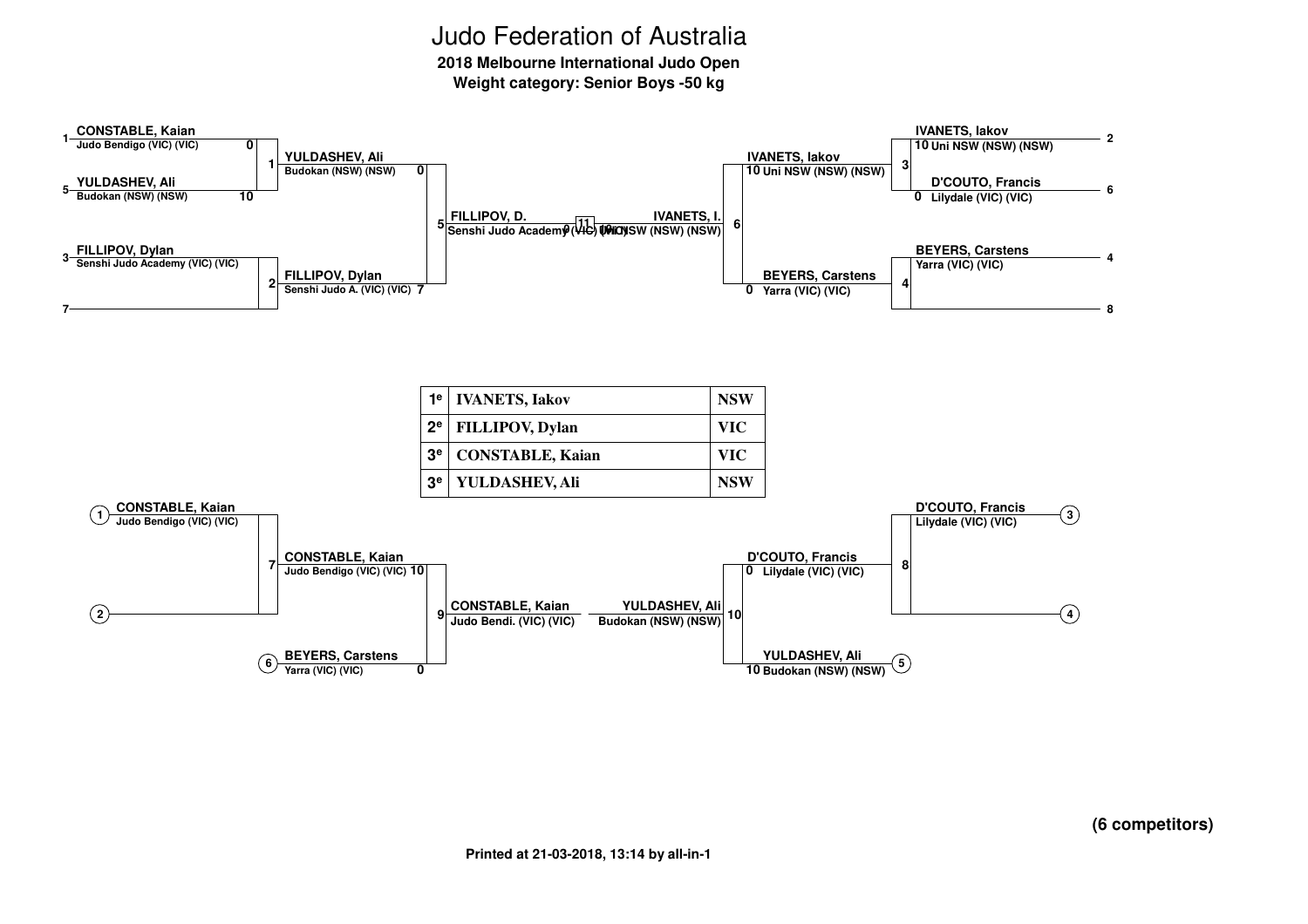2018 Melbourne International Judo Open17th & 18th March 2018Weight category: Senior Boys -55 kg



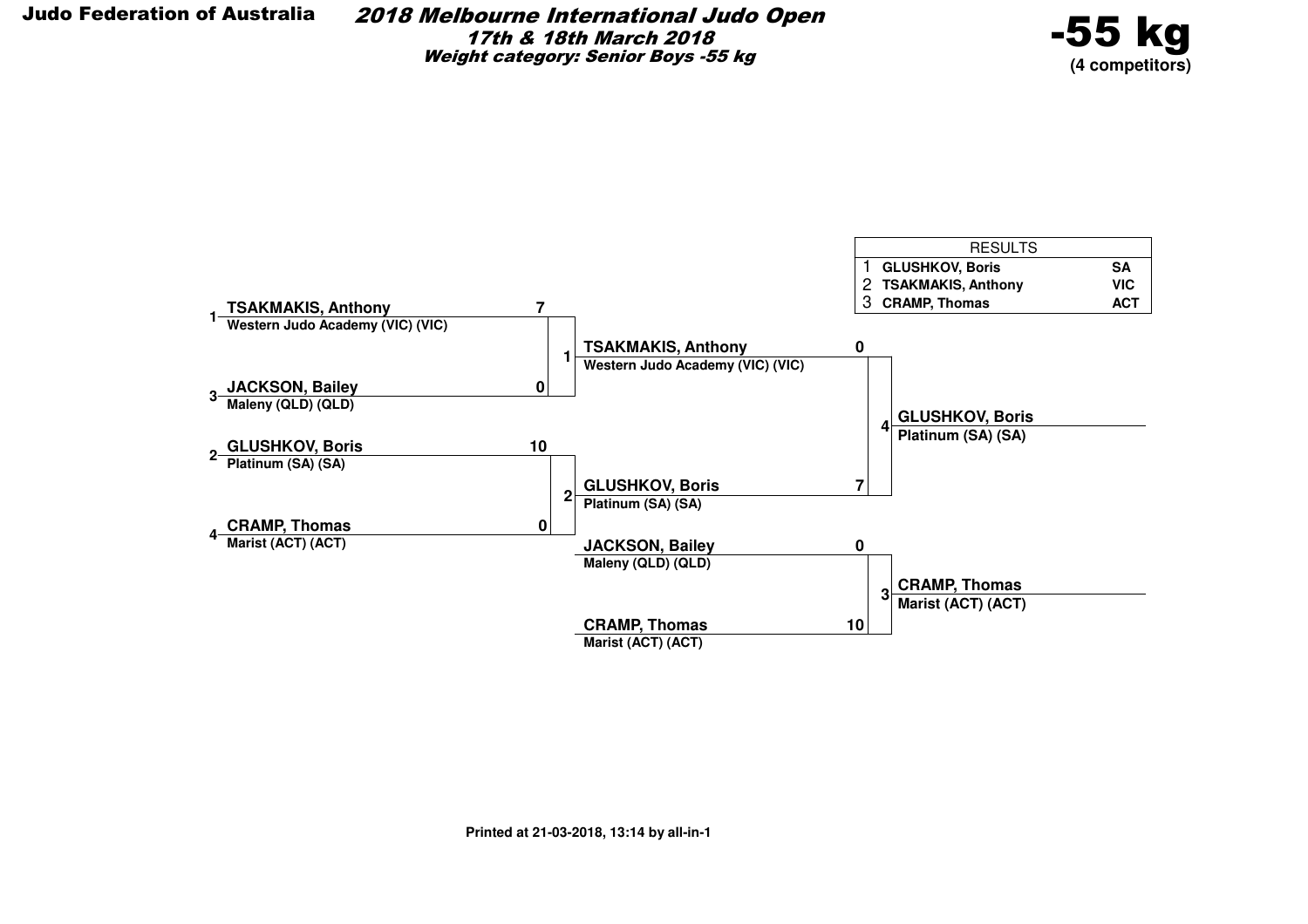# Judo Federation of Australia 2018 Melbourne International Judo Open 17th & 18th March 2018 Weight category: Senior Boys -60 kg

| <b>Contest</b> | <b>Name</b>            | Score | Score   Name |                          | Time |
|----------------|------------------------|-------|--------------|--------------------------|------|
|                |                        |       |              |                          |      |
| $-2$           | $LEE$ , Jay            | 10    |              | <b>CHALLIS, Nicholas</b> | 1:36 |
|                | Mornington (VIC) (VIC) |       |              | ljudo (VIC) (VIC)        |      |

| ⌒        | Jav<br>--<br>ب وطاطات ا | $\overline{ }$ | <b>CHALLIS, Nicholas</b> | :48 |
|----------|-------------------------|----------------|--------------------------|-----|
| <u>_</u> | Mornington (VIC) (VIC)  | نا             | ljudo (VIC) (VIC)        |     |

| ua<br>.<br>$\overline{\phantom{0}}$ |                         |
|-------------------------------------|-------------------------|
| -<br>Mornu<br>VIV.                  | ljudo<br>'VIU.<br>'VI∪. |

Score points: Ippon 100 / Wazaari 10 / Yuko 1 / Yusei gachi 0,5

| <b>RESULTS</b>        |            |  |  |  |
|-----------------------|------------|--|--|--|
| 1   LEE, Jay          | <b>VIC</b> |  |  |  |
| 2   CHALLIS, Nicholas | VIC.       |  |  |  |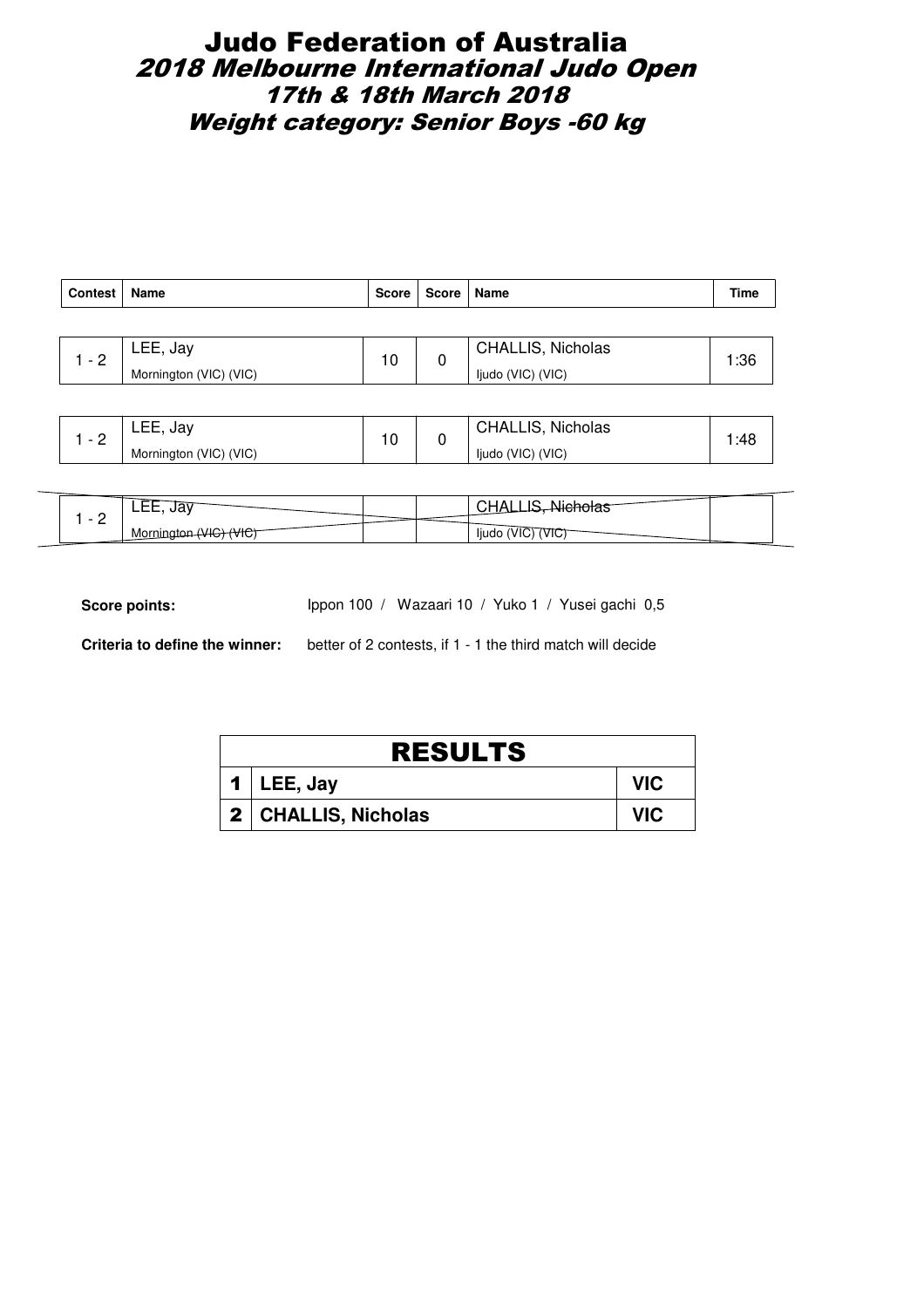#### 2018 Melbourne International Judo Open17th & 18th March 2018Weight category: Senior Boys Open



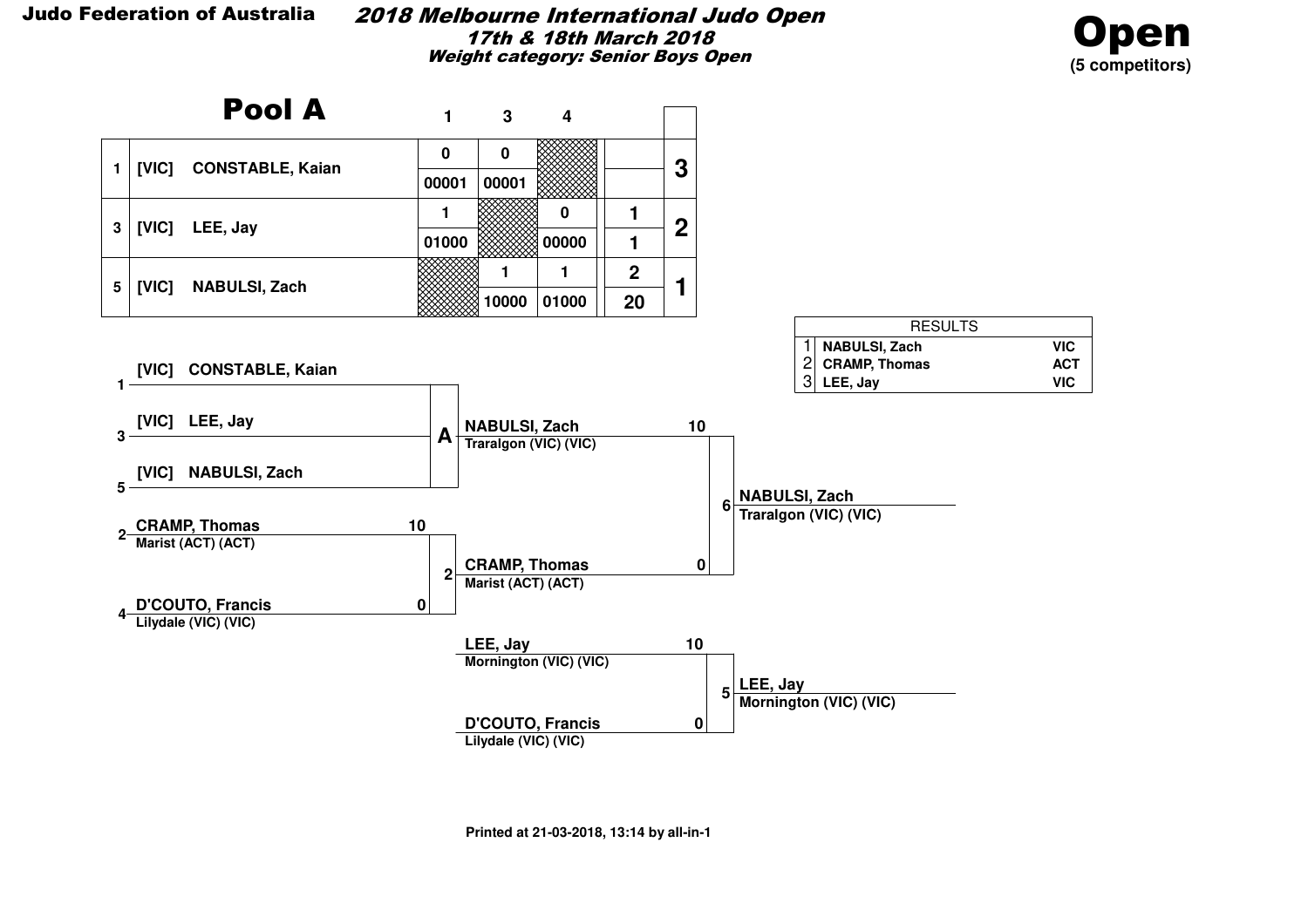### Judo Federation of Australia 2018 Melbourne International Judo Open 17th & 18th March 2018 Weight category: Senior Girls -36 kg

| <b>Contest</b> | Name                     | <b>Score</b> | <b>Score</b> | Name                  | Time |
|----------------|--------------------------|--------------|--------------|-----------------------|------|
|                |                          |              |              |                       |      |
| $1 - 2$        | LOKHEE-MACMILLAN, Sophie | 10           | 0            | EICHNER, Rebecca      | 2:50 |
|                | Zenbu (NSW) (NSW)        |              |              | Ni Bonchi (ACT) (ACT) |      |
|                |                          |              |              |                       |      |
|                | LOKHEE-MACMILLAN, Sophie | 10           |              | EICHNER, Rebecca      | 1:16 |
| $1 - 2$        | Zenbu (NSW) (NSW)        |              | 0            | Ni Bonchi (ACT) (ACT) |      |

|   | ۱и                                       |           |  |
|---|------------------------------------------|-----------|--|
| - | $\sim$<br>$\mathbf{u}$<br><b>Lei IDU</b> | Ni Bonchi |  |

Score points: Ippon 100 / Wazaari 10 / Yuko 1 / Yusei gachi 0,5

| <b>RESULTS</b>               |            |
|------------------------------|------------|
| 1   LOKHEE-MACMILLAN, Sophie | <b>NSW</b> |
| 2   EICHNER, Rebecca         | <b>ACT</b> |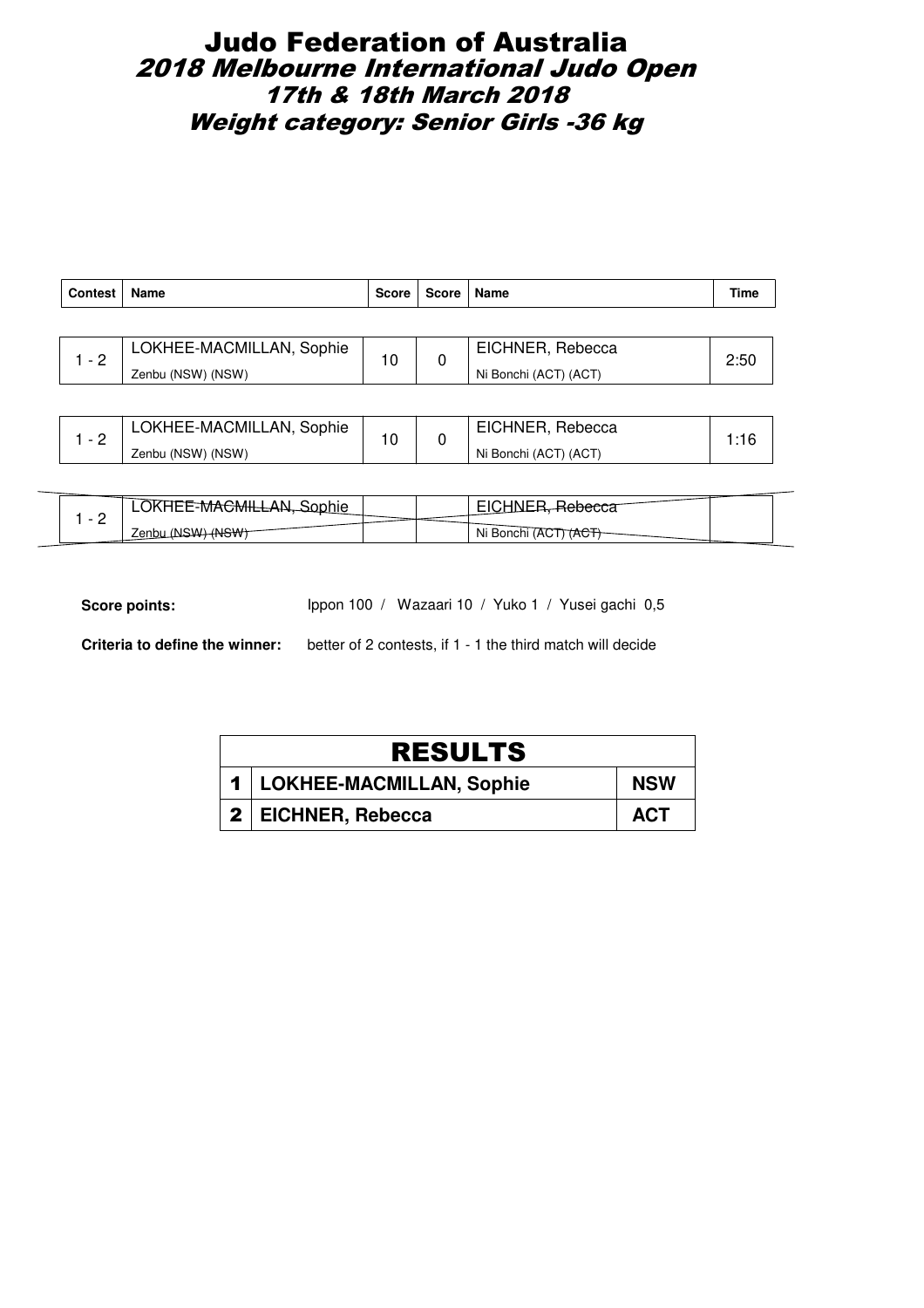Weight category: Senior Girls -40 kg



|                         |             |             | 3        | <b>Fights won</b>   |              |
|-------------------------|-------------|-------------|----------|---------------------|--------------|
|                         |             |             |          | <b>Total points</b> | <b>Place</b> |
| <b>HAYES, Charlotte</b> |             | $\mathbf 0$ |          |                     | $\mathbf 2$  |
| [ACT]                   | 10          | 00000       |          | 10                  |              |
| <b>ARZHINTAR, Naomi</b> | $\mathbf 0$ |             | $\bf{0}$ |                     | 3            |
| [VIC]                   | $\mathbf 0$ |             | 00000    |                     |              |
| <b>MCPHERSON, Ali</b>   |             | 1           |          | $\overline{2}$      |              |
| [NSW]                   |             | 10000       | 10000    | 20                  |              |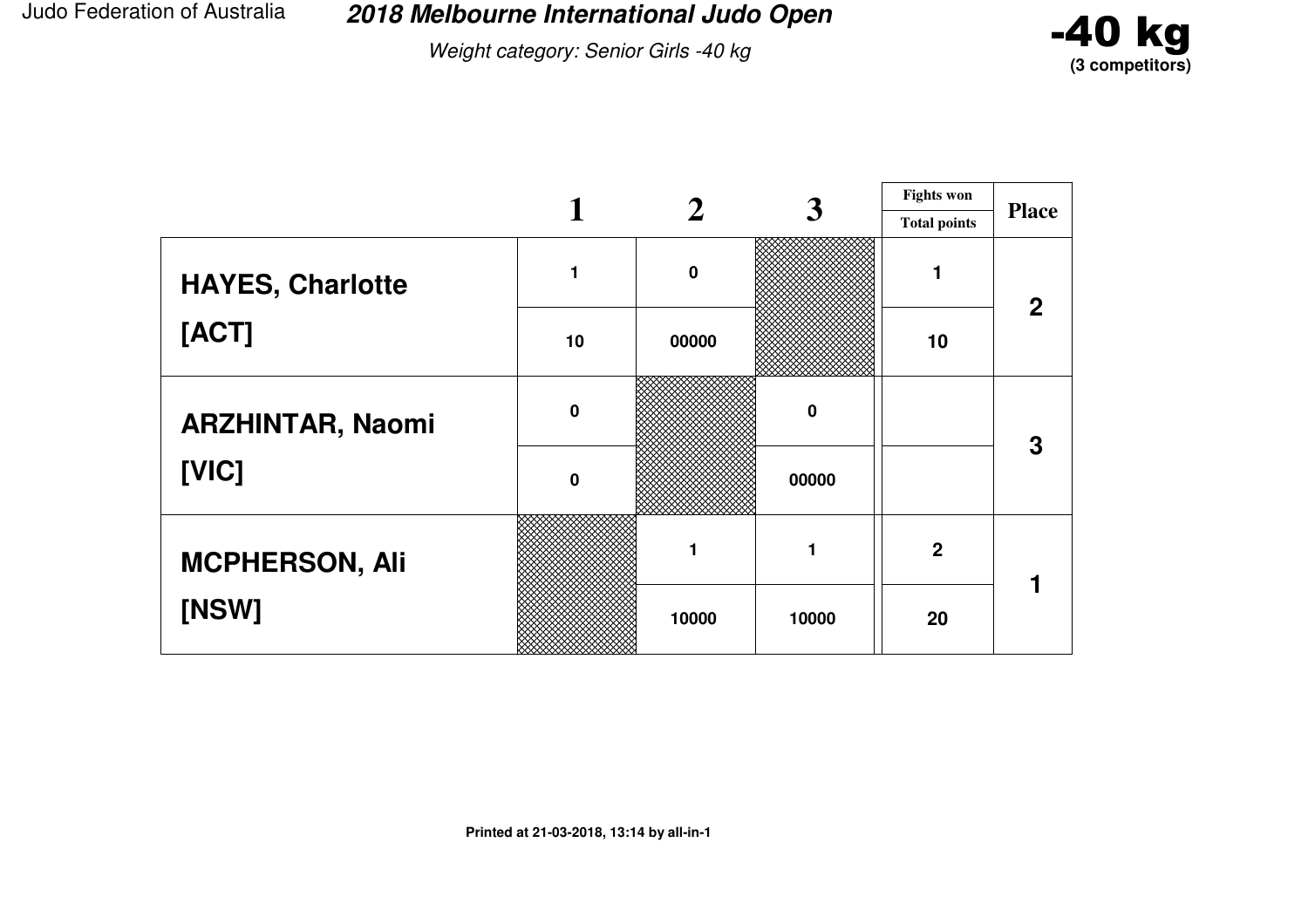Weight category: Senior Girls -44 kg



|                        |          |                  | 3           | <b>Fights won</b>   |              |
|------------------------|----------|------------------|-------------|---------------------|--------------|
|                        |          |                  |             | <b>Total points</b> | <b>Place</b> |
| <b>WARMUZ, Kristyn</b> | $\bf{0}$ | 1                |             |                     | $\mathbf{2}$ |
| [CZE]                  | 01000    | 10000            |             | 10                  |              |
| WOO, Mina              |          |                  |             | $\mathbf{2}$        |              |
| [NSW]                  | 01000    |                  | 01000       | 20                  |              |
| <b>ABDALLAH, Mirae</b> |          | $\boldsymbol{0}$ | $\mathbf 0$ |                     | 3            |
| [VIC]                  |          | 00000            | 00000       |                     |              |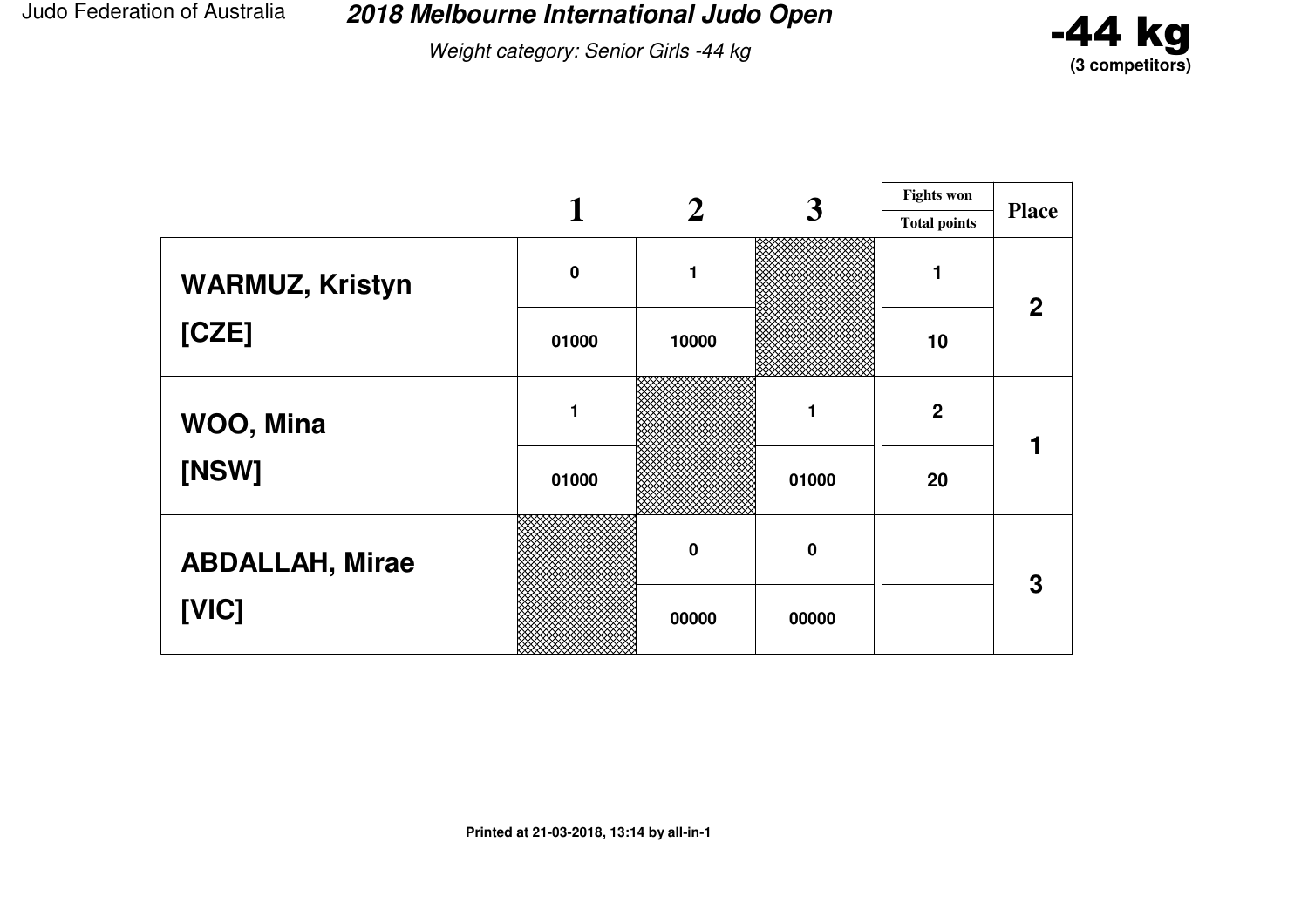Weight category: Senior Girls -48 kg



|                        |             |             | 3                | <b>Fights won</b>   |              |
|------------------------|-------------|-------------|------------------|---------------------|--------------|
|                        |             |             |                  | <b>Total points</b> | <b>Place</b> |
| <b>ADBULLAH, Amina</b> | $\mathbf 0$ | $\mathbf 0$ |                  |                     | 3            |
| [NSW]                  | 00000       | 00000       |                  |                     |              |
| <b>HOBBY, Tara</b>     |             |             |                  | $\mathbf{2}$        |              |
| [SA]                   | 10000       |             | 02000            | 20                  |              |
| <b>DYBALL, India</b>   |             | 1           | $\boldsymbol{0}$ |                     | $\mathbf{2}$ |
| [NSW]                  |             | 10000       | 00000            | 10                  |              |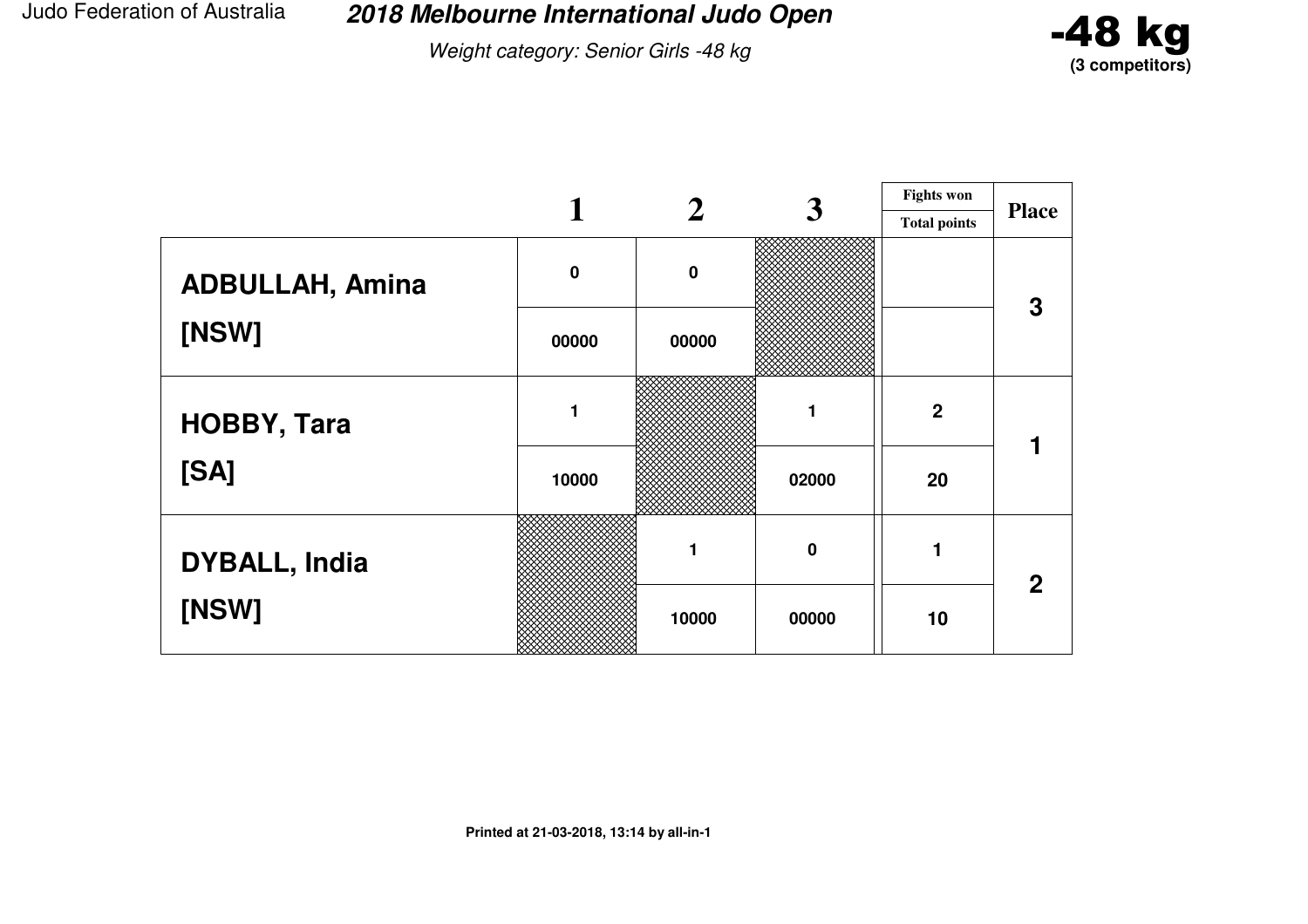Weight category: Senior Girls -52 kg



|                         |             | $\mathbf 2$ | 3        | <b>Fights won</b>   | <b>Place</b> |
|-------------------------|-------------|-------------|----------|---------------------|--------------|
|                         |             |             |          | <b>Total points</b> |              |
| <b>GOJEVIC, Ruby</b>    | $\mathbf 0$ | $\bf{0}$    |          |                     | 3            |
| [VIC]                   | 00001       | 00000       |          |                     |              |
| <b>JONES, Charlotte</b> |             |             |          | $\overline{2}$      |              |
| [VIC]                   | 02000       |             | 02000    | 20                  |              |
| <b>JAVNI, Shania</b>    |             |             | $\bf{0}$ |                     | $\mathbf 2$  |
| [VIC]                   |             | 02000       | 00000    | 10                  |              |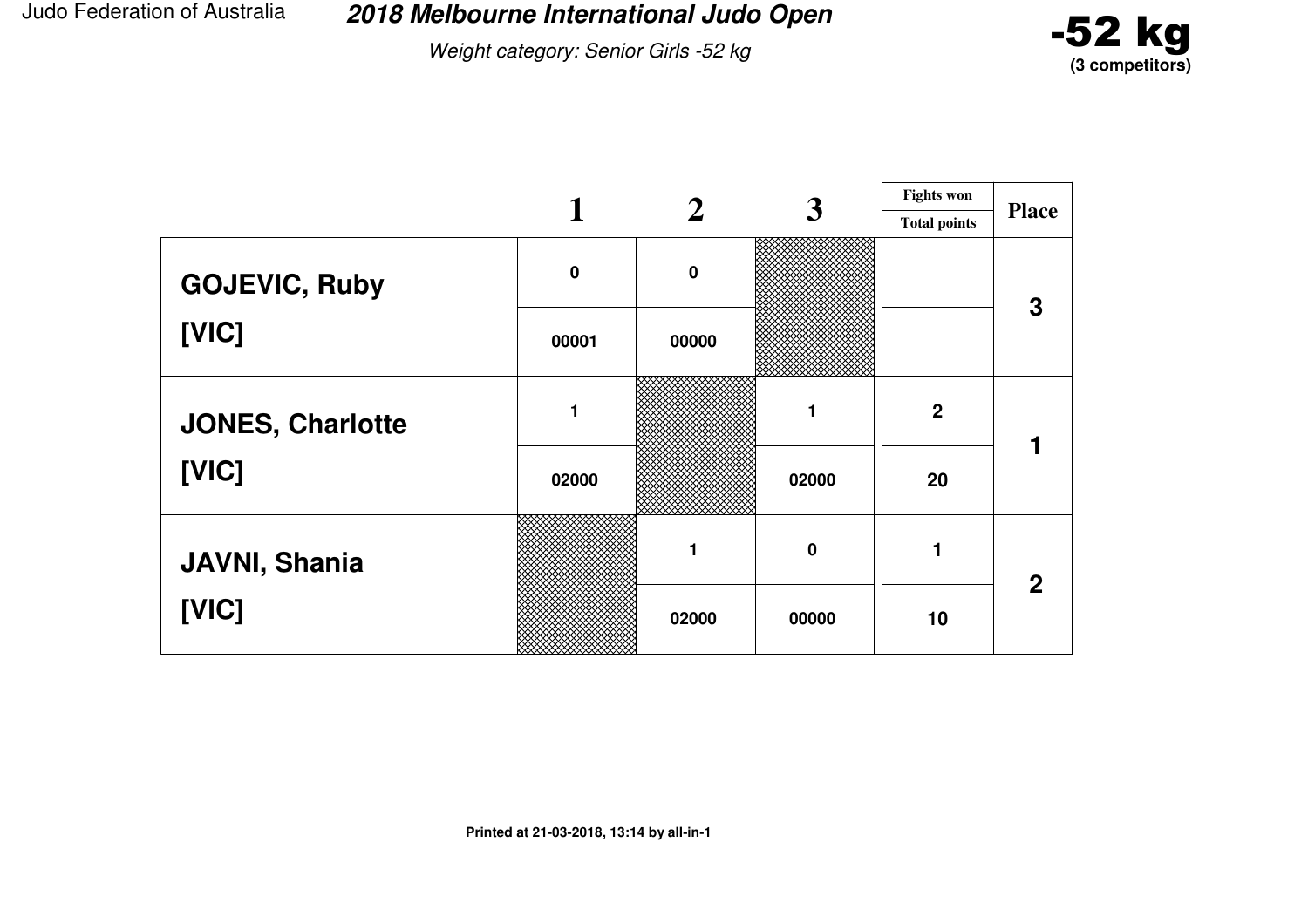# Judo Federation of Australia 2018 Melbourne International Judo Open 17th & 18th March 2018 Weight category: Senior Girls -57 kg

| <b>Contest</b> | Name                     | <b>Score</b> | Score   Name |                         | Time |
|----------------|--------------------------|--------------|--------------|-------------------------|------|
|                |                          |              |              |                         |      |
| $-2$           | PARFITT, Amelie          | 0            | 10           | <b>TARIGHAT, Melika</b> | 0:55 |
|                | Geelong YMCA (VIC) (VIC) |              |              | Budokan (NSW) (NSW)     |      |
|                |                          |              |              |                         |      |

| PARFITT, Amelie          | . v | <b>TARIGHAT, Melika</b> |  |
|--------------------------|-----|-------------------------|--|
| Geelong YMCA (VIC) (VIC) |     | Budokan (NSW) (NSW)     |  |

| اممہ<br>vnsi r<br>TVIG)<br>VTU) |  | ™S₩<br>(NSWT<br>Budokan |  |
|---------------------------------|--|-------------------------|--|

Score points: Ippon 100 / Wazaari 10 / Yuko 1 / Yusei gachi 0,5

| <b>RESULTS</b>       |            |
|----------------------|------------|
| 1   TARIGHAT, Melika | <b>NSW</b> |
| 2   PARFITT, Amelie  | VIC.       |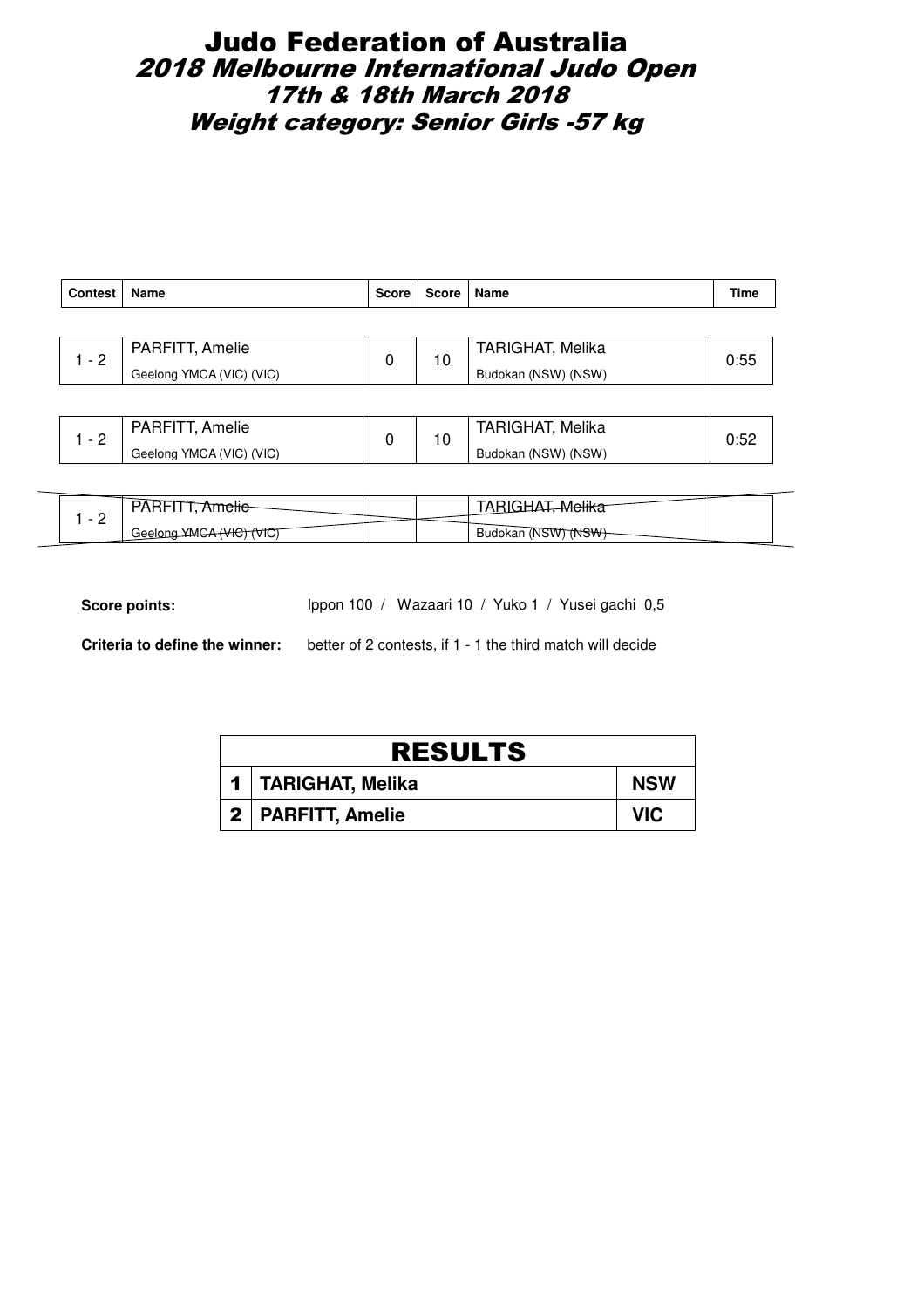Weight category: Senior Girls -63 kg



|                         |             |             | 3        | <b>Fights won</b>   |                |
|-------------------------|-------------|-------------|----------|---------------------|----------------|
|                         |             |             |          | <b>Total points</b> | <b>Place</b>   |
| <b>BRADBURY, Hannah</b> |             | $\mathbf 0$ |          |                     | $\overline{2}$ |
| [SA]                    | 02000       | 00000       |          | 10                  |                |
| <b>ANSKEY, Annika</b>   | $\mathbf 0$ |             | $\bf{0}$ |                     | 3              |
| [VIC]                   | 01000       |             | 00000    |                     |                |
| <b>WADE, Bethany</b>    |             | 1           | 1        | $\boldsymbol{2}$    |                |
| [NSW]                   |             | 10000       | 10000    | 20                  |                |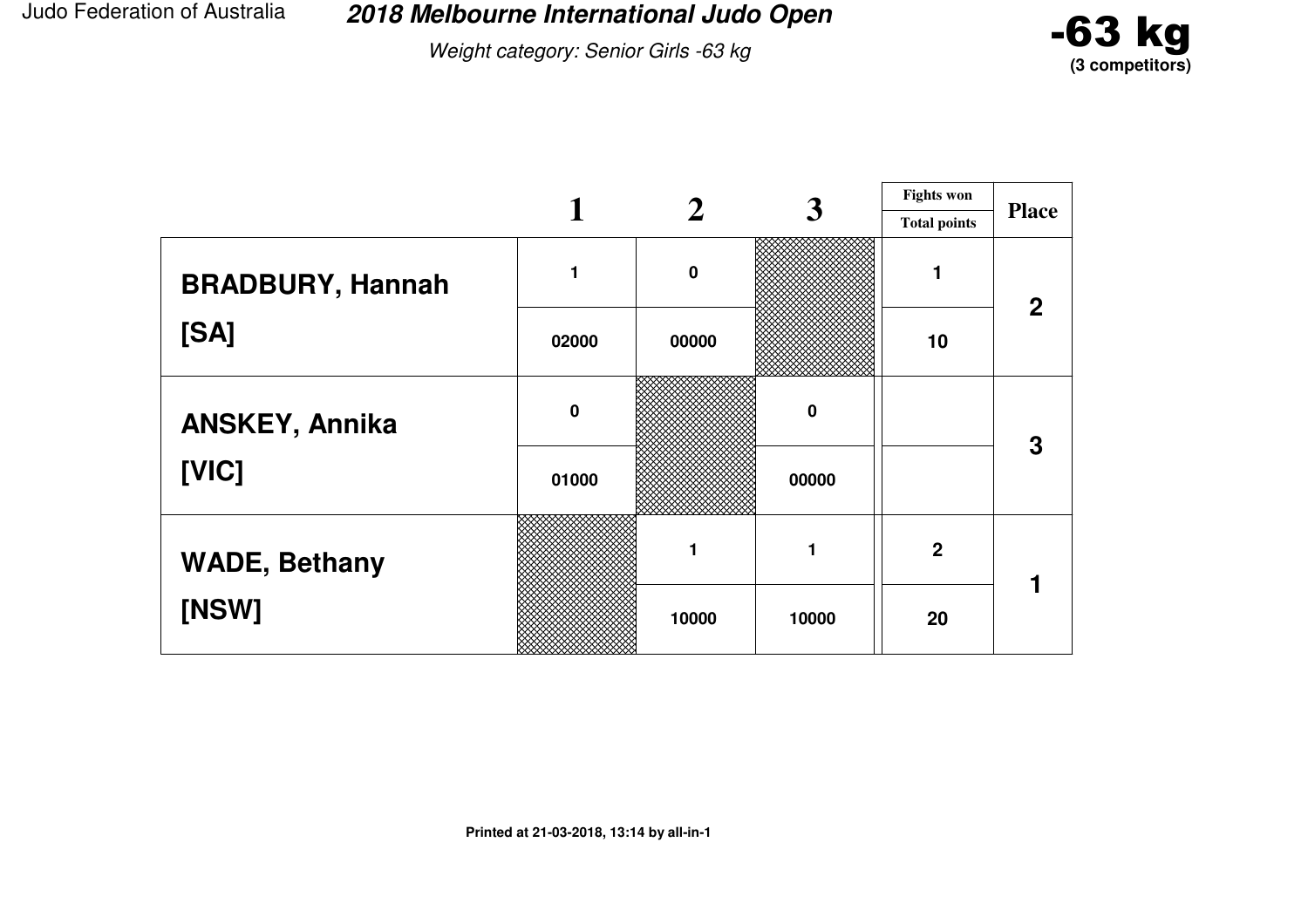**2018 Melbourne International Judo Open**

**Weight category: Junior Boys -27 kg**

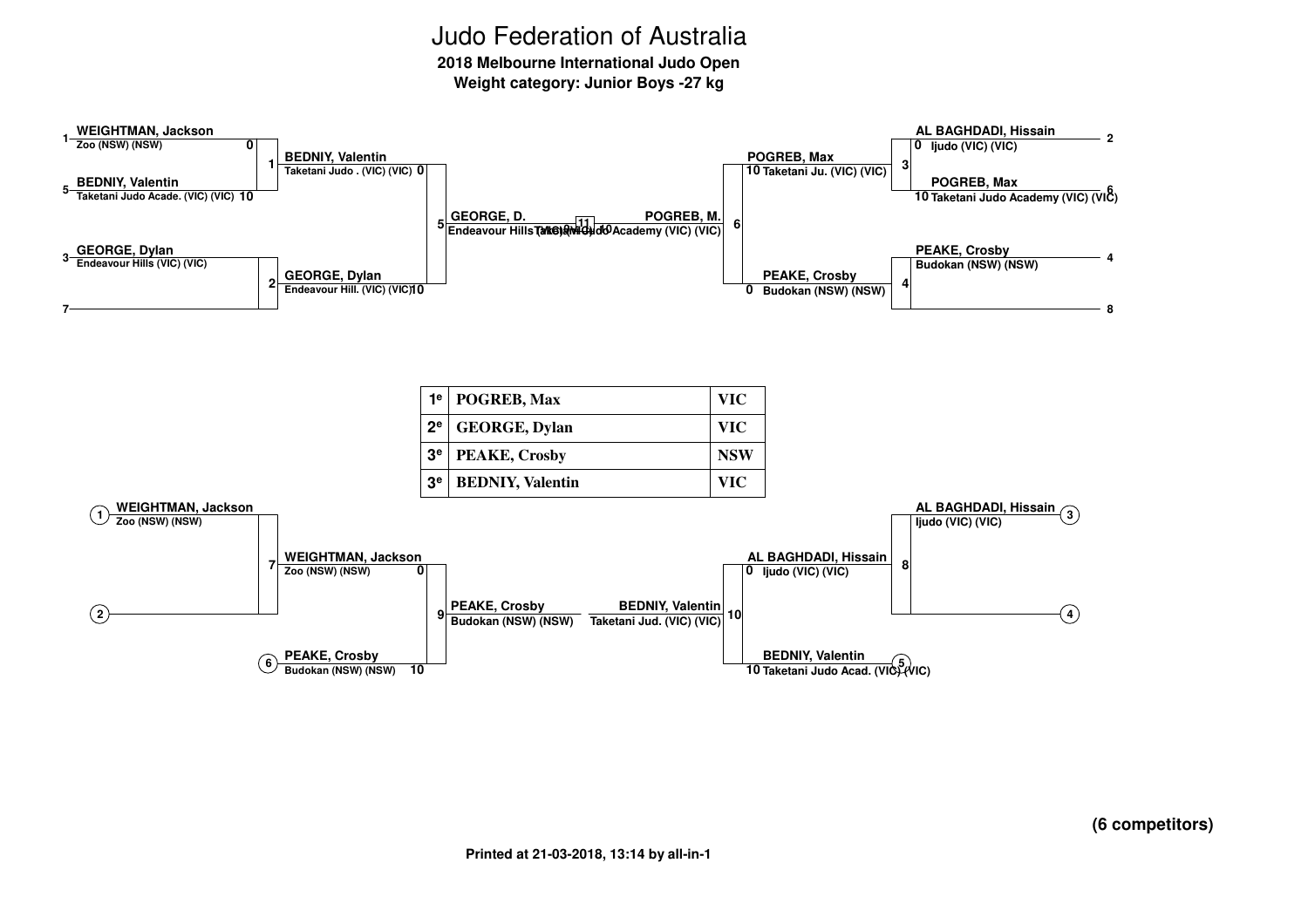2018 Melbourne International Judo Open17th & 18th March 2018Weight category: Junior Boys -30 kg



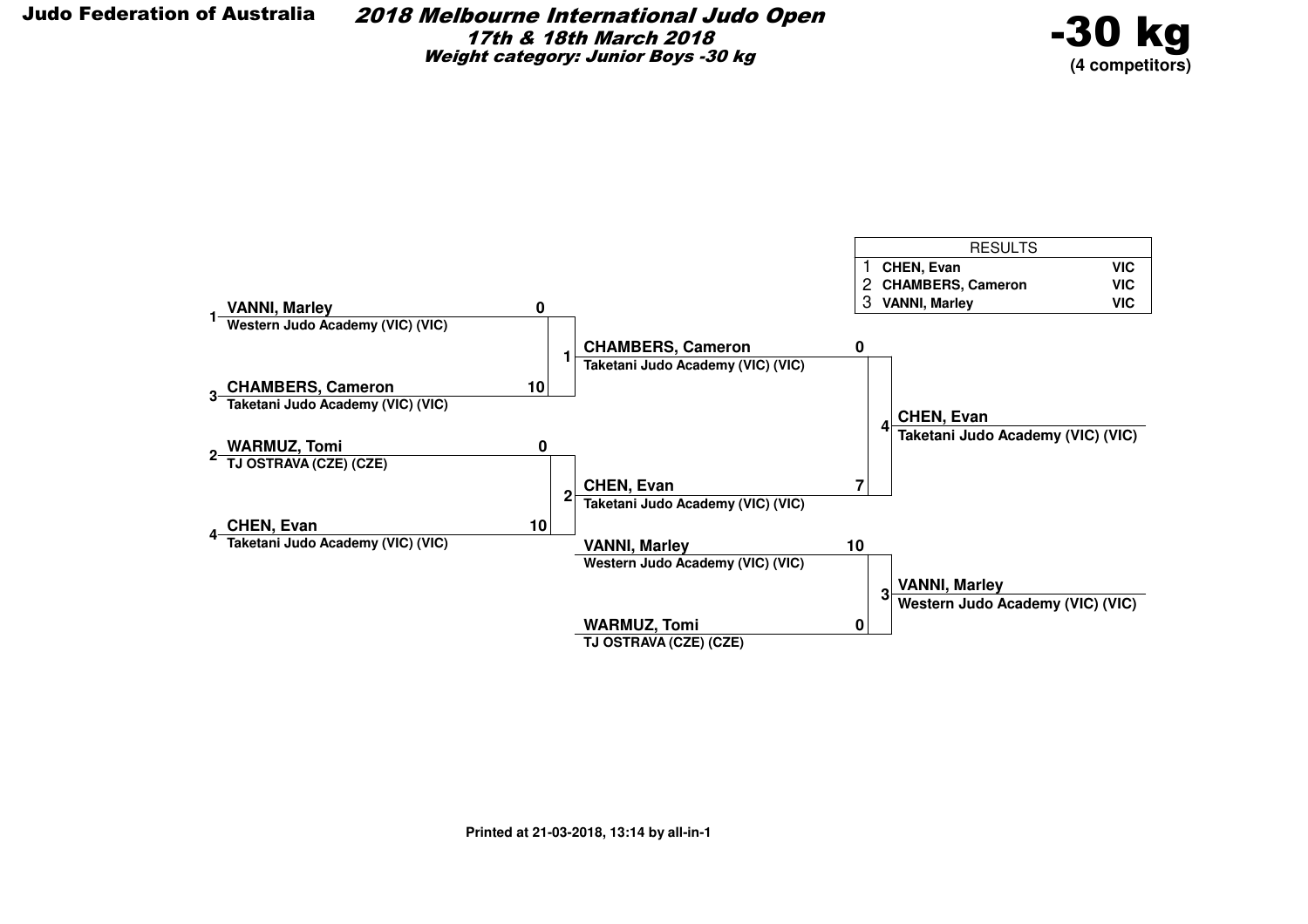**2018 Melbourne International Judo Open**

**Weight category: Junior Boys -34 kg**



**(9 competitors)**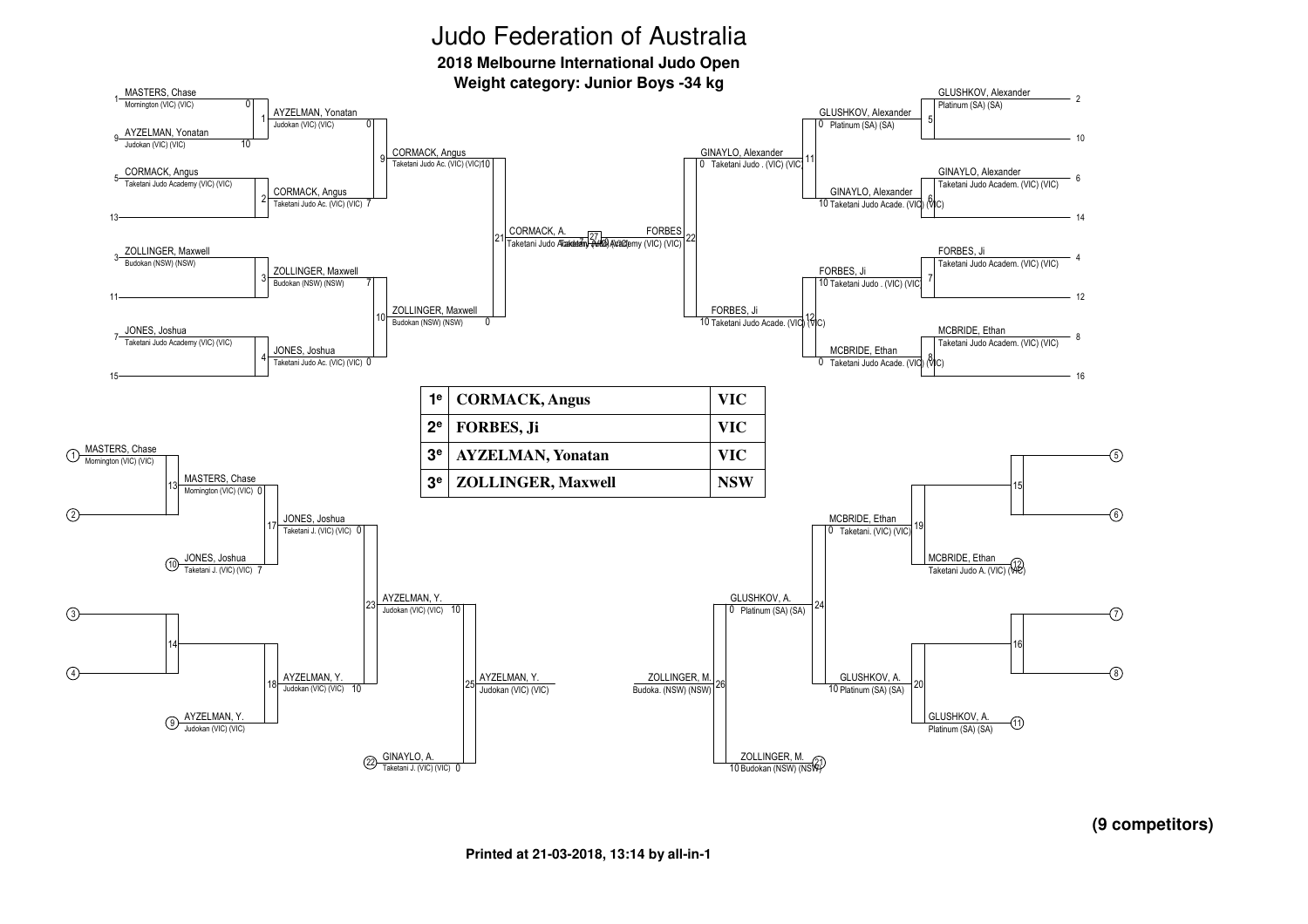**2018 Melbourne International Judo Open**

**Weight category: Junior Boys -38 kg**

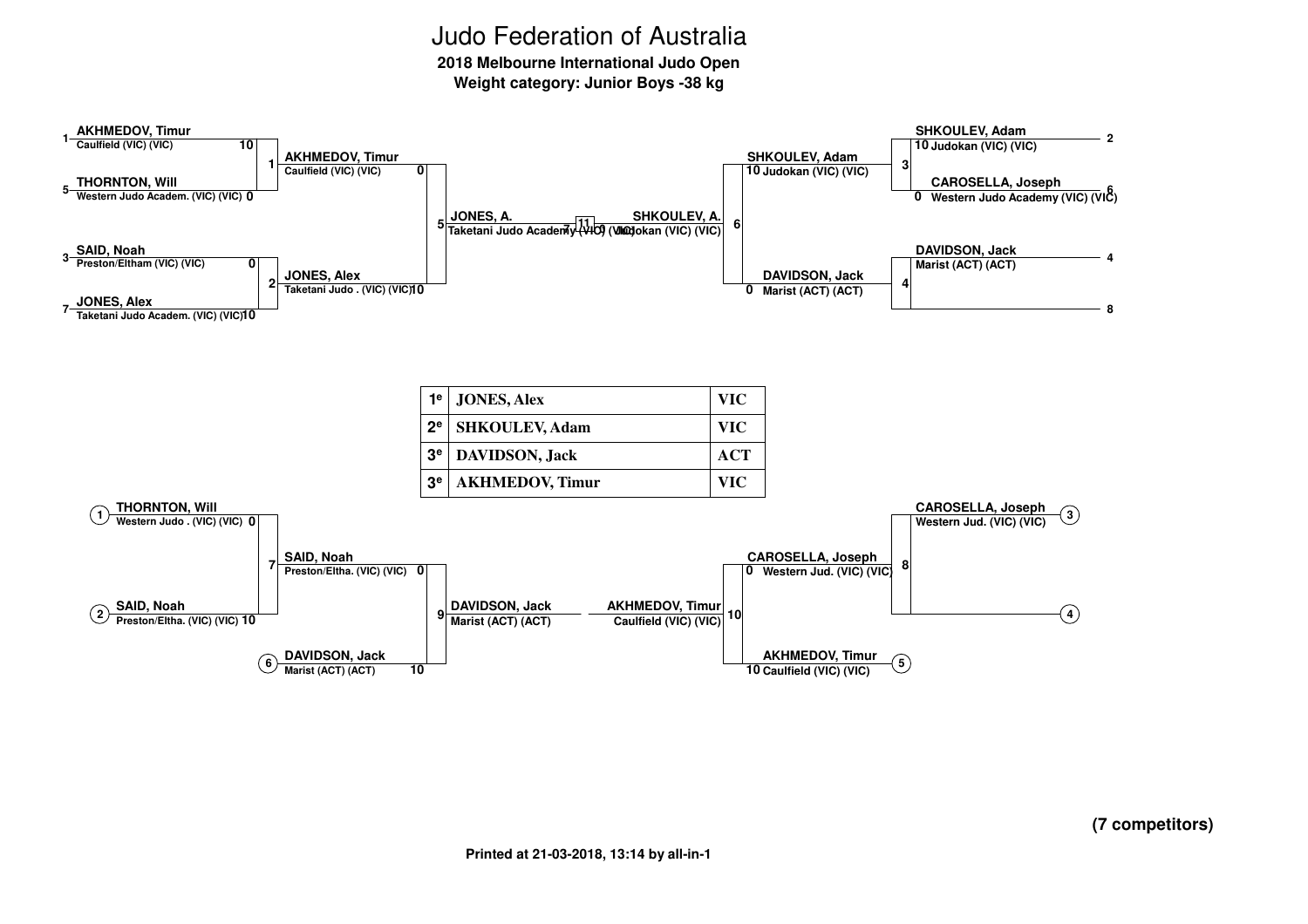2018 Melbourne International Judo Open17th & 18th March 2018Weight category: Junior Boys -42 kg



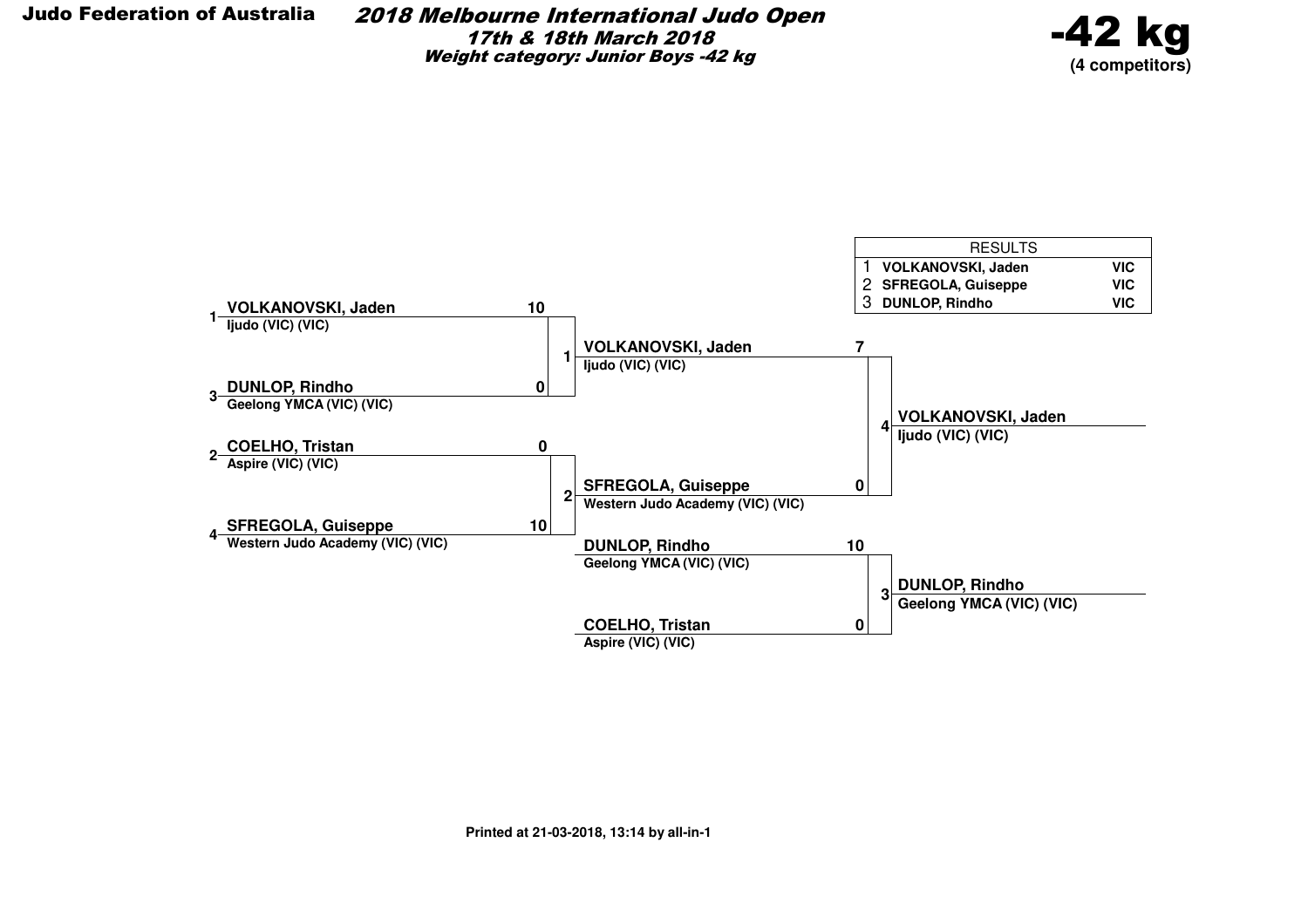

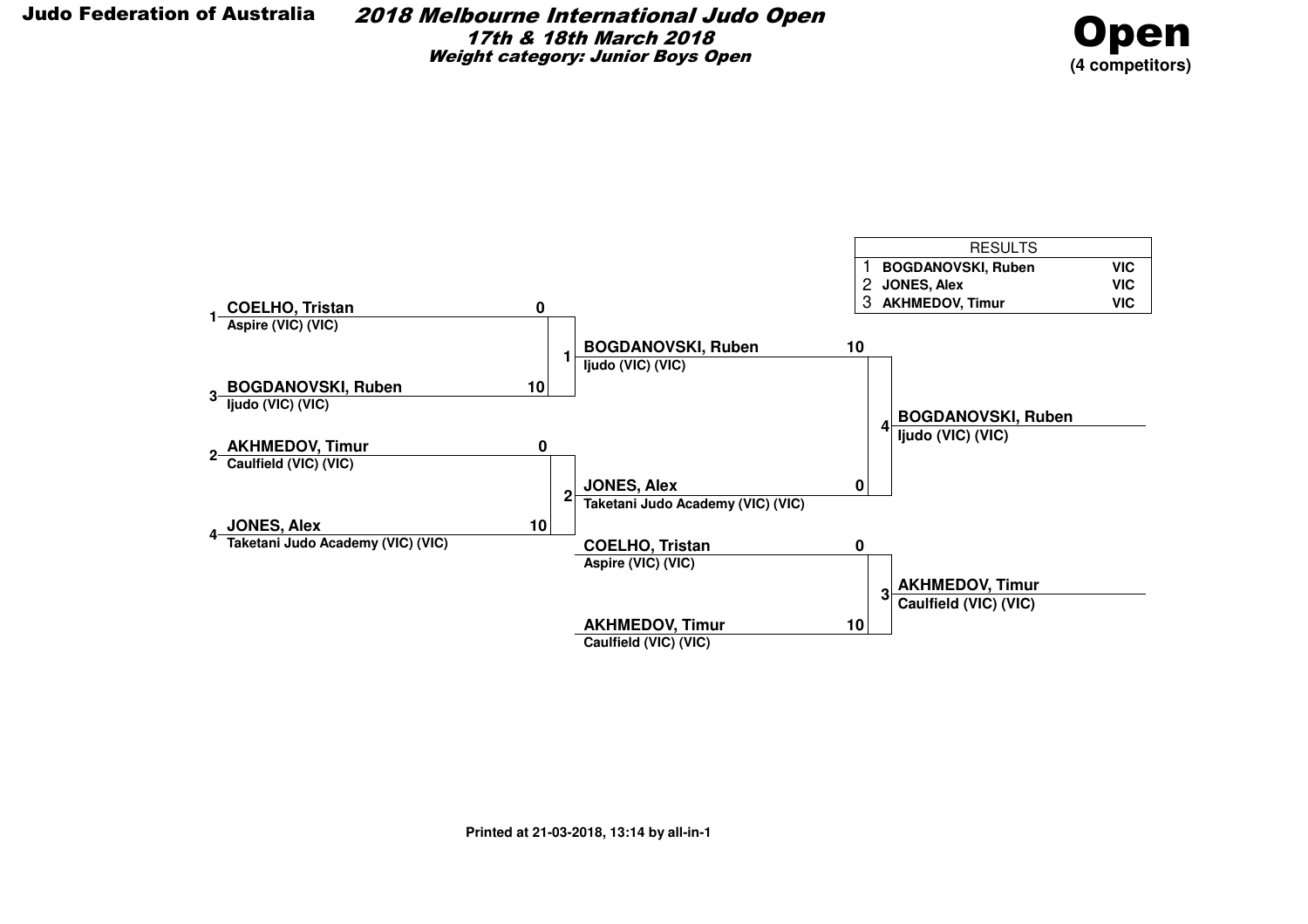# Judo Federation of Australia 2018 Melbourne International Judo Open 17th & 18th March 2018 Weight category: Junior Girls -29 kg

| <b>Contest</b> | Name                | <b>Score</b> | Score | Name                              | <b>Time</b> |
|----------------|---------------------|--------------|-------|-----------------------------------|-------------|
|                |                     |              |       |                                   |             |
| $-2$           | MAYER, Arielle      | 10           | 0     | KAO, Kayley Man Ho                | 1:00        |
|                | Judokan (VIC) (VIC) |              |       | Taketani Judo Academy (VIC) (VIC) |             |
|                |                     |              |       |                                   |             |
|                | MAVCDA              |              |       | $1/\Lambda \cap 1/\Lambda$        |             |

| <u>_</u>                                                 | 0:00 |
|----------------------------------------------------------|------|
| Judokan (VIC) (VIC)<br>Taketani Judo Academy (VIC) (VIC) |      |

| <b>NIA</b>     |  | $\mathbf{v}$<br>' <del>Wan H</del> o<br>عيماب<br>IV <sub>N</sub> |
|----------------|--|------------------------------------------------------------------|
| -<br>''<br>Juu |  | $\mathbf{u}$<br>Taketani Judo Academy                            |

Score points: Ippon 100 / Wazaari 10 / Yuko 1 / Yusei gachi 0,5

| <b>RESULTS</b>         |            |
|------------------------|------------|
| 1   MAYER, Arielle     | <b>VIC</b> |
| 2   KAO, Kayley Man Ho | <b>VIC</b> |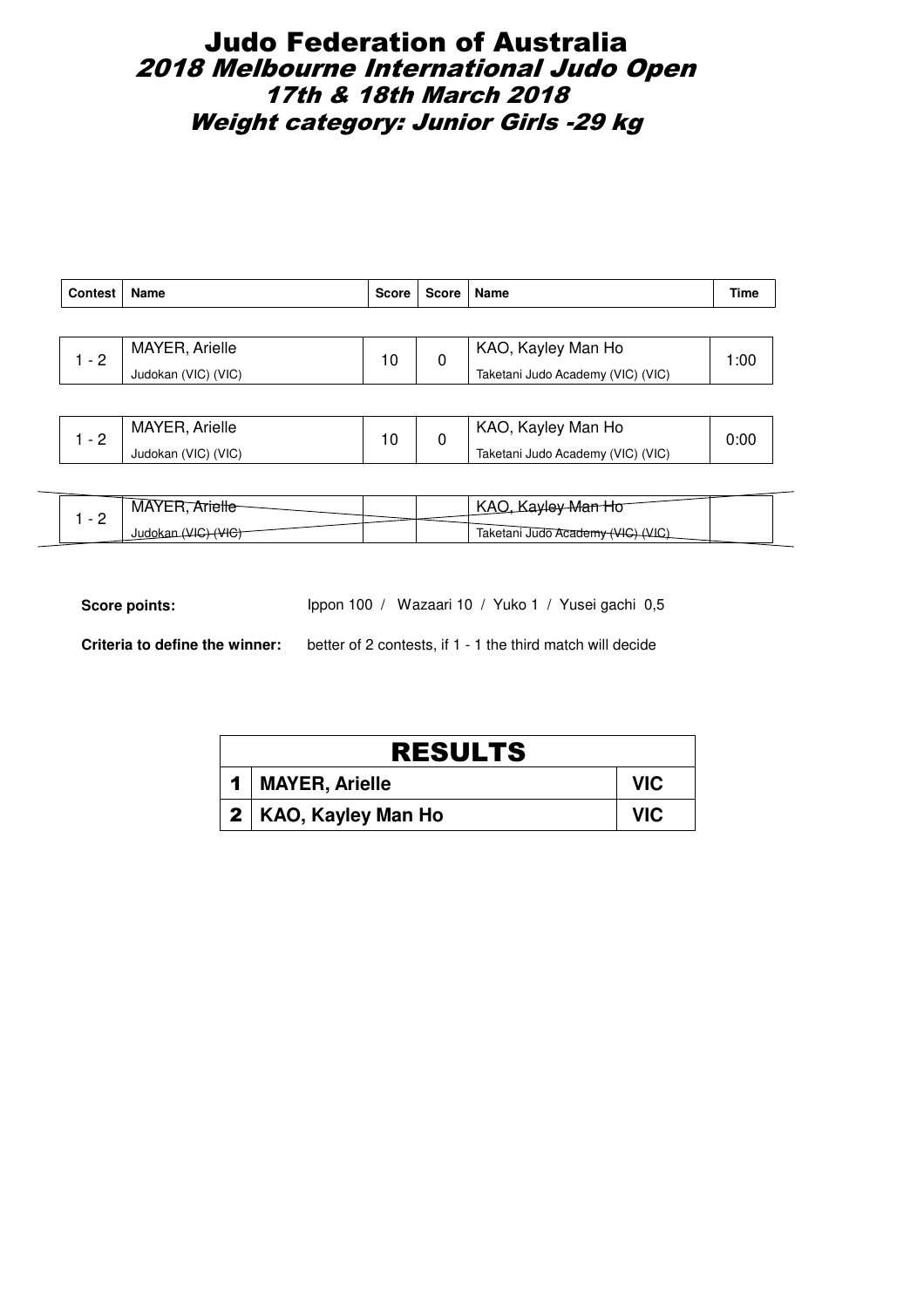# Judo Federation of Australia 2018 Melbourne International Judo Open 17th & 18th March 2018 Weight category: Junior Girls -32 kg

| Contest | Name                 | Score | Score   Name |                      | Time  |
|---------|----------------------|-------|--------------|----------------------|-------|
|         |                      |       |              |                      |       |
| - 2     | AIBERTI, Ede         | 0     | 10           | <b>MURRAY, Grace</b> | l :52 |
|         | Kardinia (VIC) (VIC) |       |              | ljudo (VIC) (VIC)    |       |

| ⌒        | Ede<br>AIBERT <sup>'</sup> |  | <b>MURRAY, Grace</b> | 3:00 |
|----------|----------------------------|--|----------------------|------|
| <u>_</u> | Kardinia (VIC) (VIC)       |  | ljudo (VIC) (VIC)    |      |

|        | ᆢ      |  | Μl<br>$-$              |
|--------|--------|--|------------------------|
| -<br>— | Kardır |  | ljudo<br>VICi<br>'VIC. |

Score points: Ippon 100 / Wazaari 10 / Yuko 1 / Yusei gachi 0,5

| <b>RESULTS</b>    |            |  |  |  |  |
|-------------------|------------|--|--|--|--|
| 1   MURRAY, Grace | VIC.       |  |  |  |  |
| 2   AIBERTI, Ede  | <b>VIC</b> |  |  |  |  |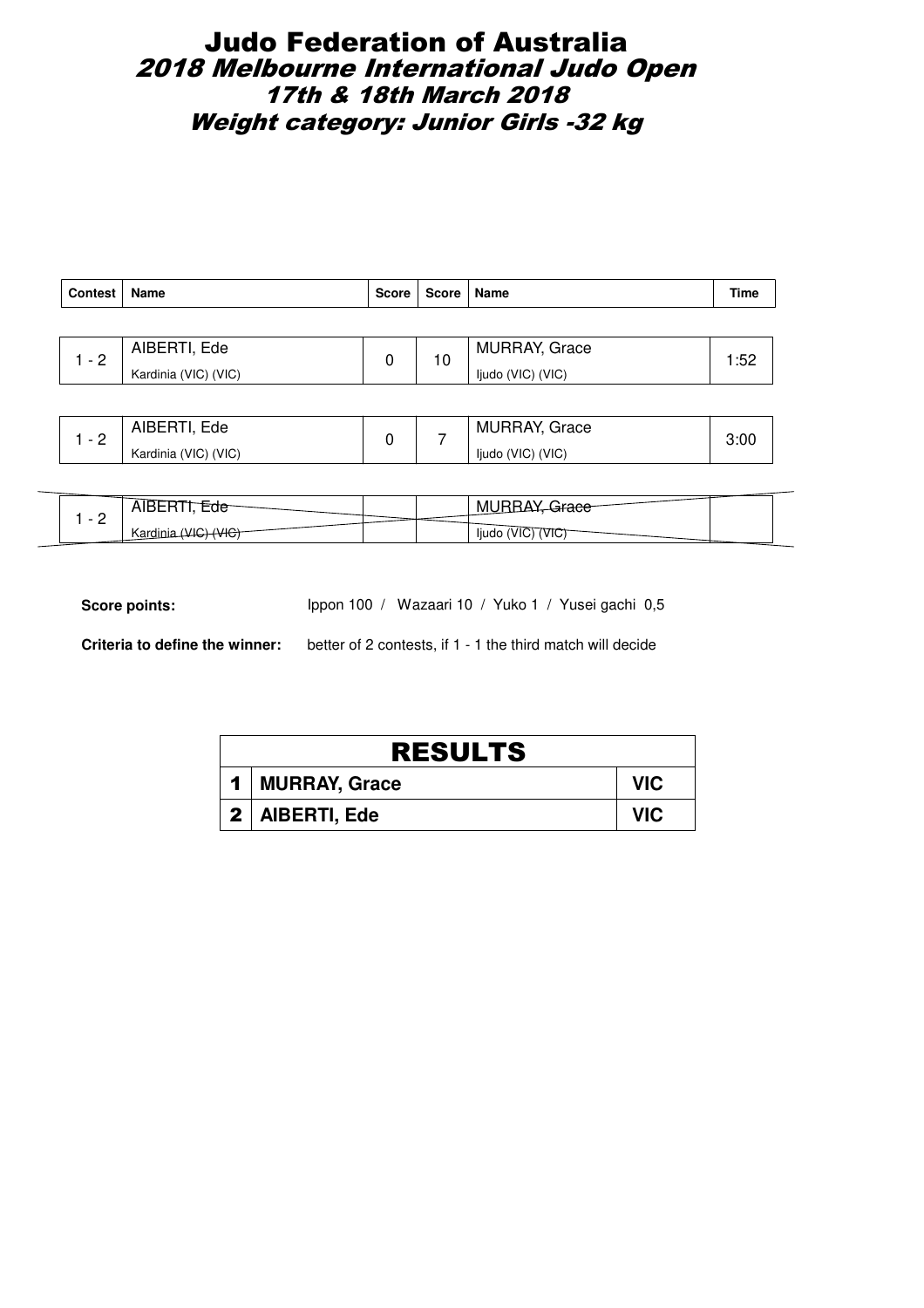#### 2018 Melbourne International Judo Open17th & 18th March 2018Weight category: Junior Girls -36 kg



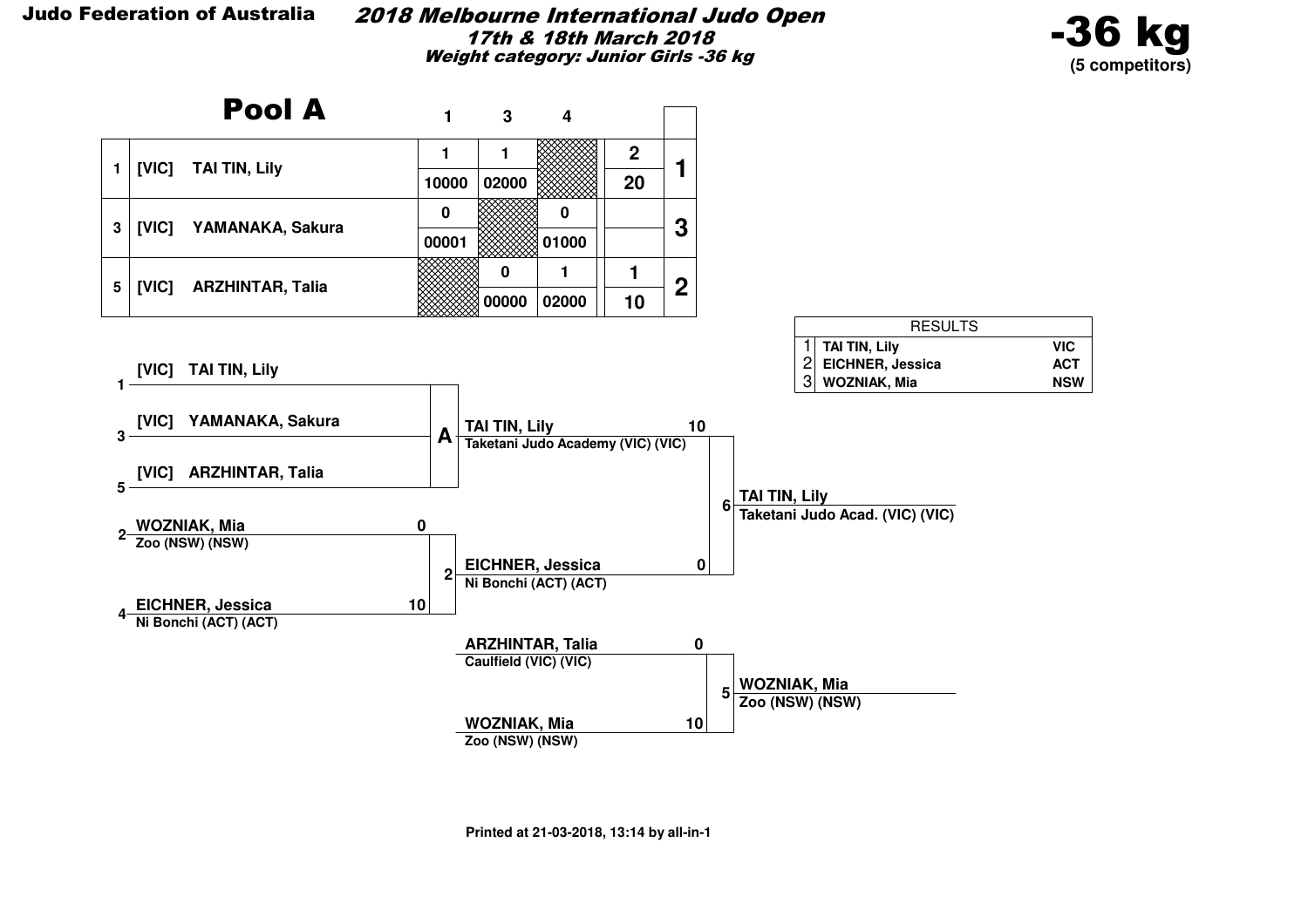# Judo Federation of Australia 2018 Melbourne International Judo Open 17th & 18th March 2018 Weight category: Junior Girls -40 kg

| <b>Contest</b> | Name                           | <b>Score</b> | Score   Name |                     | Time |
|----------------|--------------------------------|--------------|--------------|---------------------|------|
|                |                                |              |              |                     |      |
| $-2$           | HALLER-TROST, Romy             | 0            | 10           | MAYER, Abigail      | 1:58 |
|                | Hawthon & Lilydale (VIC) (VIC) |              |              | Judokan (VIC) (VIC) |      |
|                |                                |              |              |                     |      |

|          | HALLER-TROST, Romy             |  | MAYER, Abigail      | 2:06 |
|----------|--------------------------------|--|---------------------|------|
| <u>_</u> | Hawthon & Lilydale (VIC) (VIC) |  | Judokan (VIC) (VIC) |      |

| -<br>1AL                                                 |  | MZ.                    |
|----------------------------------------------------------|--|------------------------|
| -<br><del>«Lilydale rr</del><br>Hawthon<br>(VIC)<br>TUI. |  | VTC.<br>Judokan<br>ЛG, |

Score points: Ippon 100 / Wazaari 10 / Yuko 1 / Yusei gachi 0,5

| <b>RESULTS</b>         |            |  |  |  |
|------------------------|------------|--|--|--|
| 1   MAYER, Abigail     | <b>VIC</b> |  |  |  |
| 2   HALLER-TROST, Romy | <b>VIC</b> |  |  |  |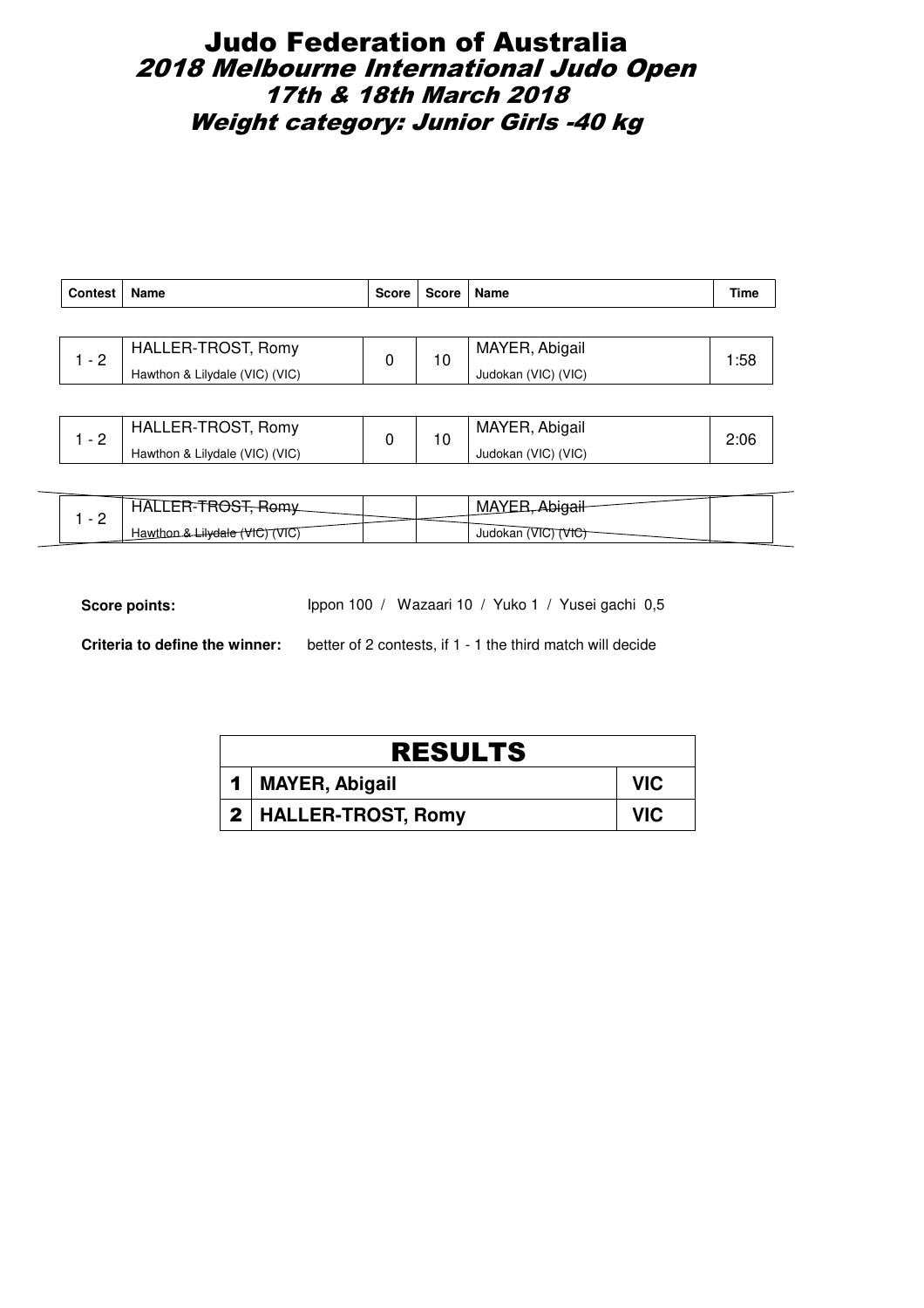# Judo Federation of Australia 2018 Melbourne International Judo Open 17th & 18th March 2018 Weight category: Veteran Men -66 kg

| Contest | Name                   | <b>Score</b> | Score   Name |                            | Time |
|---------|------------------------|--------------|--------------|----------------------------|------|
|         |                        |              |              |                            |      |
| $-2$    | LUM, William           | 0            | 10           | LEGAUD, Christophe         | 0:27 |
|         | Sydney Uni (NSW) (NSW) |              |              | Martial Spirit (VIC) (VIC) |      |
|         |                        |              |              |                            |      |

|   | William<br>LUM.        |  | LEGAUD, Christophe         | 2:06 |
|---|------------------------|--|----------------------------|------|
| - | Sydney Uni (NSW) (NSW) |  | Martial Spirit (VIC) (VIC) |      |

|   | LUM,<br>W۱                         |  | --                              |  |
|---|------------------------------------|--|---------------------------------|--|
| - | <del>∶(NSW) (NSW</del> )<br>Svdnev |  | Martial Spirit<br>VIG.<br>TVIG. |  |

Score points: Ippon 100 / Wazaari 10 / Yuko 1 / Yusei gachi 0,5

| <b>RESULTS</b>         |            |  |  |  |
|------------------------|------------|--|--|--|
| 1   LEGAUD, Christophe | <b>VIC</b> |  |  |  |
| 2   LUM, William       | <b>NSW</b> |  |  |  |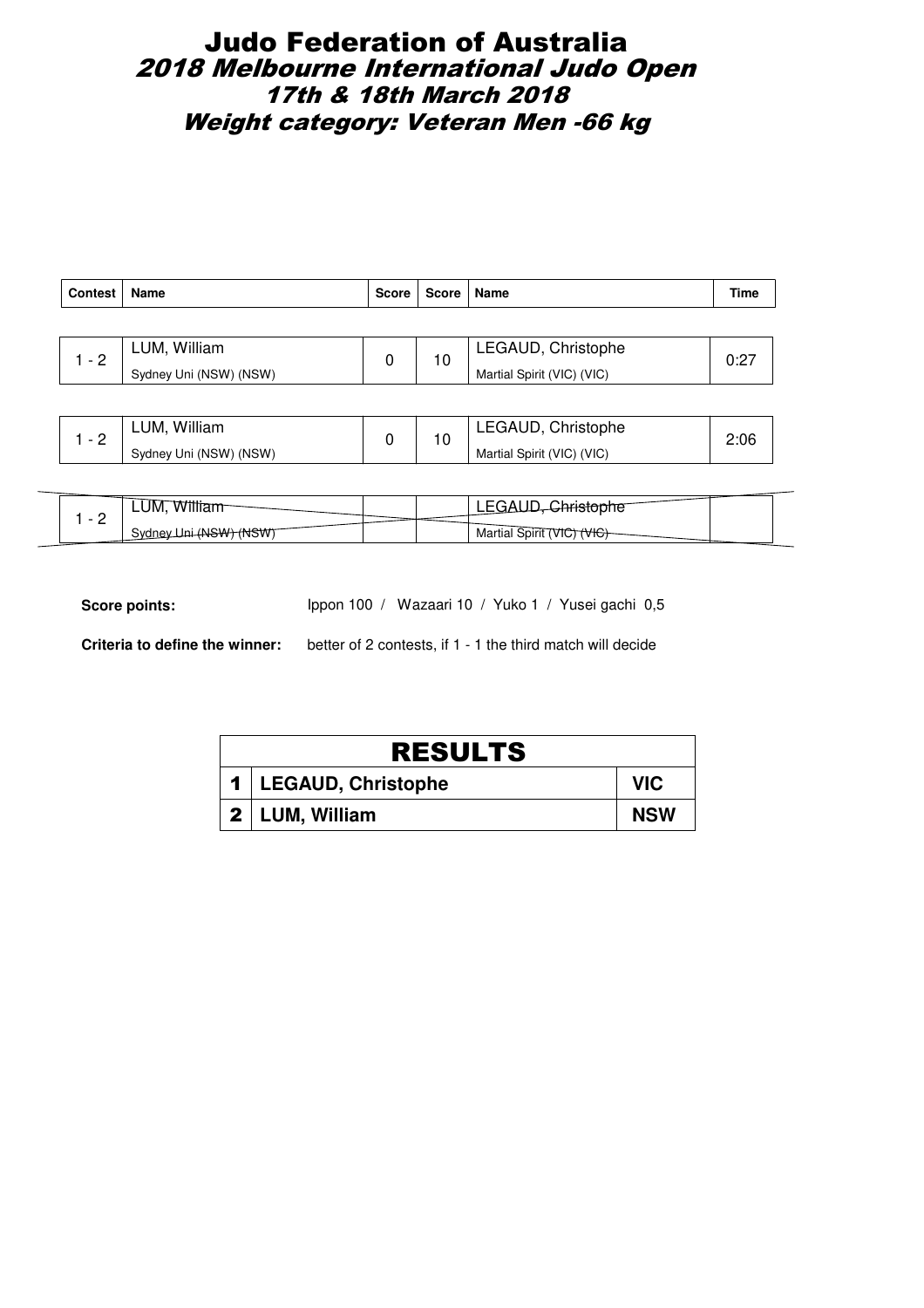2018 Melbourne International Judo Open17th & 18th March 2018Weight category: Veteran Men -73 kg



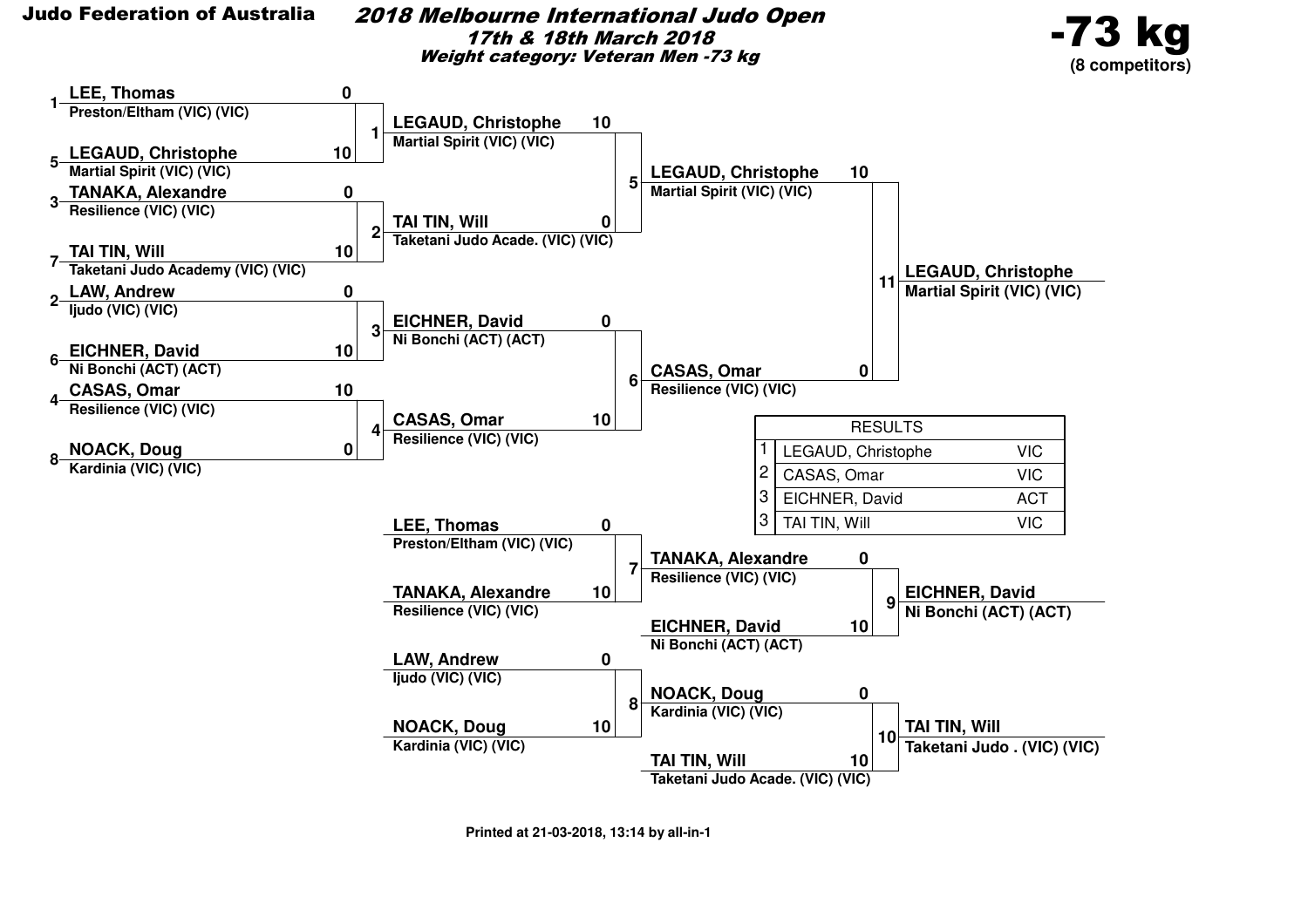# Judo Federation of Australia 2018 Melbourne International Judo Open 17th & 18th March 2018 Weight category: Veteran Men -81 kg

| <b>Contest</b> | Name                       | <b>Score</b> | <b>Score</b> | Name                              | Time |  |
|----------------|----------------------------|--------------|--------------|-----------------------------------|------|--|
|                |                            |              |              |                                   |      |  |
| $1 - 2$        | UNDERWOOD, Ben             | 10           | 0            | FUNG, Andy                        | 0:54 |  |
|                | Preston/Eltham (VIC) (VIC) |              |              | Taketani Judo Academy (VIC) (VIC) |      |  |
|                |                            |              |              |                                   |      |  |
| $1 - 2$        | UNDERWOOD, Ben             | 0            | 10           | FUNG, Andy                        | 0:23 |  |
|                | Preston/Eltham (VIC) (VIC) |              |              | Taketani Judo Academy (VIC) (VIC) |      |  |

| $\overline{\phantom{0}}$ | UNDERWOOD, Ben             |  |  | FUNG, Andy                        |  |
|--------------------------|----------------------------|--|--|-----------------------------------|--|
|                          | Preston/Eltham (VIC) (VIC) |  |  | Taketani Judo Academy (VIC) (VIC) |  |

Score points: Ippon 100 / Wazaari 10 / Yuko 1 / Yusei gachi 0,5

| <b>RESULTS</b>     |            |  |  |  |  |
|--------------------|------------|--|--|--|--|
| 1   FUNG, Andy     | <b>VIC</b> |  |  |  |  |
| 2   UNDERWOOD, Ben | <b>VIC</b> |  |  |  |  |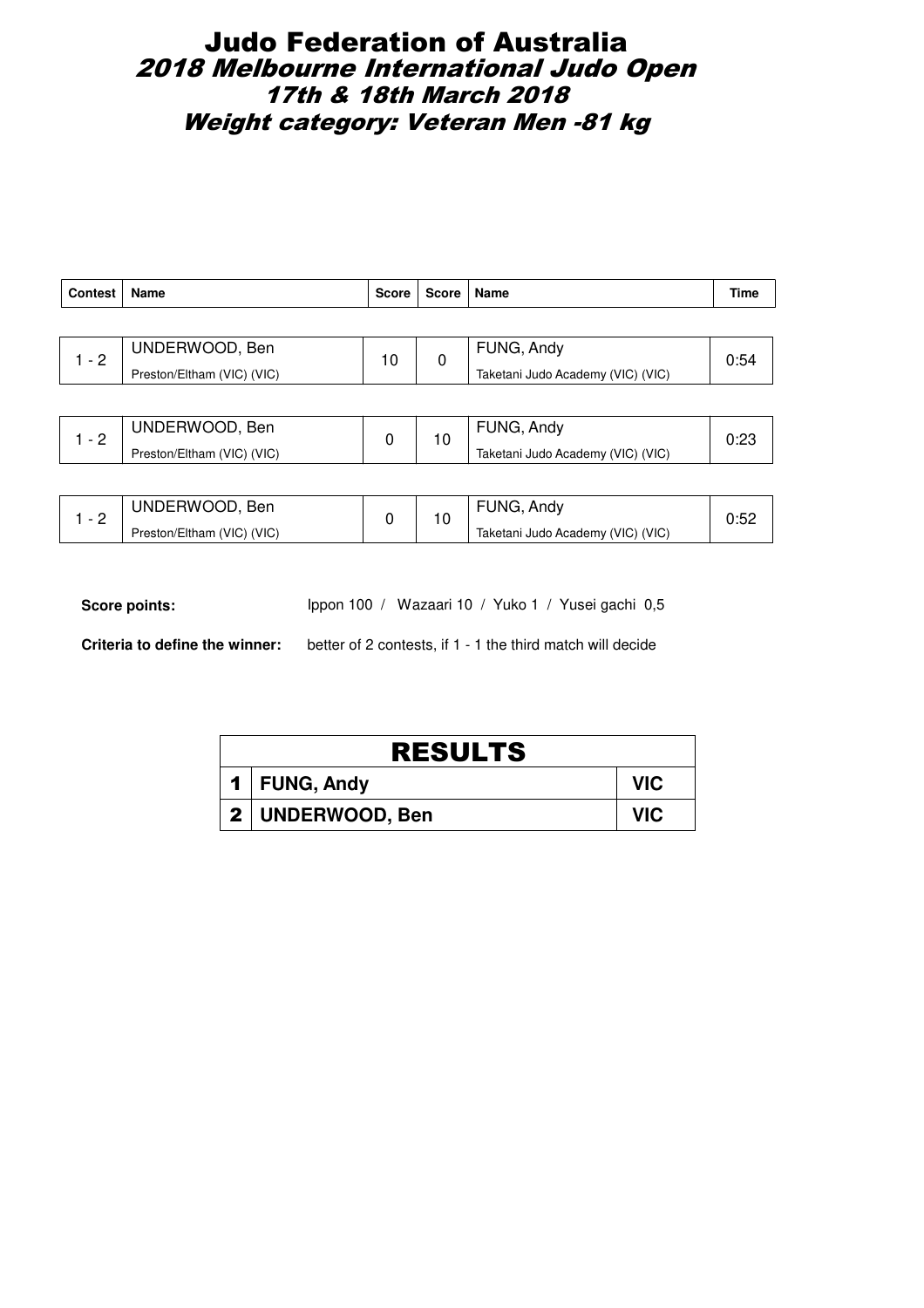# Judo Federation of Australia 2018 Melbourne International Judo Open 17th & 18th March 2018 Weight category: Veteran Men -90 kg

| Contest | Name                   | <b>Score</b> | Score | Name                             | Time |  |
|---------|------------------------|--------------|-------|----------------------------------|------|--|
|         |                        |              |       |                                  |      |  |
| $1 - 2$ | FARRINGTON, Craig      | 10           | 0     | VARI, Frank                      | 0:23 |  |
|         | Resilience (VIC) (VIC) |              |       | Western Judo Academy (VIC) (VIC) |      |  |
|         |                        |              |       |                                  |      |  |
|         |                        |              |       | MADL                             |      |  |

| <b>FARRINGTON, Craig</b> | $\overline{ }$ | VARI.<br>Frank                   | 0:56 |
|--------------------------|----------------|----------------------------------|------|
| Resilience (VIC) (VIC)   |                | Western Judo Academy (VIC) (VIC) |      |

| $\overline{\phantom{a}}$ | ╥┯            |  |                                  |  |
|--------------------------|---------------|--|----------------------------------|--|
| -                        | Resilie<br>ி∪ |  | Western Judo Academy (VIC) (VIC) |  |

Score points: Ippon 100 / Wazaari 10 / Yuko 1 / Yusei gachi 0,5

| <b>RESULTS</b>        |            |  |  |  |  |
|-----------------------|------------|--|--|--|--|
| 1   FARRINGTON, Craig | VIC.       |  |  |  |  |
| 2   VARI, Frank       | <b>VIC</b> |  |  |  |  |